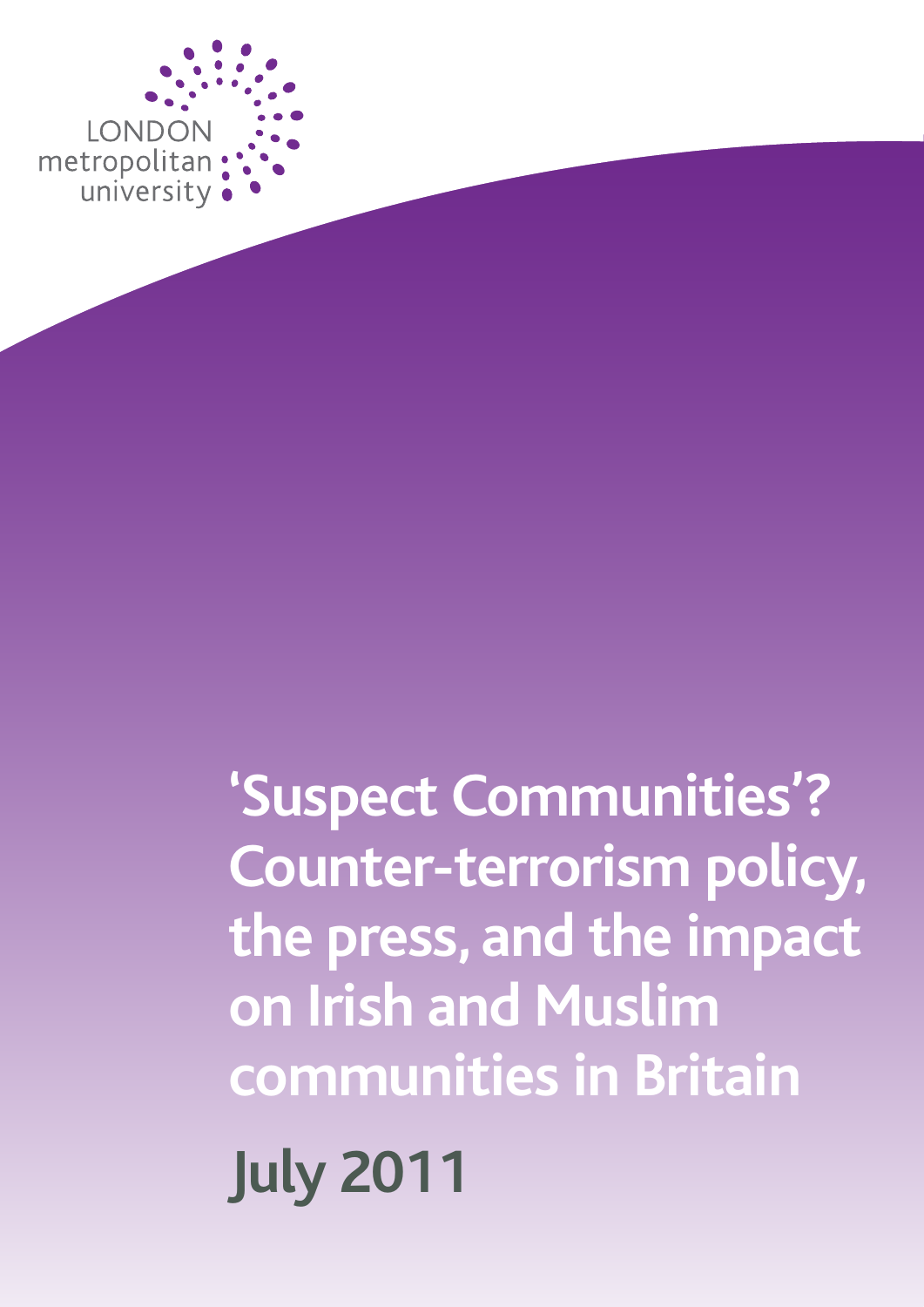# **A Report for Policy Makers and the General Public – July 2011**

Report of a research project: A comparative study of the representations of 'suspect' communities in multi-ethnic Britain and of their impact on Muslim and Irish communities 1974-2007

Funded by the Economic and Social Science Research Council – Reference: RES-062-23-1066

# **Authors:**

Prof. Mary J Hickman and Prof. Lyn Thomas (Institute for the Study of European Transformations, Faculty of Applied Social Sciences, London Metropolitan University),

Dr Sara Silvestri (Department of International Politics, City University London),

Dr Henri Nickels (European Union Agency for Fundamental Rights, Vienna, Austria)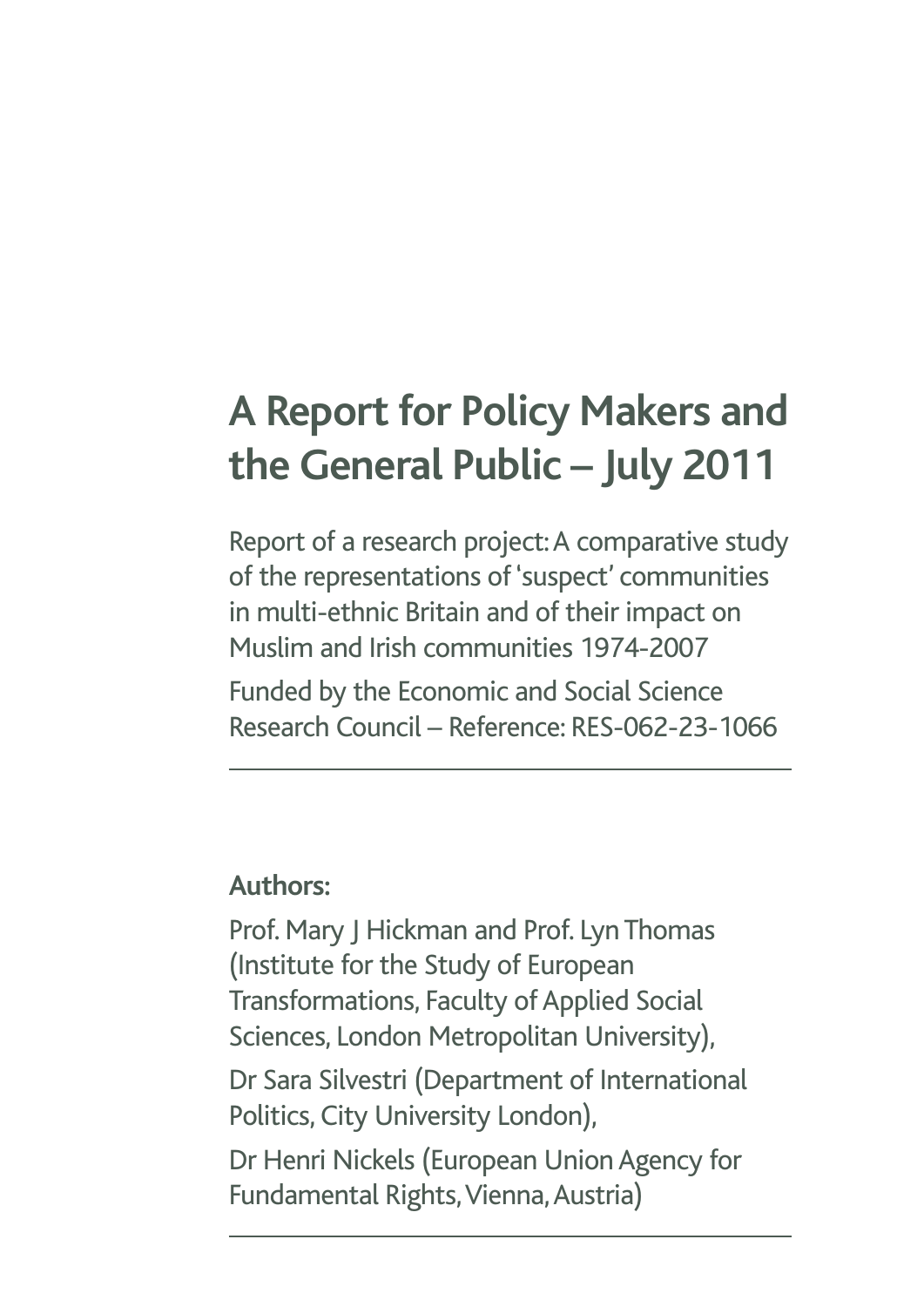# **Contents**

# **Executive Summary**

| 1. | Introduction                                           | $\mathbf{1}$    |
|----|--------------------------------------------------------|-----------------|
| 2. | Reasons for the Comparison                             | $\overline{7}$  |
| 3. | Notions of 'Suspect Communities'                       | 10 <sup>°</sup> |
| 4. | <b>Findings - Public Discourses</b>                    | 11              |
| 5. | Findings - Everyday Experiences of Being 'Suspected'   | 19              |
| 6. | Findings - Similarities and Differences in Experiences | 21              |
| 7. | Findings – Relationship to Britain and Britishness     | 23              |
| 8. | Conclusions                                            | 24              |
| 9. | <b>Policy Relevance</b>                                | 26              |
|    | 10. Appendix - Methods                                 | 31              |
|    | 11. Acknowledgements                                   | 33              |
|    | 12. Further Information                                | 34              |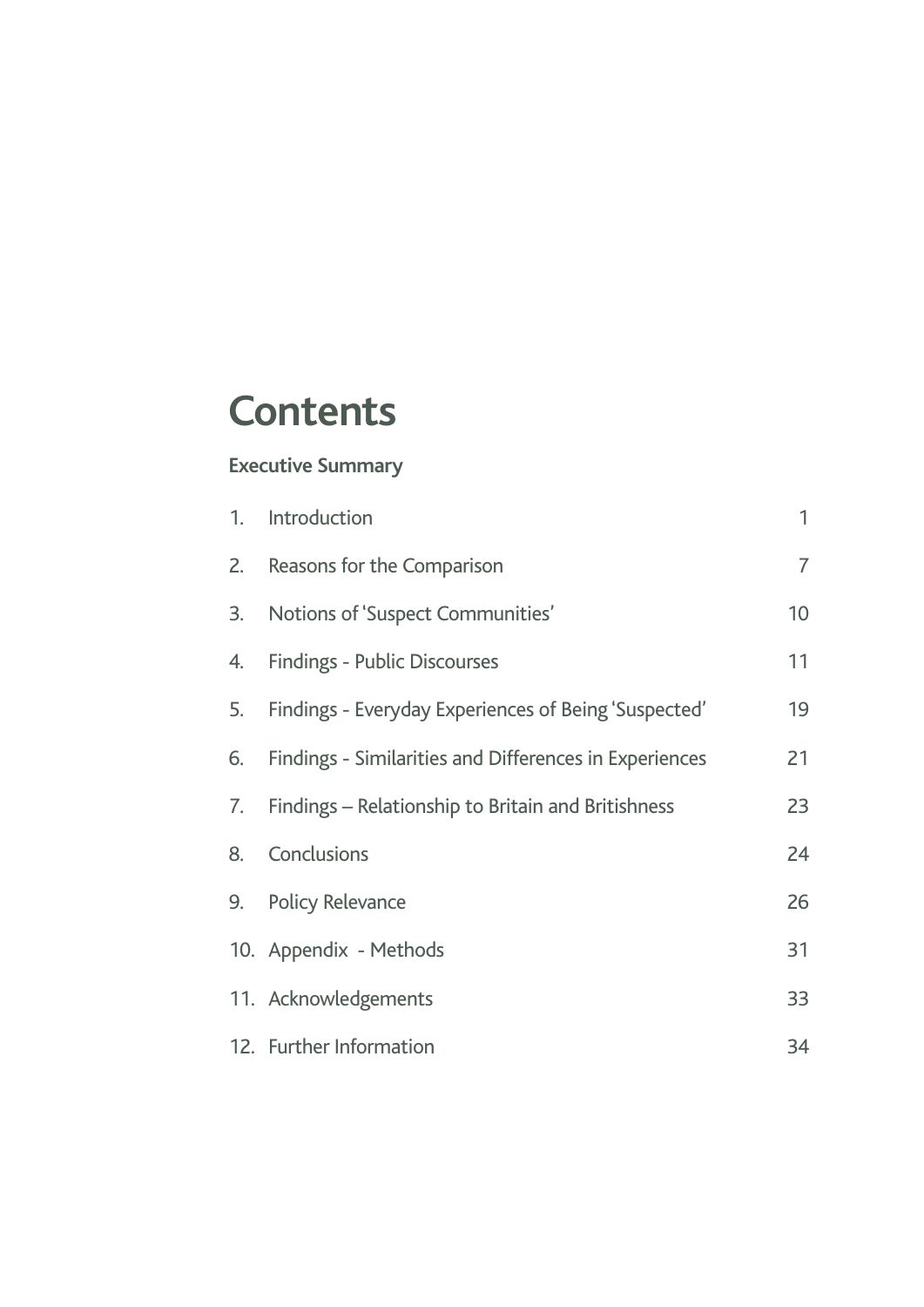# **Executive Summary**

### 1. Introduction

This comparative and historical project, covering the period 1974-2007, is focused on two eras of political violence in Britain, the first coinciding with the Irish 'Troubles' and the second since 2001.

The research examined to what extent and in what ways Irish communities and Muslim communities were represented as 'suspect' in public discourse in these two eras; it examined the similarities and differences in the impact of these representations and counter-terrorism measures on Muslim communities and Irish communities in Britain.

Our aim was to explore the implications for social cohesion of representing some groups as 'suspect' and what lessons can be learnt from evolving understandings of and responses to national security threats. The research provides a new analysis of Irish experiences and compares this with current Muslim experiences. Our critical assessment of British counter-terrorism policies over four decades offers useful insights to policy-makers who seek ways to implement counter-terrorism policies without alienating communities.

This report highlights the main findings of our research in relation to four questions:

- How is a community constructed as 'suspect' in public discourse (government and media) and through the implementation of counterterrorism measures?
- What differences and similarities are there in the construction and representation of Irish and Muslims as 'suspect' communities?
- What impacts do representations of being 'suspect' and counter-terrorism measures have for the everyday experiences and sense of belonging of members of these communities?
- How do these constructions and representations of 'suspect' communities inform reconfigurations and representations of Britishness?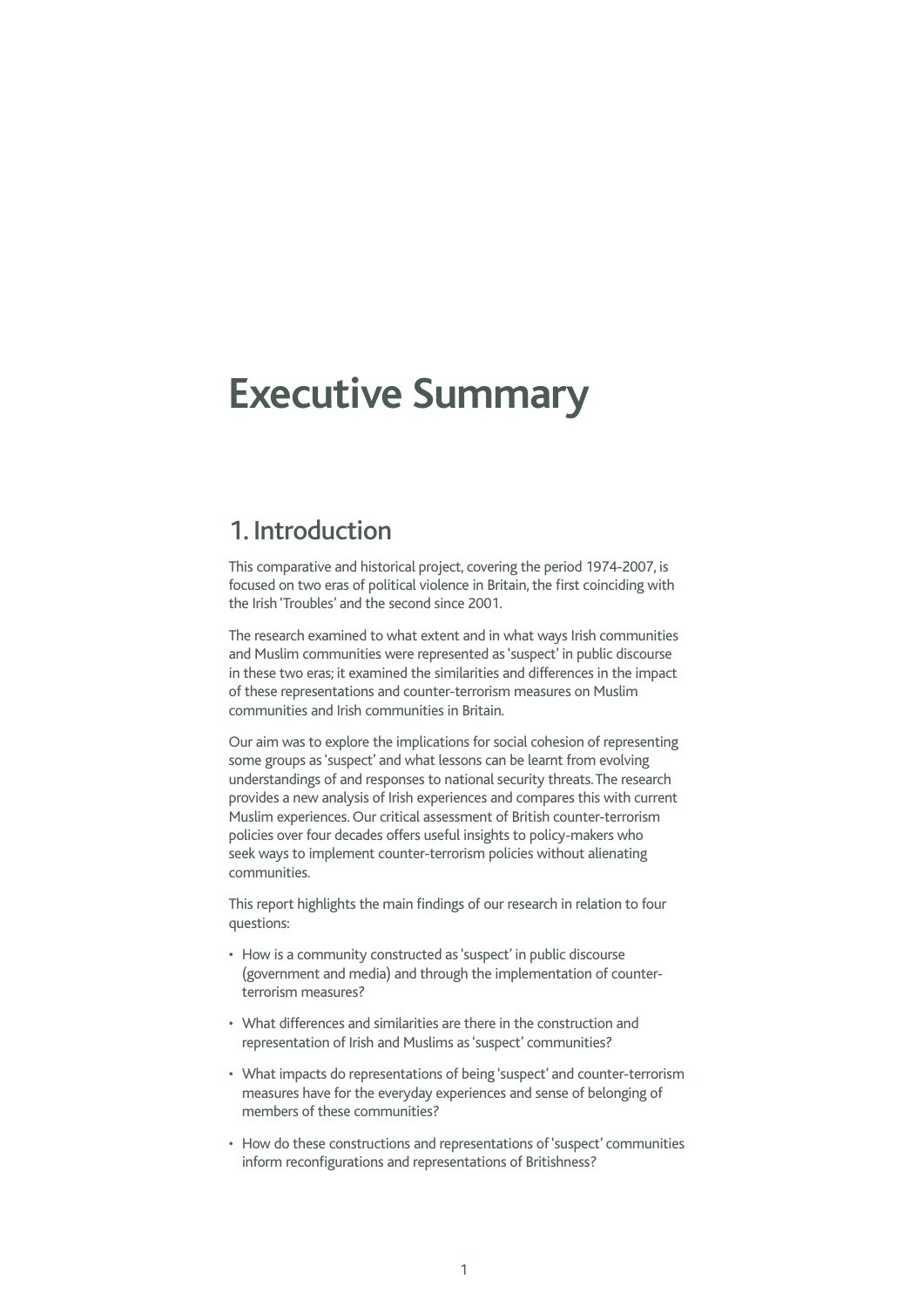## 2 Methods

We adopted a multi-level method of research. This involved the analysis of a) public discourses in policy documents and the media, and of b) experiences and memories of ordinary invididuals belonging to the two sets of communities, and of privileged witnesses of the period under investigation. 19 'key events' between 1974 and 2007 constituted the basis of the comparison.

#### The key events

| <b>Irish-related events</b>                     | <b>Muslim-related events</b>                      |
|-------------------------------------------------|---------------------------------------------------|
| 21 November 1974: Birmingham pub bombings       | 14 February 1989: fatwa on Salman Rushdie         |
| 29 November 1974: adoption of the PTA           | Spring/Summer 2001: race riots                    |
| 3 December 1974: arrest of the Maguire Seven9   | March 2004: release of the Tipton Three           |
| 17 December 1983: Harrods Bombing               | July 2005: London bombings                        |
| 19 October 1989: release of the Guildford Four  | 22 July 2005: shooting of Jean-Charles De Menezes |
| 14 March 1991: release of the Birmingham Six    | 30 March 2006: adoption of 2006 Terrorism Act     |
| 26 June 1991: release of the Maguire Seven      | 2 June 2006: Forest Gate anti-terrorist Raid      |
| 23 September 1996: shooting of Diarmuid O'Neill | 5 October 2006: Jack Straw veil controversy       |
| 10 April 1998: Good Friday Agreement            | 31 January 2007: Birmingham anti-terrorism raid   |
| 20 July 2000: adoption of Terrorism Act 2000    |                                                   |

**2.1 The study of public discourses involved:**

- Over **800 policy documents,** including government statements, strategic papers and political speeches as well as parliamentary debates, and reports by select committees and public agencies, at key moments between 1974 and 2011.
- **2798 news items** We evaluated representations of Irish communities and Muslim communities in the national press (Daily Mail, Mail on Sunday, Daily Telegraph, Sunday Telegraph, Guardian, Observer, Sun, News of the World) and in the diaspora press (Asian Times, Irish Post, Muslim News)
- **2.2. Investigation of the experiences of Irish and Muslim communities through:**
- **42 key informant interviews** with community and religious leaders; human rights activists; journalists, politicians and lawyers and others who had some involvement with the communities or community members during the period under study.
- **Seven mixed Irish and Muslim discussion groups** (three in Birmingham, four in London): a total of 38 people - 19 identifying as Irish, 19 as Muslim, 19 men and 19 women, and of different ages participated in these events.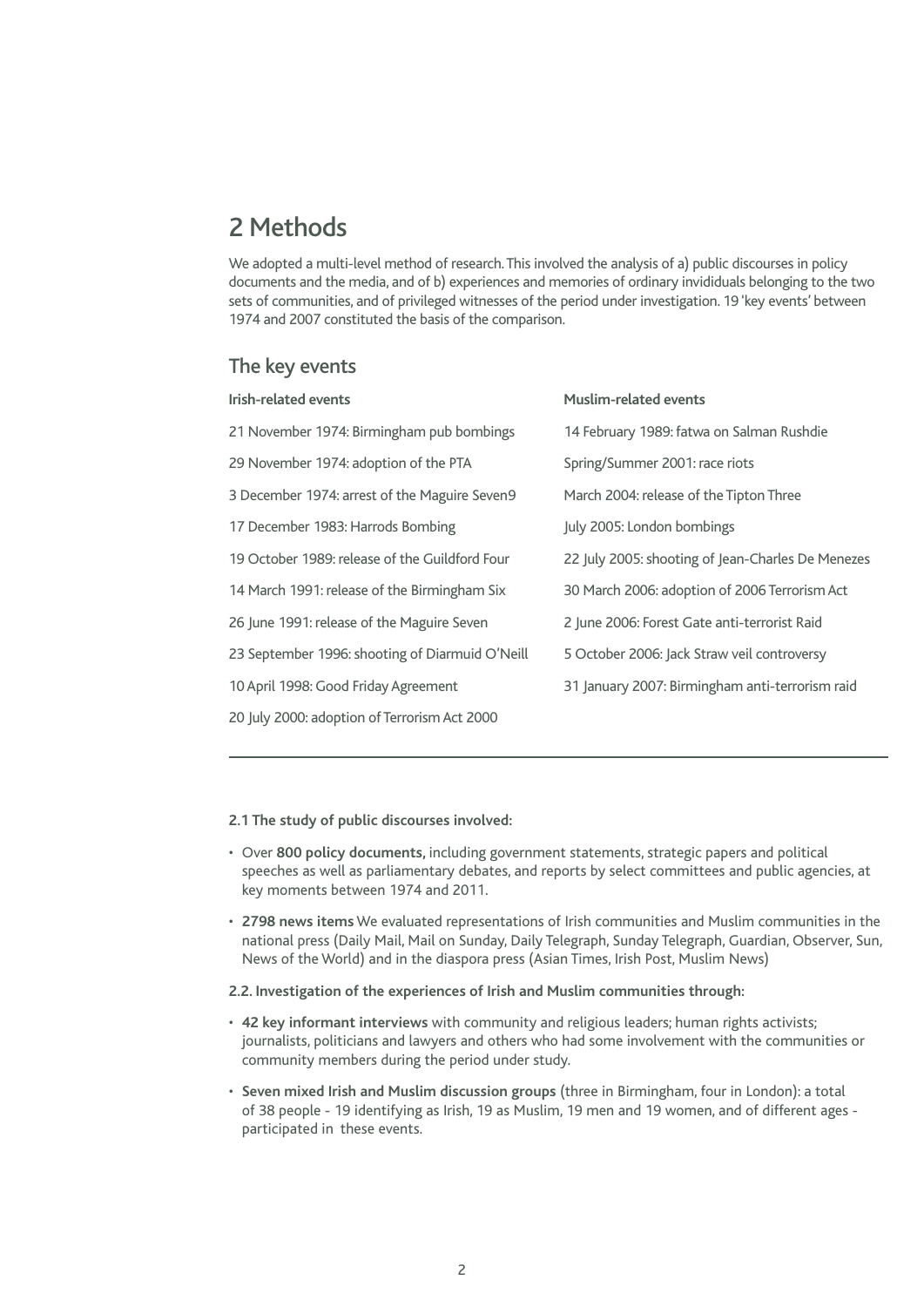# 3 Findings

#### **3.1. Public Discourses**

#### *Similarities and Differences between the two eras*

The two eras of political violence are frequently described as very different. Public perceptions of 'Muslim terrorists' are different in that they are seen as a global ideologically-motivated threat in a way that the IRA and Republicanism were not. Yet, our research shows that both counter-terrorism policies and the process of representing both sets of communities, in the press and political debate, are remarkably similar. This has produced negative effects across four decades for Irish communities and Muslim communities.

- **Terrorism** remains a central security concern for the state and its response continues to be couched within the notion of 'emergency' and 'exceptionalism', despite the apparent normalisation of terrorism with the Terrorism Act 2000, through which counter- terrorism laws were made permanent, and despite pressures for the respect of Human Rights.
- In both eras political figures and journalists of all political orientations are at pains to distance themselves and the institutions they belong to from such violence. This results in **the deployment of strong language,** in the press and in political debate, with the perpetrators of violence described as 'evil', 'fanatics' and 'barbaric', and many variations on these terms.
- The **society 'under attack'** is represented as consisting of decent, civilised, law-abiding, moderate and secular citizens and values.
- In both eras, the press and policy study identified a prevalent discourse of **Britishness** and of a unified nation in the face of the threat, with 'us' and 'our' people and values diametrically opposed to Irish and Muslim 'extremists'; Britishness is seen both as resilient, for instance through a vocabulary of war and victory, and vulnerable to attack by 'the enemy within'.
- There is frequent juxtaposition in the press, in political debate and in policy documents of 'the innocent Irish' and 'moderate Muslims' with 'Irish terrorists' and 'Muslim extremists'. This leads to the 'law-abiding' always being defined in relation to 'extremists' and the **blurring of boundaries** between them and the perpetrators of violence.
- One of the **areas of strongest similarity** in the public discourses in both eras is the ambiguous representation of the communities, who are seen simultaneously as:
	- o allies in the struggle against 'extremists'
	- o victims or potential victims of the terrorists' violence and of potential backlash
	- o under suspicion as they may be harbouring or supporting 'extremists'
- It is in these ambiguous representations of Irish and Muslim communities, and in their construction as separate, bounded communities (with varying degrees of 'integration into British society'), that public discourse has most impact on the lives of people identifying as Muslim and Irish and living in multiethnic Britain.
- **Press coverage is not homogeneous** in either era; there are variations which result from the political orientation of the newspaper and its readership. Unsurprisingly there are differences between the diaspora press and the national press, with the former more concerned with impacts on the communities it addresses.

We identified significant **differences** between the two eras resulting from different historical contexts:

- The press study found **20% less coverage of Irish-related** events, despite the far greater incidence of actual physical violence perpetrated by the IRA (approximately 500 attacks in Britain over the years).
- Even taking the increase in newspaper size in the period into account, this is a significant finding, which suggests there was an effort to delegitimise threats to the integrity of the United Kingdom in that period, and, in Margaret Thatcher's words, to deprive 'terrorists' of the **'oxygen of publicity'.**
- Irish individuals and groups are represented as both a **threat to security and to British values and society,** but the representation of a perceived threat to British values and, in particular, to British culture is intensified in relation to Muslims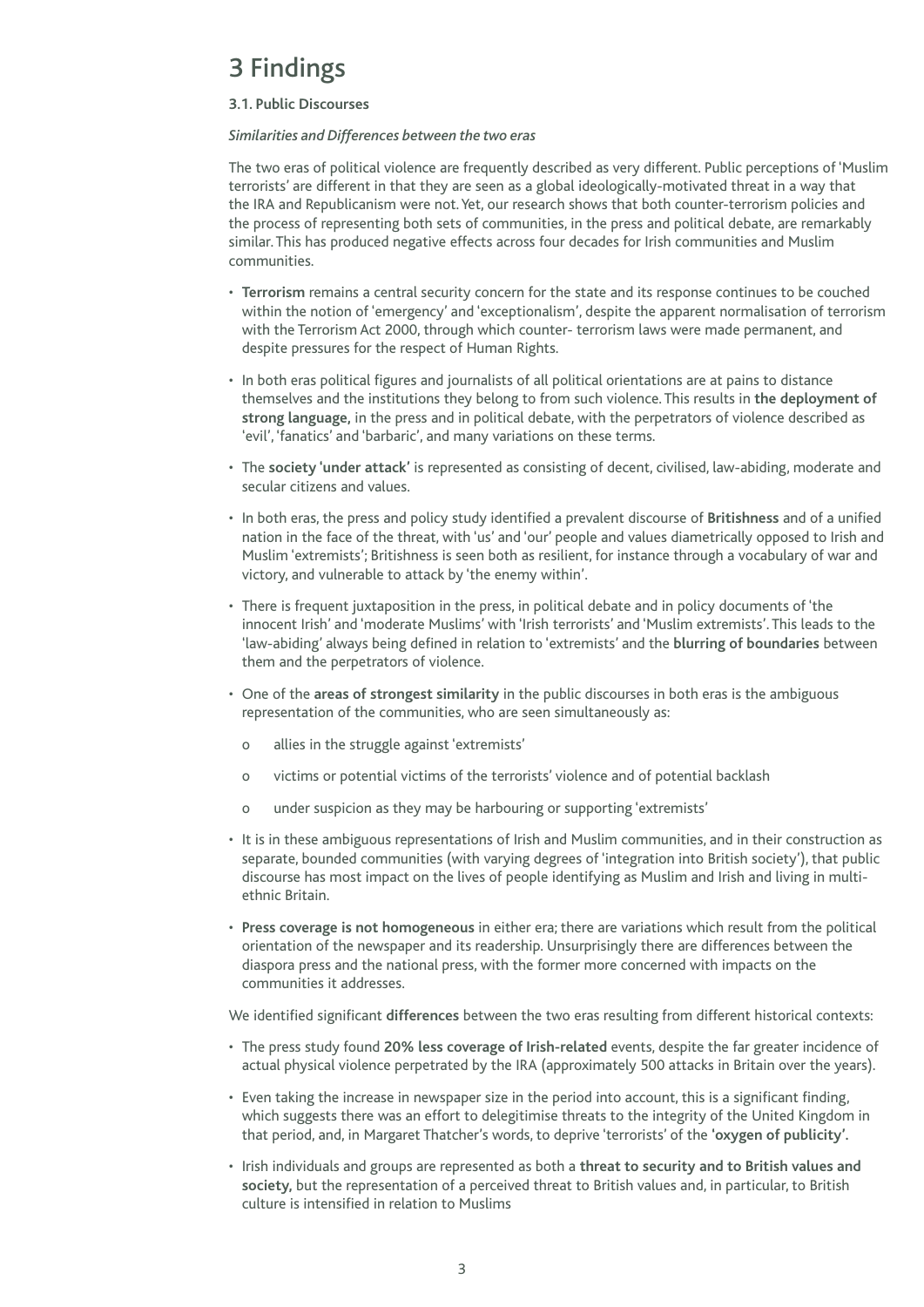- Strikingly, with the notable exception of the 2005 London bombings, **politically and culturally significant events** (i.e. the fatwa 1989, the so-called 'veil controversy' 2006, the Good Friday Agreement 1998) tend to attract more media coverage than enacted violence. The extent of coverage of the fatwa and the 'veil controversy' are indicators of the representation of Islam as a threat to British (and Western) values and culture.
- **Muslim women**, as is particularly apparent from the 'veil controversy', are simultaneously perceived as victims and as symbols of Muslim cultural difference.
- Political violence in both eras is associated with **fanaticism and extremism**. However, the policy study found that allegedly Islamic political violence was associated with a coldly rational, and incomprehensible ideology, whilst that of the IRA was portrayed more in terms of madness and irrationality.
- **Religion** is an important feature of identifications and of tensions within both Irish communities and Muslim communities. Nevertheless, faith traditions are not equally articulated in public discourse and addressed in public policies: only in the case of Islam is religion identified as the source of a potential **ideological threat.**
- Only in the current era of political violence have government responses incorporated religion as an **instrument in the fight against terrorism.** This results in religious terms such as Islam and Muslim being associated with terrorism in public discourse.

#### **3.2 Experiences, Interpretations and Impacts**

Numerous similarities can be found in the experiences of those affected by the discourses and policies we have analysed:

- Both Irish and Muslim participants suffered verbal and physical **abuse in everyday encounters**. The similarities in the type of abuse experienced, included jokes about terrorism, being asked to speak for Islam or Ireland, being called names in the street or even being directly accused of terrorism. Irish people (identified as Irish by their accent) were ignored or shunned at work or in shops or banks, while Muslims recounted being stared at and shunned in the street or on public transport.
- Many participants in the discussion groups felt that the **media** were in some way responsible for this kind of response; they were particularly critical of the headlines of the tabloid press.
- The experience of **discrimination** while travelling internationally is common to both Irish and Muslim respondents, who recounted incidents where they were subjected to extra or intrusive checks, particularly at ports and airports.
- There were some positive comments on the **role of the police,** but negative accounts were more numerous. A third of the incidents recounted involved policing. Irish or Muslim spaces (mosques, Catholic churches, Irish pubs) were felt to be under surveillance. Irish respondents recounted the arrests of friends and family, while Muslim respondents recounted several instances of 'stop and search' including onecase involving young children.
- The dominant response to this treatment was **a state of fearfulness,** which in turn resulted in behaviour such as lying low, keeping quiet, and avoiding certain places or areas of the city. This provoked diverging reactions ranging from feelings of alienation, with implications for sense of belonging and trust in institutions. to various forms of politicisation.
- **Resilience and resistance** were also central features of these accounts. Some interviewees commented that Muslims were more assertive than Irish people had been in response to being treated as suspect Their more confident public response can partly be attributed to the second generation Muslims being oldernow than the equivalent Irish second generation were in the 1970s.
- **Structural transformations** in policy-making processes together with the long-term effects ofanti discrimination policies have also enabled minority (especially Muslim) communities to assert their voice within mainstream democratic processes to a degree that was not available to Irish communities.
- Some Muslim participants asserted their **Britishness** when faced with people treating them like foreigners or outsiders; for many Irish respondents, particularly those born in Britain, the issue was more how to be Irish in the face of both the stigmatisation of an identity tainted with 'suspectness' and the assumption that being white they must be English.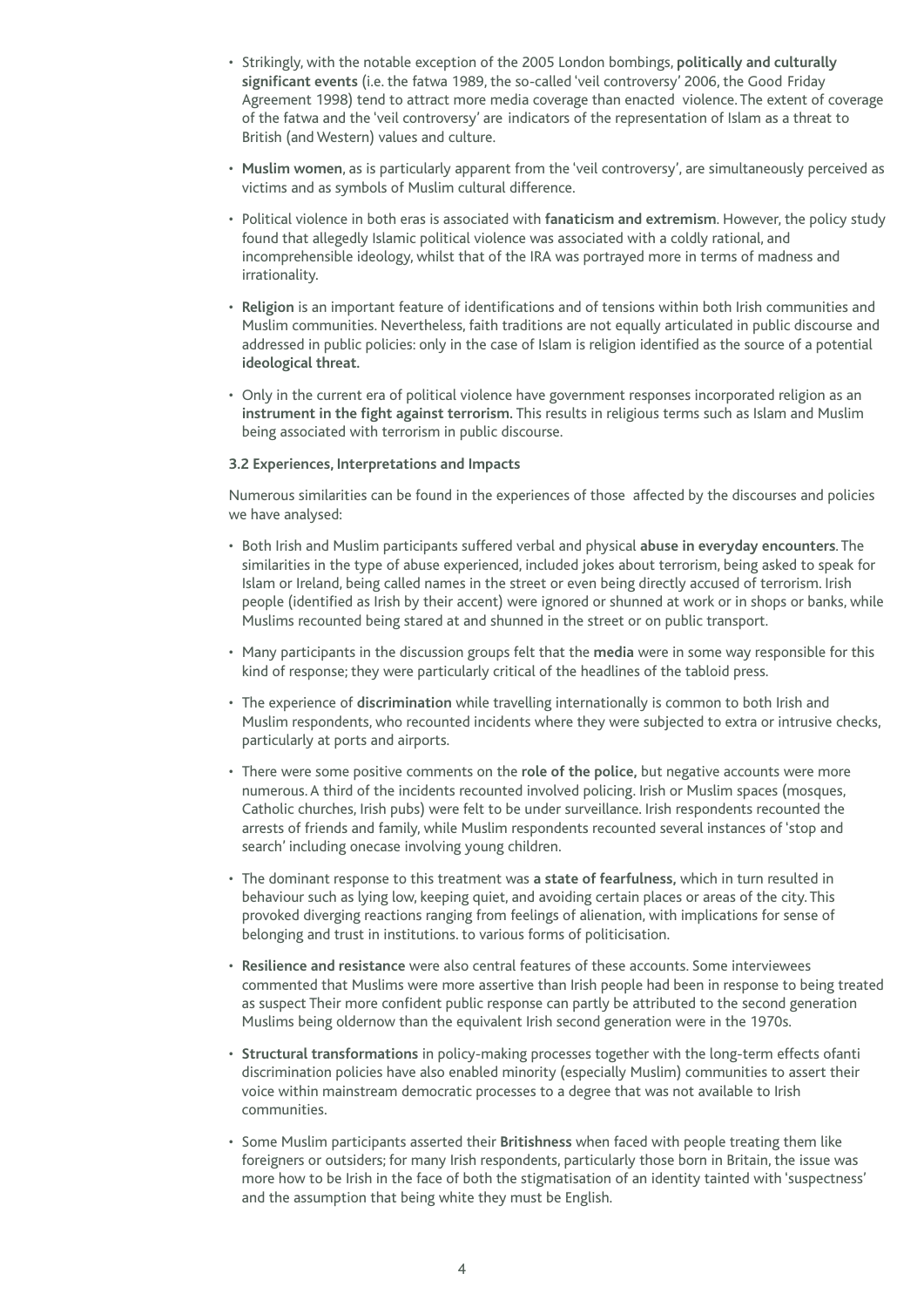- Many Irish and Muslim respondents identified strongly with the culturally, religiously and ethnically **diverse cities** that they were living in. For many Muslim respondents the city represented a safer space compared to the rest of Britain, in a way it had not been for Irish participants.
- This pride in being part of these cities expressed itself in **practices of multiculturalism.** In the discussion groups attempts were made to understand the experience of others and to build bridges. The high level of trust established in some groups allowed people to recount quite disturbing experiences. There was a consensus in all the groups that the comparison had been useful and beneficial.
- Bringing Irish people together with Muslim people was also useful because the Irish participants spoke about (and in fact where the actual embodiment of) the possibility of coming out from the category of 'suspect', of becoming 'normal' again, of being **rehabilitated as good citizens.** This was an important sign of hope, a reassuring factor for many Muslim participants.

### 4 Conclusions

This is the first comparative and historical project engaging simultaneously with two large ethnic and religious minorities in Britain who have been at the centre of security policy concerns for several decades. Our multi-level, and multi-disciplinary, approach has enabled us to contribute to the understanding of interconnected issues that are high on the agenda of policy makers in a number of sectors.

We conclude that the representations and treatment of the Irish in the past have set a precedent for the treatment of Muslims in the current period. We have traced the way in which the reactions and responses to political violence in 1974 clearly had embedded within them the principles, and gave rise to, the prevention measures that have been practised on an even more systematic scale throughout the 2000s. Despite anti-discrimination legislation, Muslim communities today are subjected to a similar process of construction as 'suspect' as Irish communities in the previous era. Few lessons appear to have been learnt from the period of 'The Troubles', despite the fact that those who were previously vilified are now part of the government in Northern Ireland with electoral support.

The current government has stated that it seeks to separate the community cohesion agenda from the counter-terrorism agenda. This is useful but their location of the problem of political violence and the focus of counter-terrorism remains fixed on Muslim communities and a strategy of rooting out extreme ideas. This is a classic counter-insurgency strategy of the type that was unsuccessful in Northern Ireland. It is only likely to further reinforce the negative impacts on Muslims in Britain of counter-terrorism policies. It is also likely to further encourage the public at large, on this evidence, both to be more fearful (as it is rarely linked to any transparent assessment of risk) and therefore to treat Muslims as potential 'suspects' or legitimate objects of abuse.

Much of the policy attention has been directed towards to the supposed difficulty of managing diversity and Islamism. The empathetic connections established between participants in the discussion groups indicate the limitations of the community cohesion agenda with its identification of separate and distinct 'communities' as the site of the problem of preventing political violence and as the site of strategies of social cohesion. The main counteracting force that we identified to a categorisation of Muslims as potential 'suspects' lay in the cosmopolitanism that characterises places like London and Birmingham. The sympathetic exchanges in the discussion groups demonstrated this repeatedly. If discourses of 'suspectness' were not so widespread perhaps deeper connections would also develop with the majority ethnic group.

It appears from our research that a major concern for public authorities should be to ensure that security policies do not isolate and threaten communities and do not undermine their trust in state institutions and their sense of belonging. We have indicated that there are many more continuities between the two eras of political violence, particularly in counter-terrorism policies, than politicians and policy makers readily admit. A more successful policy would involve learning from this past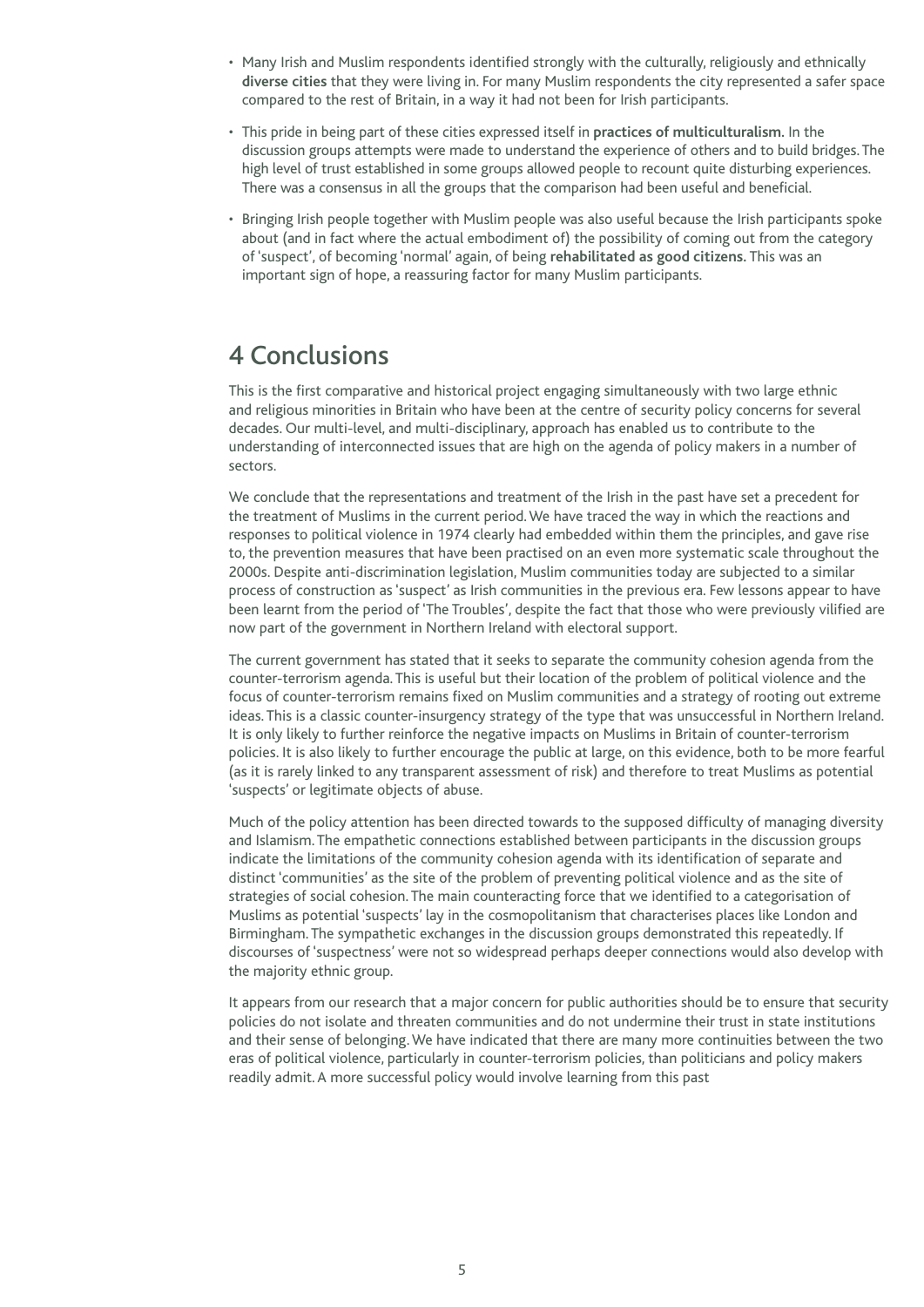# 5 Recommendations

- There should be more historical awareness of the relative effectiveness of past (and not just the immediate, recent past) counter-terrorism measures, and of their consequences, when developing new frameworks to counter-terrorism.
- Greater awareness of, and sensitivity to possible impacts on individuals and communities should underpin the formulation of counter-terrorism policies.
- Greater awareness in and by the press and political establishment of the dangers of characterising communities as 'harbouring extremists', as responsible for solving the problem of terrorism, or as split between the innocent,law-abiding, moderate majority and the extremist, criminal minority, would help to diminish the negative focus on Muslim communities..
- The conscious avoidance of extreme language and terminology such as 'evil', 'perverse', 'barbaric' and so on, and particularly the association of these terms with Islam and Muslim/s (or any other group), in the media, in political commentary and in policy documents would help to diminish the negative impacts of such representations on Muslim communities.
- Policies that foster the practices of multiculturalism based on less bounded notions of communities may be more successful in promoting social cohesion within an increasingly ethnically, religiously and culturally diverse society, than the focus on suspect communities as a source of and responsible for a solution to political violence.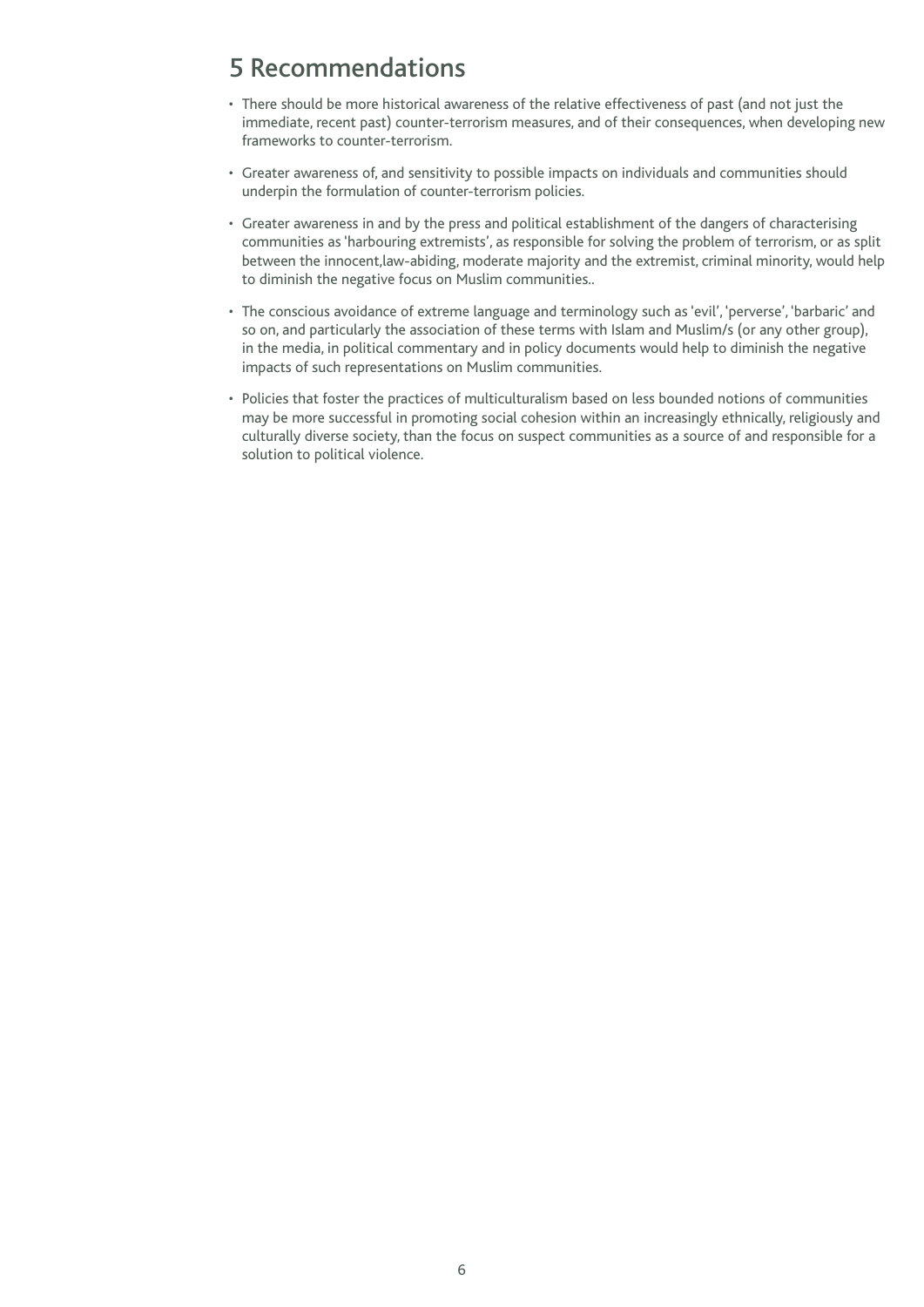## 1. Introduction

This comparative and historical project, covering the period 1974-2007, is focused on two eras of political violence in Britain. The first coinciding with the Irish Republican Army's (IRA) bombing campaigns in England between 1973 and 1996, when the perpetrators were perceived as 'Irish terrorists'. And the second since 2001, when, in Britain and elsewhere, the main threat of political violence has been portrayed as stemming from people allegedly motivated by extreme interpretations of Islam, and who are often labelled as 'Islamic terrorists'.

The research examined to what extent and in what ways Irish communities and Muslim communities were represented as 'suspect' in public discourses in these two eras of political violence. It also examined the similarities and differences in the impact of both these representations and counter-terrorism measures on Muslim communities and Irish communities in Britain.

The research provides a new analysis of Irish experiences and compares this with current Muslim experiences. The aim was to establish what useful insights this might afford both Muslim communities and policy makers who seek ways to implement counter-terrorism policies without alienating communities.

#### *Rationale and Aims*

Our aim was to explore the implications for social cohesion of representing some groups as 'suspect' and the implications of counter-terrorism measures for the everyday lives of Irish communities and Muslim communities. This research report considers how the practice of conceiving of groups within civil society as 'communities' (eg. Home Office 2001) meshes with the conceptualising of certain populations as 'suspect'. It analyses how this impacts on social cohesion and exerts constraints not only on members of these communities in Britain but also on the population as a whole.

The IRA's campaign in England caused over 500 incidents between 1973 and 1996 and focused on both military/police and civilian targets (English 2006). A landmark in this campaign of political violence was the bombing of two pubs in Birmingham, on 21 November 1974, when 21 people were killed and over 180 were injured. Although earlier attacks had taken place that year in other locations, including Woolwich and Guildford, the Birmingham occurrence was the bloodiest event and the trigger that led Parliament to pass draconian anti-terrorism measures applicable in Britain, akin to those already in force in Northern Ireland. Over the next quarter of a century the Prevention of Terrorism Act (Temporary provisions) 1974 (PTA) was reviewed and renewed regularly until it became the foundation of permanent law with the passage of the Terrorism Act 2000 and its subsequent amendments.

Starting at the end of the 1990s, British counter-terrorism measures became increasingly tightened and focused on Muslim communities, as the idea of 'religious terrorism' and 'extremist Islamism' permeated policy communities and as the threat of Irish republicanism retreated (Lloyd 1996; Rowe 1997; Straw 1999; Terrorism Act 2000). This process accelerated in the aftermath of the attacks of 11 September 2001, which triggered the passage of the Anti-Terrorism, Crime and Security Act 2001 and of the Prevention of Terrorism Act 2005, and especially after the London bombings of July 2005, which in turn led to the Terrorism Act 2006 and the 'Prevent' agenda (DCLG 2007).

#### *Methods*

The analysis of public discourses was based on the following data:

- Government statements, strategic papers and political speeches as well as parliamentary debates at key moments between 1974 and 2007. We examined parliamentary debate and documents produced by relevant ministries and agencies (e.g. Cabinet of the Prime Minister, Home Office; Police; Commission for Racial Equality), as well as Royal Commissions of Inquiry, independent reviews, statutory bodies, and local authorities. We analysed speeches and programmatic statements, strategic papers, commissioned research and command papers, Parliamentary committee reports and minutes: over 800 sets of policy documents produced between 1974 and 2007.
- National and diaspora press coverage of 19 key events between 1974 and 2007. Our study evaluated representations of Irish communities and Muslim communities in the national press (*Daily Mail, Mail on Sunday, Daily Telegraph, Sunday Telegraph, Guardian, Observer, Sun, News of the World*) and in the diaspora press (*Asian Times, Irish Post, Muslim News*) - a total of 2,798 news items.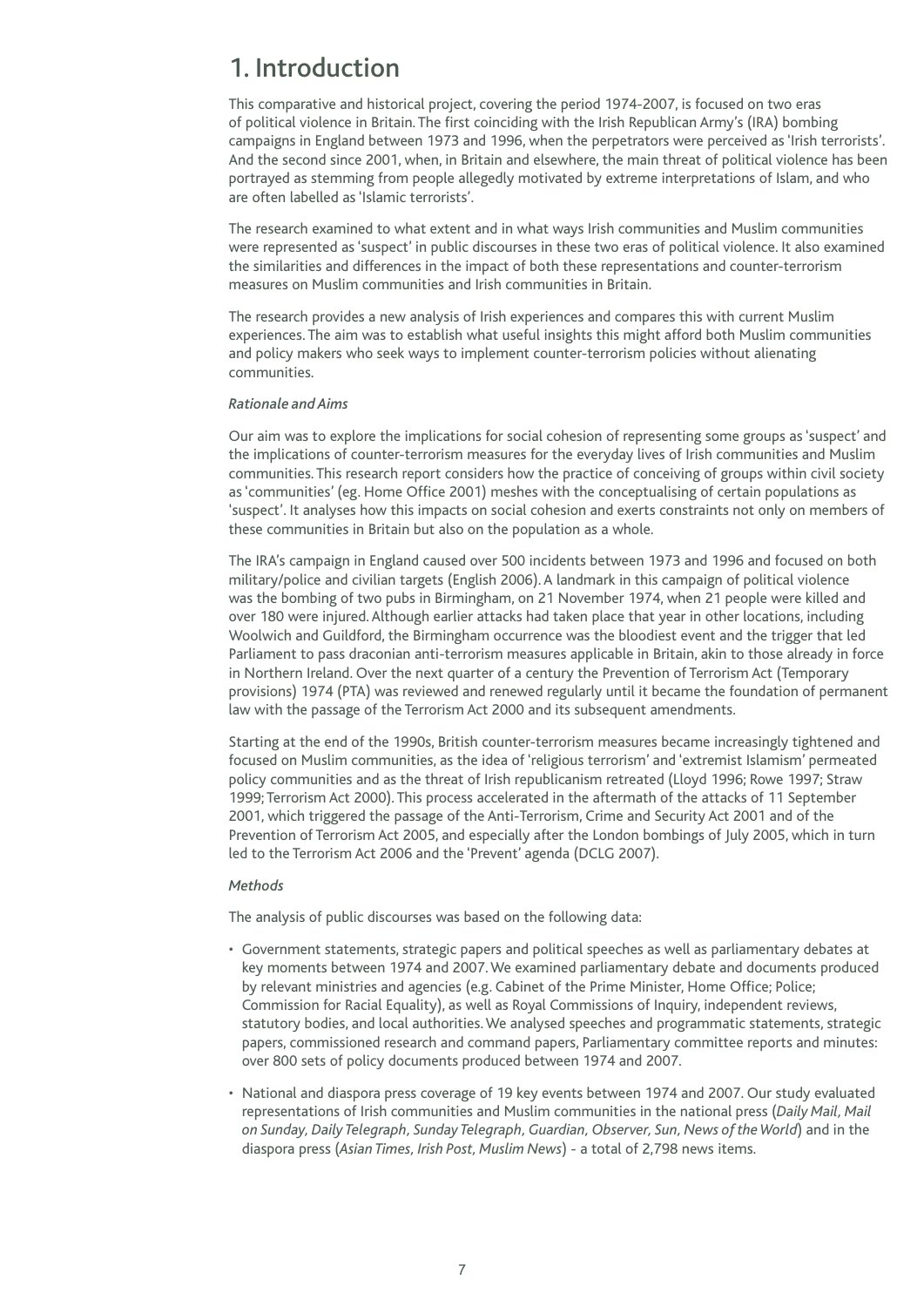The investigation of the experiences of Irish and Muslim communities was implemented through:

- 42 key informant interviews with leaders of community and faith-based organisations; human rights activists; individuals who had been wrongly imprisoned or arrested; journalists, politicians and lawyers who had some involvement with the communities or community members during the period under study.
- Seven mixed Irish and Muslim discussion groups (three in Birmingham, four in London): a total of 38 people (19 identifying as Irish, 19 as Muslim) participated in these events.

(see full description of the research methods used in the Appendix).

# 2. Reasons for the comparison

The two eras of political violence we examined are frequently described as very different and this has, in particular, been used to justify the passage of a series of further counter-terrorism measures during the 2000s. There are three main reasons why the eras are seen as distinctive:

- The current political violence is said to be motivated by ideology in a way the IRA were not
- The methods used in the current phase of political violence are described as more indiscriminate, including 'suicide' bombers
- The 'Irish' threat was viewed ultimately as negotiable compared with what is viewed as the absence of concrete demands of current perpetrators of violence

There are, however, five ways in which the commonalities of the two eras are striking:

- The main counter-terrorism measures employed today stem directly from the period of IRA violence
- The experiences of many Irish and Muslims both at the hands of the police and in their everyday lives are similar
- Both these populations result from post-1945 migrations in the 1950s and 1960s, plus their children and grandchildren; and of subsequent significant immigrations of both Irish and Muslims since the 1980s
- Both Irish communities and Muslim communities form part of the complex cultural, religious and ethnic pluralism that characterises Britain's urban space
- The religious dimension constitutes both a similarity and a difference in the experiences of the two sets of communities: although in both religion can be an important dimension of identity, it is only perceived as an ideological motive in relation to Muslim communities in Britain

Our research challenges the official discourse of discontinuities between the two eras. There are also many reasons to compare the contemporary context with events in Northern Ireland between 1968 and 1998. However, others have already contributed to this discussion (see Hillyard 2005 and McGovern 2010) and we wished to concentrate on Britain where debates about 'community cohesion' and Britishness have been actively engaged throughout the past decade, with a particular resonance in England.

There has been no previous systematic research exploring the parallels and differences between these two eras of political violence in terms of the experiences of these two sets of communities and the implications across four decades for social cohesion and for effective security.

#### *Key informants' view of the comparison*

We asked our key informants what they thought about the validity of making the comparison. Here are some of their responses:

 I think there are definitely benefits, we need to actually learn from our mistakes and we need to actually build up on our achievements. And if you look at the Irish experience that could be done. We will surely come to the situation that we need to deal with criminality rather than communities. And criminalities and communities are separate. You can never associate the whole community with a particular criminality - we need to create a society in which everybody is a stakeholder (Chair of an Islamic organisation)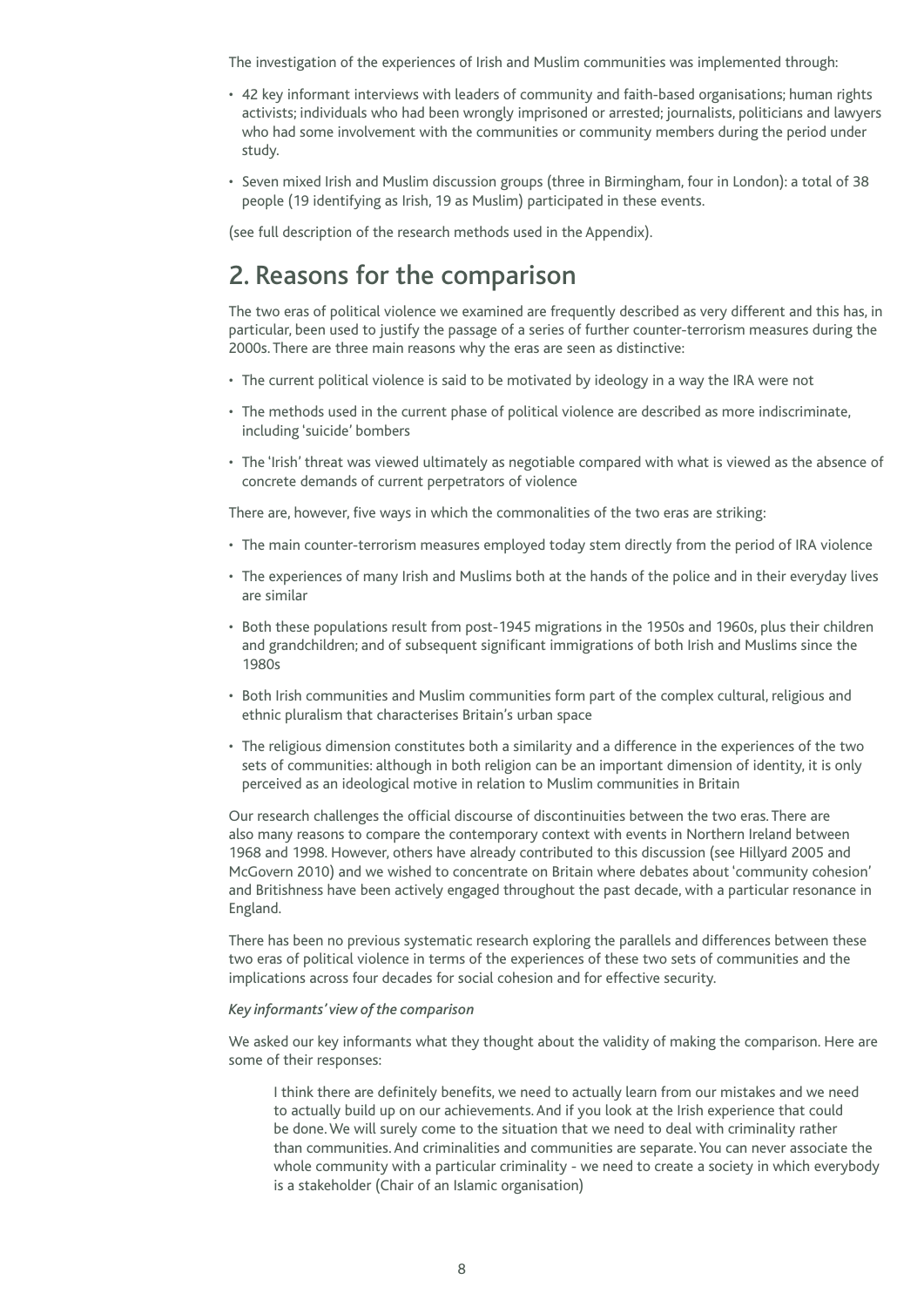I am not sure how many benefits there are in making a comparison. I think we will know that when you've finished your study. (Member of the House of Lords)

… it's possible that some people in the Muslim community may feel very marginalised and may feel that the rest of society is suspicious of them but they don't want to be in that role particularly, they just want to get on with their life and be part of society. They may find it very interesting and a bit of a support to hear in some detail that another community went, another community who are now thought of as being part of the main, the majority society, actually went through a period of a hundred years or so when they went through something very, very similar. (Chair of a Catholic organisation)

… the Irish community originally were [suspect] and it would be interesting to see how we've developed that now since the Seventies and how we've moved on and how they feel at the moment… Are those same practices that were developed in the Seventies is that the same thing we are now doing to a different community. And that comparison would be interesting and good research. Not only is it research that the government should be looking at but locally, local forces should be looking at and maybe there's lessons that we can learn … something which we can learn about change and adopting different methods of improving that engagement and how we go about dealing with people. (A counter-terrorist officer in the police force in Birmingham)

I think there is benefit in the sense that you don't feel so vulnerable and you feel that there other communities who suffered more or less if not that severe but at least suffered like you. And it helps you in recovering from internal despondency. And also, also it teaches us that what were the causes of the IRA crisis, Irish crisis, there was political will of solving this. I think this [the research] will be useful in giving young Muslims perspective of where to stand because many of them don't have that much knowledge in how a white community, if I can use this word, suffered similar sort of discrimination and suspicion by the society. (Chair of a Muslim organisation)

People who would be upset about your notion (of suspect communities) would be people who have just lost sight of human empathy and what it and just are lacking in sufficient experience or imagination to understand what it must have felt like to have an Irish accent in Central London in the 1970s or what it might have felt like to be a young Asian man getting on a tube train a few days after 7/7, for example. … I think it would be useful to have something which using the Irish example and would help us look at where it went wrong and what were the big mistakes so we can avoid making them - But also what went right, you know. How, how was significant progress made to take a community from being suspect to now. (Director, Civil Liberties organisation)

I think from what I understand from this is that it's like erm [pauses] just sort of the assumption that like the Irish were all supportive of the IRA activities and that Muslims are all supportive of this terrorism that's going on at the moment in, you know, the 7/7 [sic] and that. And that there is probably just a very small minority of people, the same as with the Irish, that sort of like pro those. And that is somehow or other to erm, get that message across, you know, that's not the view of all … the IRA and that, okay they did a lot of bombing and nobody could say that in the end they had to sit down, they had to talk and things are better now and I think they probably need to do the same. (Irish woman, retired from NGO position)

I think enormous, I think there are enormous benefits because one of the battles that Muslims are facing in the present state is for, I think for society to recognise the continuities in a lot of things that Muslims are currently experiencing. Continuities in terms of demonisation of communities. Continuities in terms of threat to national security. Continuities in terms of the way legislative reactions have sometimes only fostered further difficulties in terms of grappling with some of the problems we are facing, in terms of knee jerk reactions or, you know, harsh legislation. (Member of a Muslim women's organisation)

Generally the response was that the comparison would: enhance mutual communication; encourage lessons to be learnt from one era to the other as many felt there had not been enough lessons learnt from the Irish experience; demonstrate that all terrorists are not Muslims; open eyes on what a white group experienced and bring minority perspectives to the fore. It was also hoped that the broader focus of this project (compared with much current research which is focused on extremism) would inform policy by providing a richer contextualisation of the issues.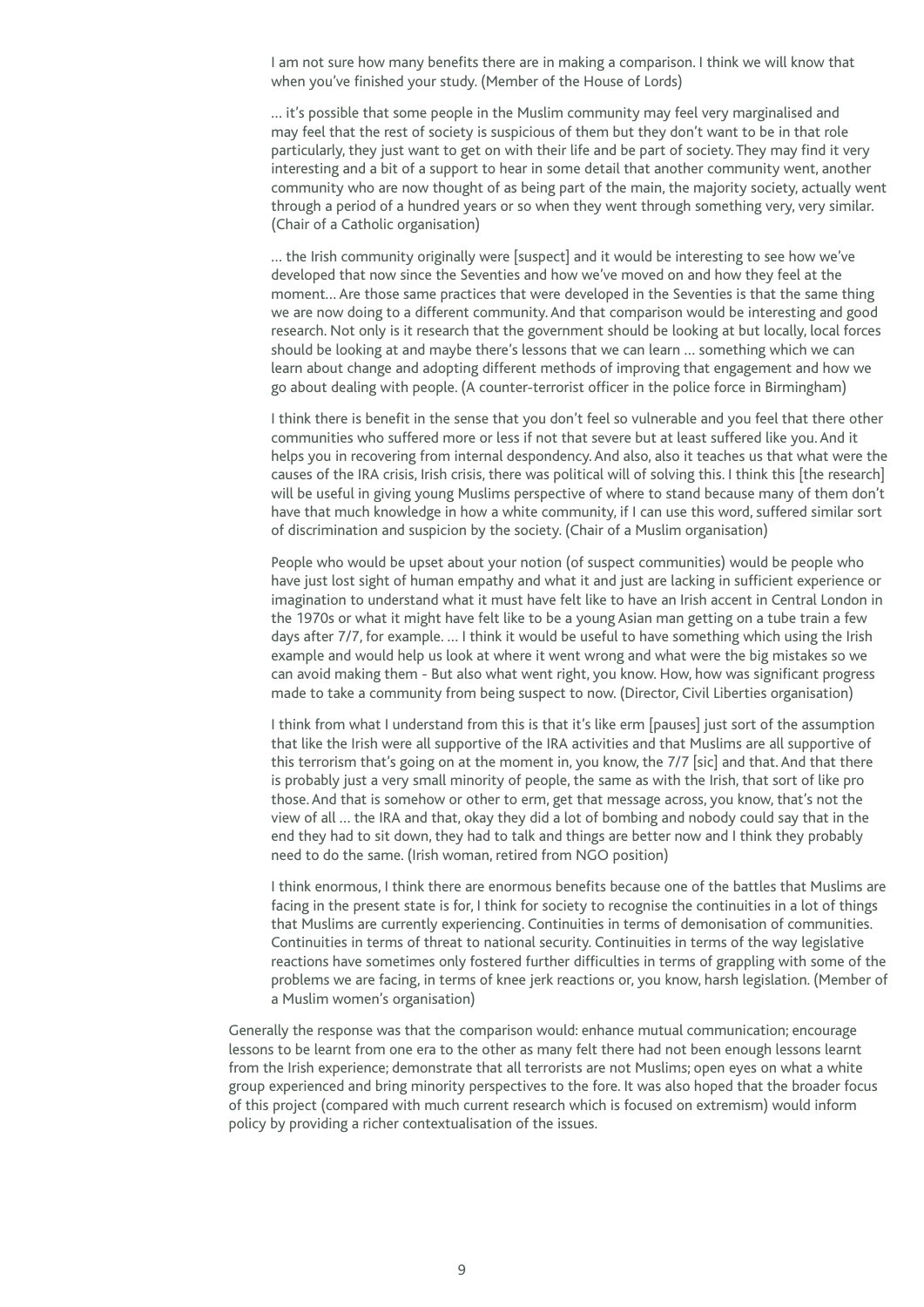# 3. Notions of 'Suspect Communities'

The notion of 'suspect community' first appeared in Paddy Hillyard's (1993) work on the growth of the 'secret state' and the effects of the PTA. His study of the application of the PTA focused on individuals at the receiving end of these measures and included interviews with people examined, detained or arrested in England, Wales and Scotland between 1978 and 1991.

Hillyard explained the concept of 'suspect community' as the process of identification of a threat and of a sign of abnormality which exemplified and legitimated the politics of exception put in place by the state:

 'a person who is drawn into the criminal justice system under the PTA is not a suspect in the normal sense of the word. In other words, they are not believed to be involved in or guilty of some illegal act […] people are suspect primarily because they are Irish and once they are in the police station they are often labelled an Irish suspect, presumably as part of some classification system. In practice, they are being held because they belong to a suspect community' (Hillyard 1993: 7)

 'In attempting to prevent the spread of political violence to Britain, anyone living in Ireland as well as anyone with an Irish background living in England can be seen as falling within a category of people who may legitimately be stopped. The Irish community as a whole can therefore be legally viewed as a suspect community. (Hillyard 1993: 33).

An example of this was the arrest and subsequent imprisonment in 1976 of the Maguire Seven. The seven family members including two children were tried and convicted for a crime that not only had none of them committed but also had not been committed in the first place: participation in running an alleged IRA bomb factory in their west London home. For this non-crime the family were sentenced between them to 73 years in prison.

In our research we incorporate Hillyard's concept but not his approach – in that we were not primarily interested in people who were detained or arrested but about the impact on people going about their everyday lives. We take from his analysis, however, that to be considered a 'suspect' is unrelated to a real offence. Yet, whoever falls into this category de facto becomes a 'suspected terrorist'. This can have long term consequences for the psychological well-being of the individual and for his/her family and friends.

It is important to investigate how 'suspectification' works. While initiated by the authorities, the process of detecting 'suspect' individuals and behaviours can gradually expand and be reproduced by a range of people and social groups, including the media, the general public, and even members of the communities under suspicion.

In this report we concentrate on the main findings in relation to four of our research questions:

- How is a community constructed as 'suspect' in public discourse (government and media) and through the implementation of counter-terrorism measures?
- What differences and similarities are there in the construction and representation of Irish and Muslims as 'suspect' communities? What symbolic and discursive continuities and discontinuities are there in relation to both sets of communities?
- What impacts do representations of being 'suspect' and counter-terrorism measures have for the everyday experiences and sense of belonging of members of these communities?
- How do these constructions and representations of 'suspect' communities inform reconfigurations and representations of Britishness?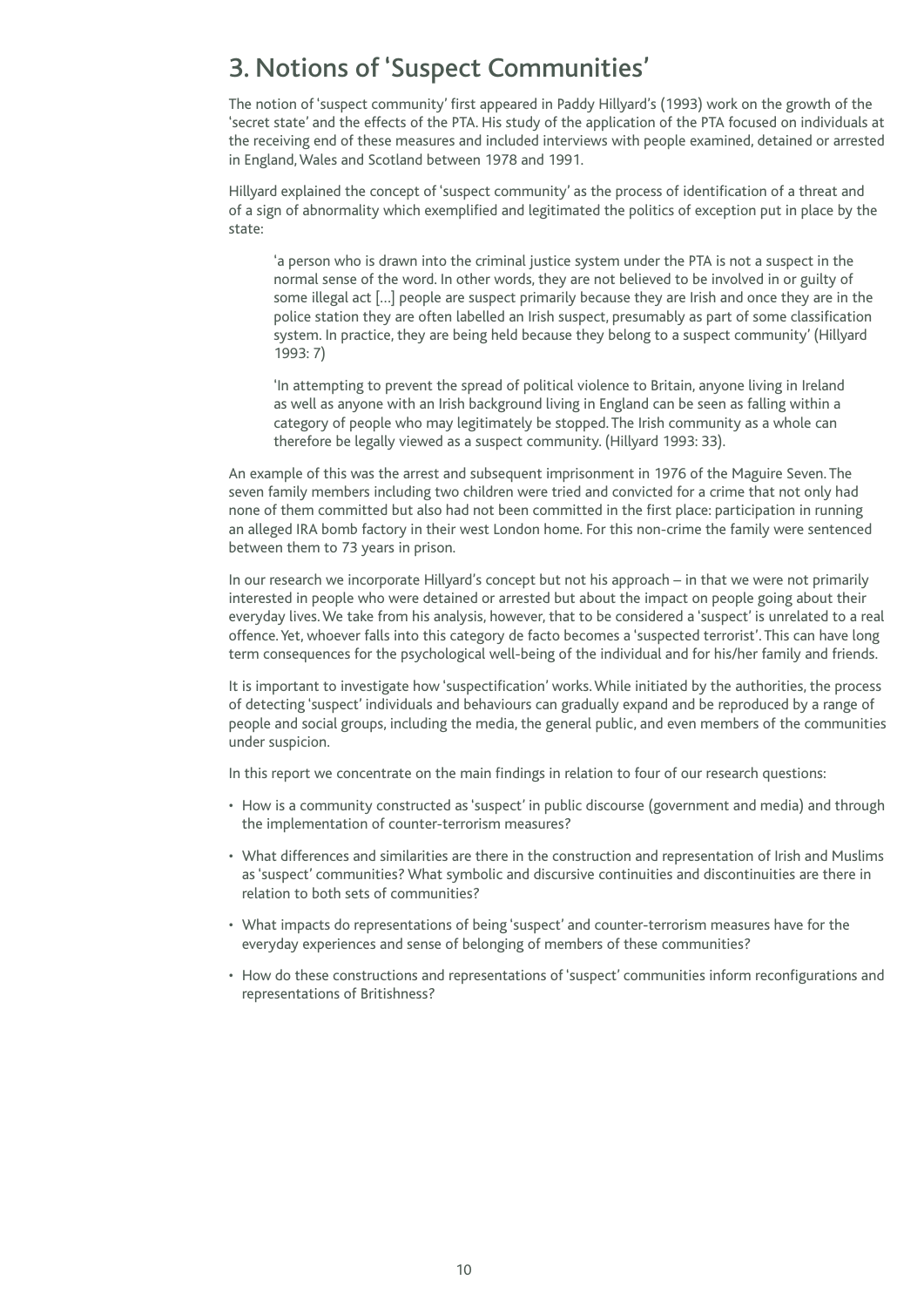# 4. FINDINGS - Public Discourses

#### **4.1 Policy Study**

Official policy documents offer one important dimension of public discourses, not only because they represent the voice of state institutions and of those holding authoritative positions, but also because they produce policy actions, which then impact directly onto people, who in turn may engage with and contest such discourses.

This policy study traces the evolution of the British establishment's characterisations of terrorism and suspectness in relation to the two eras of political violence. Discourses of suspicion are central to the anti-terrorism measures of the last four decades in Britain. Rather than being based on a precise offence, they proceed along a logic of association, thus identifying as security threats markers of identity and behaviours that are specific to particular social groups, which could potentially become 'suspect communities'.

We have sought to unpack the elements and attributes associated with what is identified as a terrorist threat and thus as designating a 'suspect', and to ascertain whether these terms have been associated with Irish and with Muslim communities.

Examining the terms through which security threats are identified and acted upon enabled us to identify transformations and continuities in policy-making processes, as well as visions about national unity, competing understandings of security and freedoms, and the position of ethnic and religious minorities in a democratic society characterised by religious diversity, large immigration flows, and continuing episodes of political violence.

As an example of this exercise, here we present extracts from our comparison of the reactions and responses to the bombings of 21 November 1974 in Birmingham and of 7 July 2005 in London.

#### *Characterisations of the threat in two eras of political violence*

'Extremism' is commonly used in the present to define actions and people associated with political violence, and especially with Islamism:

 'It's important however that those engaged in terrorism realise that our determination to defend our values and our way of life is greater than their determination to cause death and destruction to innocent people in a desire to impose extremism on the world' (Blair, 7/7/2005)

 'After all, extremism is not confined to Muslims, as we know from Northern Ireland and fringe elements in many ethnic groups. But actually what should give us optimism in dealing with this issue, is precisely that point. It is true there are extremists in other communities. But the reason we are having this debate is not generalised extremism. It is a new and virulent form of ideology associated with a minority of our Muslim community' (Blair 2006).

However, in 1974, and roughly up to the early 1980s, 'extremist' does not appear to be a major qualifier designating terrorism. When it is (rarely) used, it refers to the extremists associated with various groups, and qualifies their extreme tactics, not their political claims. The perpetrators of attacks in Britain were rarely openly identified as 'the IRA' but were portrayed as mindless 'criminals' and 'fanatics', as a 'lunatic fringe' (Thierney, *Hansard*, 25/11/1974; Bennett, *Hansard*, 11/12/1974) engaged in 'insensate' acts (Jenkins, *Hansard*, 22/11/1974), as 'evil men who are beyond reasoning' (Johnston, *Hansard*, 19/12/1983). While 'murderers are seldom rational people' (Sir Geoffrey de Freitas, *Hansard*, 22/11/1974), the state needs to respond rationally, but firmly, emphasised the Home Office minister just before introducing the PTA 1974: 'We want a rational response, and I believe that the response I am giving, whilst an urgent response, is also rational' (Jenkins, *Hansard*, 22/11/1974).

When the IRA planted bombs in Britain, their political claims were omitted or downplayed in the establishment's reactions, and Northern Ireland featured as something relatively remote. It seems that anonymising the IRA and associating it with irrationality was a method to discredit and weaken any credence that might be given to its political agenda. A constant dichotomy was therefore sustained between the irrationality of, in particular, the IRA, and the rationality of the state and its actions.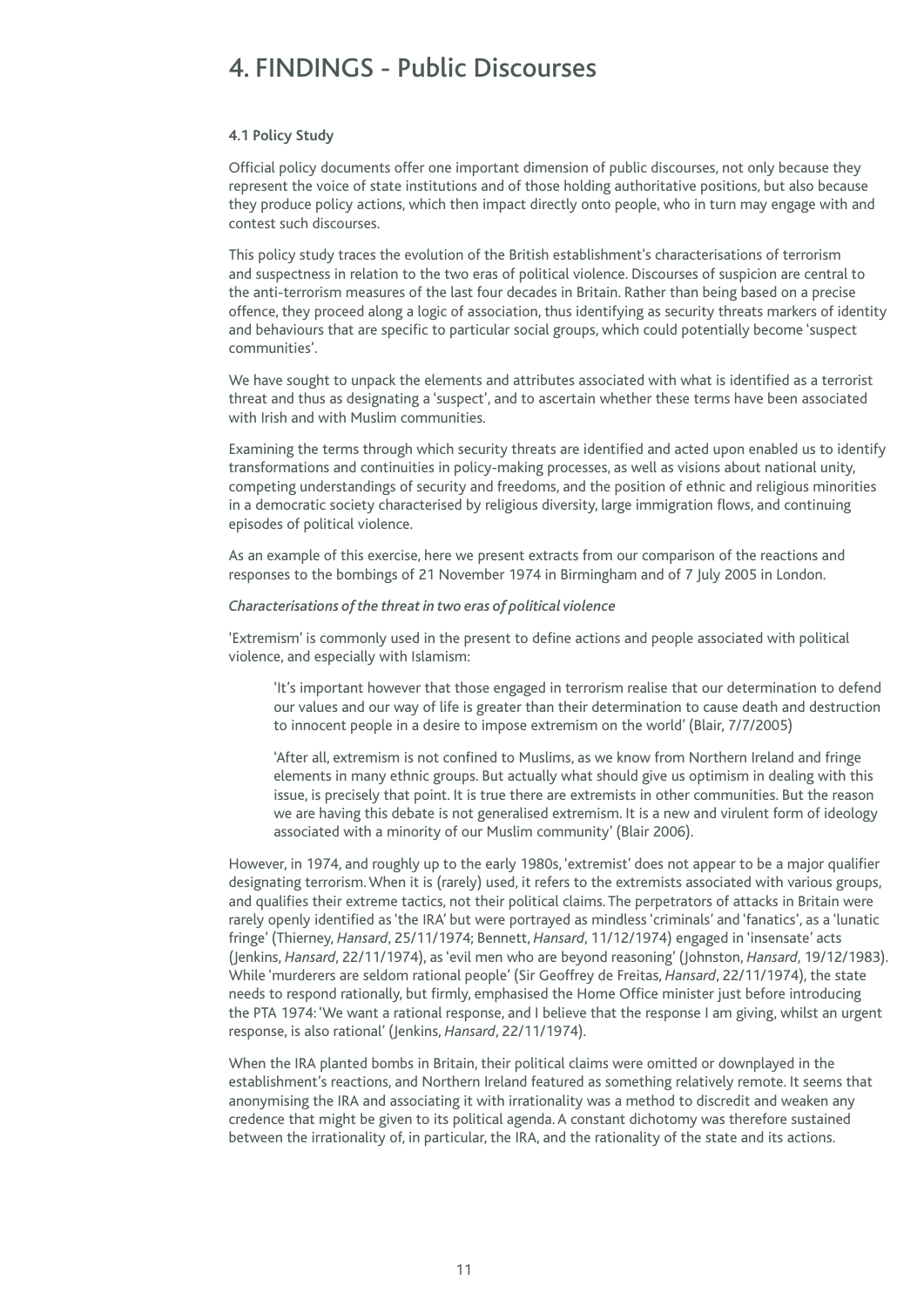In 2005 the perpetrators of violence were perceived as 'evil' too, but in a different sense. They were no longer described as insane but as rational actors carefully planning and calculating their actions, as these excerpts show:

 'This morning's explosions were acts of almost unspeakable depravity and wickedness, planned with the deliberate intention of taking innocent life, and the whole House condemns them utterly. This is an attack not just on our capital city, but on our country and our way of life as a whole' (Davis, *Hansard*, 7/7/2005).

 'The greatest danger is that we fail to face up to the nature of the threat we are dealing with. What we witnessed in London last Thursday week was not an aberrant act. It was not random. It was not a product of particular local circumstances in West Yorkshire. … Senseless though any such horrible murder is, it was not without sense for its organisers. It had a purpose. It was done according to a plan. It was meant [...] (Blair, 16/07/2005).

The binary opposition between the evil and wickedness of the perpetrators and the innocence of the civilian victims is another component of the narrative of both eras. For instance, the language utilised immediately after the November 1974 attacks can easily be compared, and indeed interchanged, with that of July 2005:

 '… the deepest anger that a tiny minority of fanatics should be able to inflict appalling suffering and loss on innocent people, and in doing so, should be doing damage to our whole society' (Lord Chancellor, *Hansard*, (28/11/1974).

 '… they are trying to use the slaughter of innocent people to cow us, to frighten us out of doing the things we want to do, of trying to stop us going about our business as normal as we are entitled to do and they should not and must not succeed' (Blair 07/07/2005).

In the post 7 July 2005 context, the words extremism, ideology, evil and Islamism are frequently repeated and become almost intertwined, as exemplified by this speech by Tony Blair one week later:

'What we are confronting here is an evil ideology […]

 And, of course, they will use any issue that is a matter of dissent within our democracy. But we should lay bare the almost-devilish logic behind such manipulation […] This is a religious ideology, a strain within the world-wide religion of Islam, as far removed from its essential decency and truth as Protestant gunmen who kill Catholics or vice versa, are from Christianity' (16/07/2005).

These ideas had become consolidated in previous years as other policy documents demonstrate (Rowe 1997; Straw 1999; Blunkett 2003; Blair 2004; and as discussed by Rehman 2007). Moreover, it is interesting to note that there is a convergence among politicians of different orientations in espousing this view of the threat and its nature. For instance, Conservative MP Michael Howard praised British 'citizens' and the British 'way of life' for proving 'once again resilient in the face of evil' and the terrorists' 'warped ideology' (*Hansard*, 11/07/2005).

Another recurring theme present in both eras is 'barbarism'. This term is associated with a moral and cultural metaphorical struggle for the values of civility which is evident in the offsetting of, on the one hand, 'terrorists' and, on the other, 'civilised people' and 'those Muslims who represent 'the decent, humane and principled faith of Islam' (Blair, 27/09/2005). A similar idea was conveyed in the previous decades by references to the animal violence and loss of human quality of the 'bestial bombers' (Lord Hunt, *Hansard*, 28/11/1974; cf. Lord Hailsham of Saint-Mary-Lebone, *Hansard*, 28/11/1974). The linked idea of disorder was also conveyed by references to bestiality and barbarism, as well as by the metaphors 'scourge' and 'plague' utilised by various politicians to describe IRA attacks in the 1980s (Pitt, *Hansard*, 20/07/1982; Lord Belstead, *Hansard*, 27/10/1981; Griffith, *Hansard*, 19/12/1983).

Shortly before the attacks of 21 November 1974 the IRA had openly declared itself at war with the government of the United Kingdom. Rather than rejecting this notion, the semantic field of war was repeatedly summoned up in many of these early Parliamentary debates:

 'Is it not right to recognise that this event is another act in the ruthless war of aggression which is being waged against the United Kingdom and its integrity, a war of which the brunt has mainly been borne for over five years past by our fellow subjects in Northern Ireland' (Powell, *Hansard*, 22/11/1974).

 'This is a war we have to win. Our duty is to wage it without sacrificing the ideals which make it worth while winning' (Lord Hailsham of Saint Mary-Lebone, *Hansard*, 28/11/1974).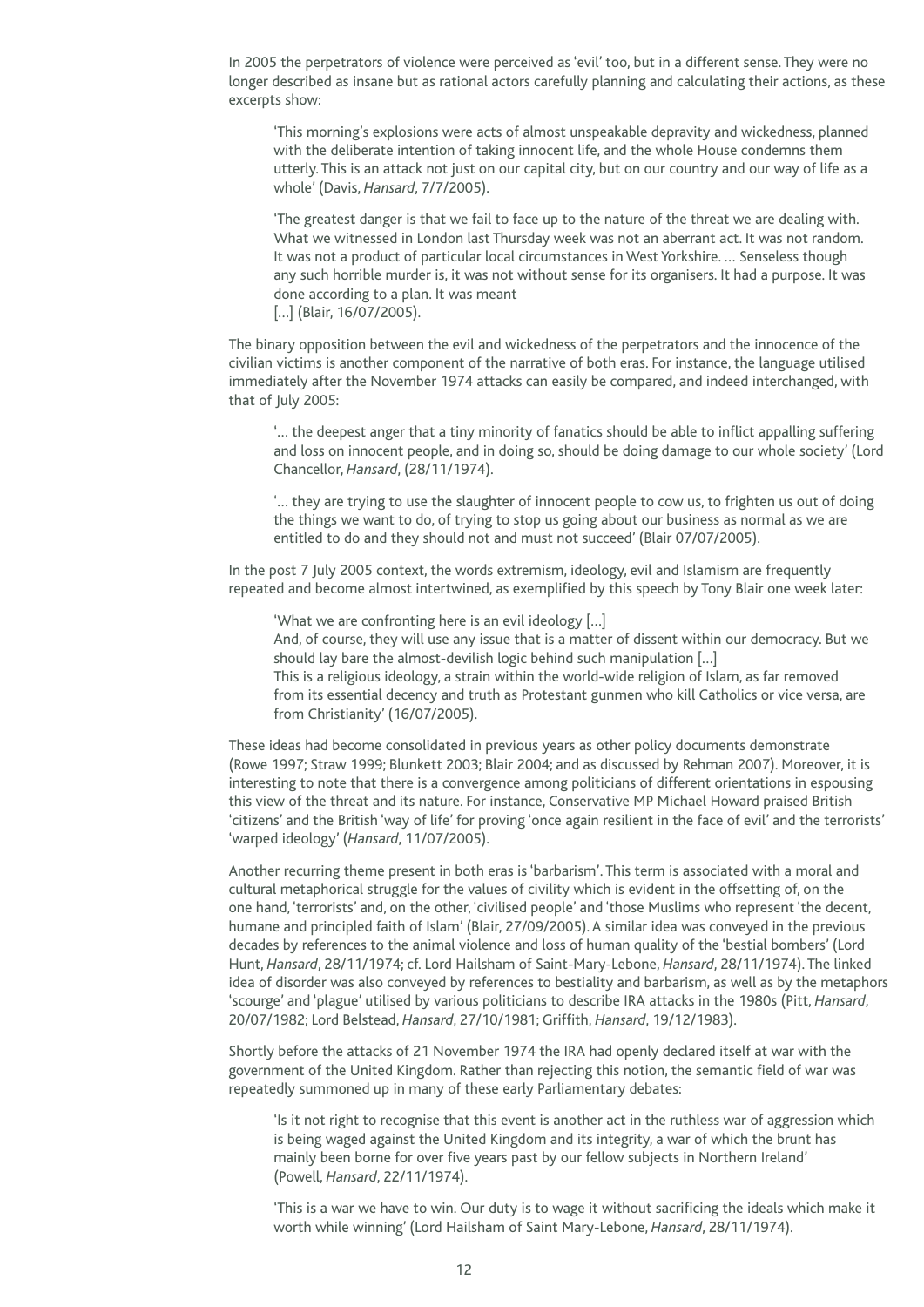The same idea was also implicit in the use of the expressions 'victory', 'submission' and 'will to win' by former Home Affairs Secretary Roy Jenkins (22/11/1974).

Forty-one years later similar remarks were made by former Defence Secretary John Reid:

 'I am also sure that all of us will want to express our utter condemnation of those responsible for today's attacks. We must ensure that they understand that they will not win in their attempt to break our will or undermine our democratic response to today's events' *Hansard*, 7/7/2005)

and by a powerful statement of former Prime Minister Tony Blair:

'it is a global struggle and it is a battle of ideas, hearts and minds, both within Islam and outside it.

 This is the battle that must be won, a battle not just about the terrorist methods but their views. Not just their barbaric acts, but their barbaric ideas. Not only what they do but what they think and the thinking they would impose on others.

[...] We must be clear about how we win this struggle' (Blair, 16/07/2005).

The repetitious use of terms evoking war: 'struggle', 'battle', 'won', 'confront' is compelling. The notion of a war-like confrontation with the perpetrators of violence appears to be a constant feature of British and American thinking on counter-insurgency, according to which political dissent brings disequilibrium to the given social order and to the legitimacy of the state. From this perspective, 'no political activity can be above suspicion' (Schlesinger 1991:76) and counter-insurgency becomes a systemic approach involving all 'theatres of action' (Kilcullen 2004).

The feeling left by both events, regardless of the executants' ideologies and slogans, was that Britain was under attack and that national values and national unity were under threat, people were inevitably fearful. In both periods the response was that the nation would resist and stand united. Pride in the British qualities of 'resilience' and orderliness is expressed:

 'even at moments of shock and emotion as great as that of the present time it is important that we should remain rational and calm, and not respond too hastily'. (Jenkins, *Hansard*, 22/11/1974).

 'the community as a whole, in my opinion, should seek to respond to these events in a calm and considered way' (Clarke, *Hansard*, 7/7/2005)

'the British people will not be cowed and the terrorists will not win' (Davis, *Hansard*, 7/7/2005).

The tone of these statements resonates with responses to earlier atrocities, such as Brittan's call (*Hansard*, 19/12/1983), after the Harrods bombings in 1983, to be 'united' and 'stand firm against the evil men', without making 'concessions to the bullet and the bomb'. Resilience was also the key theme of a Home Office (1999) document providing advice to the business sector faced with the potential threat of terrorism even after the Good Friday Peace Agreement of 1998. The Mayor of London's speech, after the 'cowardly attacks' of July 2005, was well-received, with his appeal to the 'harmony', 'unity', and 'solidarity' of a capital city that prides itself on its cultural and religious diversity (Livingstone 07/07/2005).

In summary, while differing in ideology and strategy, all the attacks caused similar levels of fear and despair. Policy-makers responded demonstrating equal levels of shock and disgust but also firmly condemning the 'barbaric' and 'murderous' occurrences and promising a prompt, adequate, rational and balanced response.

This indicates that, whenever national security was at stake in the period under investigation, the government and parliament in office shared a common self-understanding and appreciation of the role of state institutions, of the national interest, and of the control of violence. The urgent sense of risk and responsibility resulted in the passage of illiberal emergency measures couched in arcane references to a battle between good and evil. Despite divergences in political and ideological affiliation and the variable of time, Labour and Conservative governments similarly endorsed 'extreme' emergency measures in order to fight the 'extreme' methods of the terrorists. This constitutes a major line of continuity in public discourse over the four decades.

The establishment stressed the abnormality of those engaged in political violence through a binary taxonomy between an idealised version of British values and symbols and two extreme opposites; the 'madness' and irrationality of the 'Irish threat' in the past, and the evil rationality of a faith-based ideology in the 21st century. Both rhetorical strategies have the effect of de-politicising and delegitimising the claims of those engaged in violence as well as in broader forms of dissent (cf. Schlesinger 1991).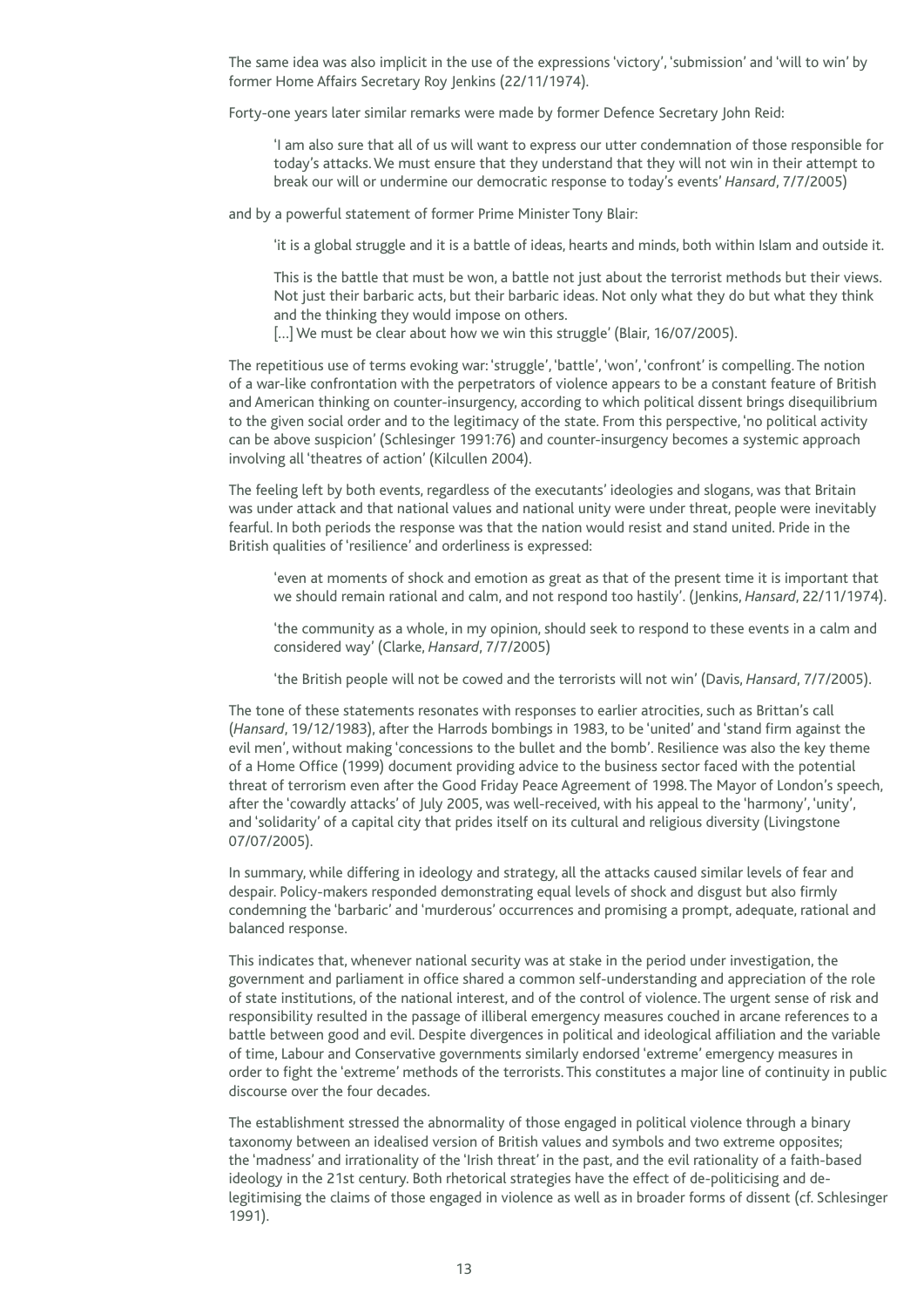#### *Representations of Irish communities and Muslim communities*

The ambiguous position of Irish and Muslims – as victims, partners and threats – became clear in the analysis. In both eras the minority ethnic/religious communities who are perceived to be associated with the violence are characterised: as allies in the struggle against 'terrorism', as victims needing protection from a potential backlash and as communities that might be harbouring extremists and threatening individuals:

 'I have represented for nearly 25 years the city of Birmingham, which has a large Irish community of about 100,000. During the whole of that period relations have been excellent between that community and the native-born population. It would be a tragedy if these relations were damaged by what has been done by a tiny majority. It is of great importance that we should recognise how utterly alien and repugnant to the overwhelming majority of the Irish is what is being done by a few totally unrepresentative fringe figures of their community' (Jenkins, *Hansard*, 22/11/1974)

 'We must not […] condone retaliation upon the broad mass of our neighbours in this country who may be of Irish extraction—as indeed I am myself—for the wicked deeds of a guilty minority of which the enormous majority are wholly innocent' (Lord Hailsham, *Hansard*, 28/11/1974).

 'I endorse the sincere hope that Irishmen in this country as a whole will not be blamed in any way for the actions of the criminals' (Lord Janner, *Hansard*, 28/11/1974).

 'We stand united against the perpetrators of those evil, barbaric acts of terrorism. Can he [the PM] assure me that the Government recognise that the overwhelming majority of the Muslims who live in this country are tolerant, law-abiding citizens who respect other religions and do not support terrorism? Can he assure me that the Government will do everything they can to prevent any backlash against Muslims?' (Sarwar, *Hansard*, 11/07/2005).

'Muslims, like all of us, abhor terrorism. Like all of us, are its victims' (Blair, 27/09/2005).

The parallel emphasis on the innocence of the mainstream Irish and Muslim population is worthy of note. Although on both occasions the minorities are seen as part of the 'injured' side, each time emergency counter-terrorism policies then evolved in a way that targeted and negatively affected these minorities: the 1974 measures developed explicitly against 'Irish' terrorism; the Terrorism Act of 2000 included the notion of 'religious' motivation for terrorism and proscribed several Muslim organisations.

The subsequent laws of 2001, 2005, and 2006 expanded the offence of terrorism in a way that meant anything remotely associated with Islam and possible dissent became the object of suspicion. This has parallels with the establishment's perception of Irish communities in the 1990s:

 'the defeat of terrorism also requires the whole-hearted co-operation of the vast majority of law abiding Irish men and women' (Hattersley, *Hansard*, 06/03/1990)

 'the public should be totally aware that these terrorists are in their midst, and suspicious activities of any kind such as Irish people hiring cars, booking short-term stays in guest houses, using lock-up garages for short periods at a time, and so on, must be reported to the police. Harassment pays, and although some innocents may be perturbed and affected, chasing the terrorists will certainly pay. On the whole they have been harassed and chased out of Northern Ireland. Now that they are here, we have to do the same in Great Britain'. (Lord Mason of Barnsley, 26/06/1990)

 'And I say to our Muslim community. People know full well that the overwhelming majority of Muslims stand four square with every other community in Britain. We were proud of your contribution to Britain before last Thursday. We remain proud of it today. Fanaticism is not a state of religion but a state of mind. We will work with you to make the moderate and true voice of Islam heard as it should be' (Blair, *Hansard*, 11/07/2005).

 '… we want to work with the Muslim community to isolate and weaken dangerous extremists' (Clarke 20/07/2005).

These extracts show how Irish communities and Muslim communities found themselves situated in an ambiguous position, both as a consequence of the political violence and of the anti-terrorism measures. Whether pointing openly to the 'enemy within' or calling for the cooperation of the 'moderate' and 'lawabiding' members of these communities in order to eradicate extremism, the implicit message of the establishment seems to be that they have become 'suspect communities'.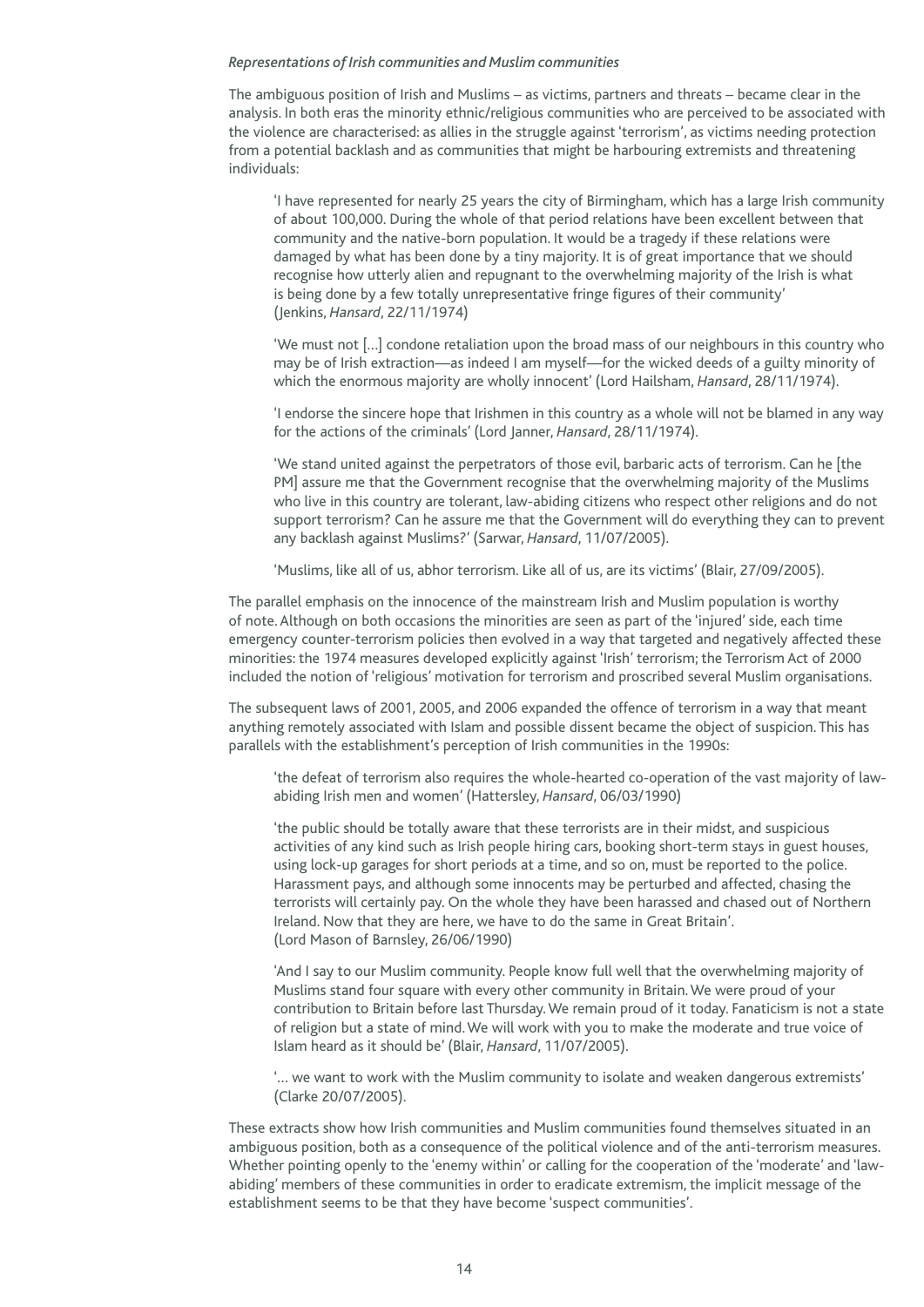Numerous policy documents actually explain that the emergence of extremists or terrorists from certain minority communities should not lead to the conclusion that those communities are also guilty. However, these apparently nuanced statements are not necessarily matched by equivalent practices; the way in which counter-terrorism policies are conducted, implemented and how they impact on the populations in question suggests the opposite.

The continuation of draconian anti-terrorism measures and the development of the idea of prevention, accompanied by a range of policies loosely connected with counter-terrorism, led to an excessive focus on these communities. This gave them an ambiguous status of victims and partners with an aura of suspicion. The positioning of the Muslim communities is however different from that of Irish communities in the past, in that societal transformations (e.g. the Rushdie affair, 9/11, the 2006 veil debate, continuing though diversified immigrations into Britain) and policy evolutions beyond the domain of counter-terrorism,<sup>1</sup> have altered the position, both the difficulties (e.g. exposure to stop and search) and the opportunities, that are available for minorities in Britain today.

#### **4.2 Media Study**

#### *Mapping analysis of headlines in the press*

Our analysis shows that the British press participates in the construction of Irish and Muslim communities as 'suspect' to varying degrees and in divergent ways. For instance, we found 20% less coverage of Irish-related events, despite the far greater incidence of actual physical violence perpetrated by the IRA. Even taking the increase in newspaper size in the period into account, this is a significant finding, which suggests that there was an effort to minimise threats to the integrity of the United Kingdom, and, in Margaret Thatcher's words, to deprive 'terrorists' of the 'oxygen of publicity' in this period. The tendency to invisibilise and incorporate the Irish in Britain (Hickman, 1998), the climate of media censorship, with the Broadcasting Ban enforced between 1988 and 1994, and the strategy of depoliticising the struggle for a united Ireland (such as the withdrawal of Special Category Status for convicted paramilitary prisoners in 1976) may all have contributed to this phenomenon.



#### **Table 1 – The Complete Sample 1974-2007**

Note: DM & MoS: *Daily Mail & Mail on Sunday;* DT & ST: *Daily Telegraph & Sunday Telegraph;* G &O: *Guardian & Observer;* S & N: *Sun & News of the World;* AT: *Asian Times;* IP: *Irish Post*; MN: *Muslim News.*

<sup>&</sup>lt;sup>1</sup> For instance in race relations; religious discrimination; the inclusion in the census of the categories of 'ethnicity' and 'religion', respectively in 1991 and 2001; the creation of new areas of ministerial competence, such as Communities and Local Government; the evolution of a culture of open consultation with stakeholders; parliamentary reforms, such as the inclusion of nominated peers in the House of Lords that come from ethnic minorities.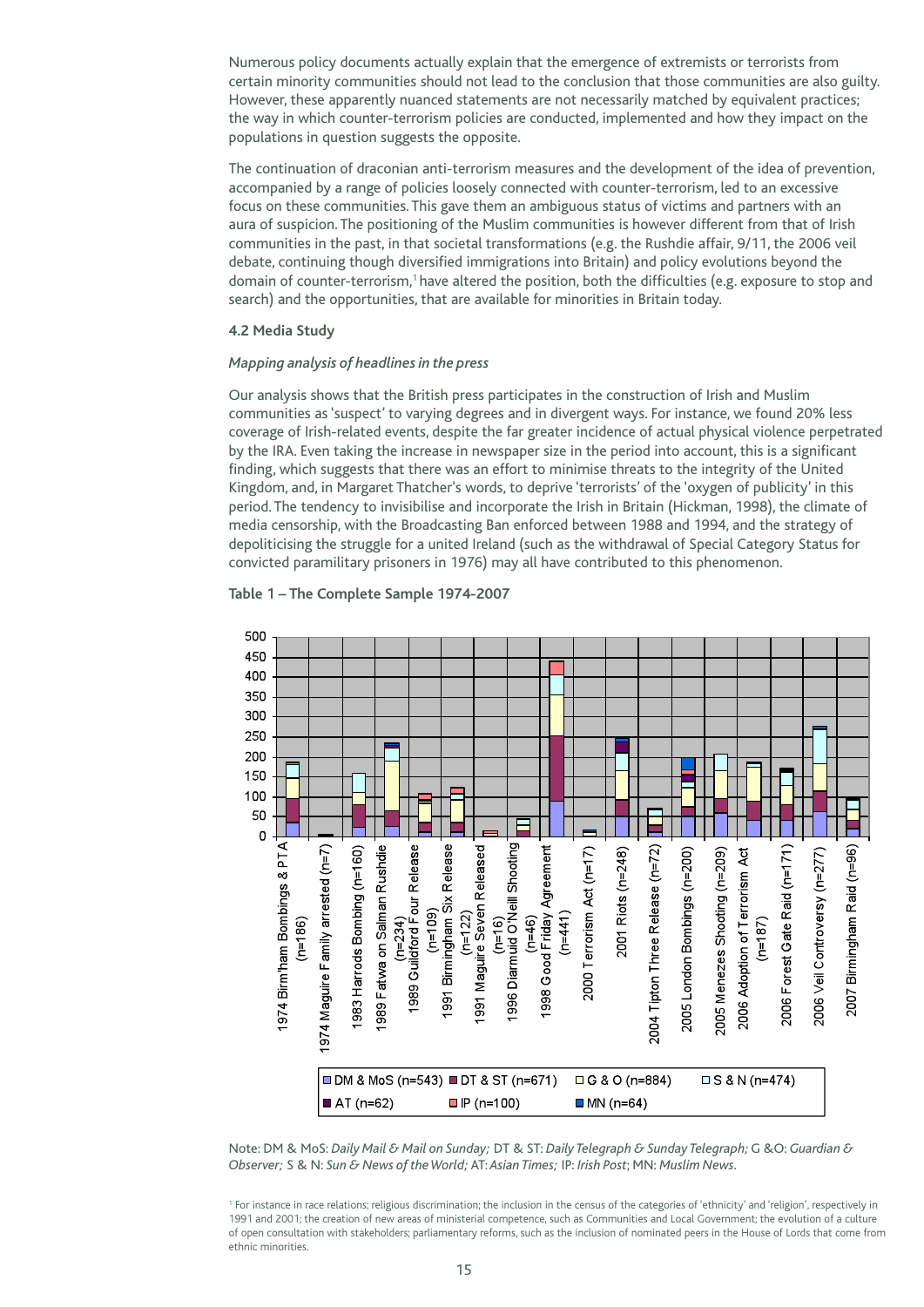As well as mapping the amount of coverage of each event, we also analysed headlines. These are particularly significant because of their probable impact on readers: 'skilled newspaper readers spend most of their reading time scanning the headlines – rather than reading the stories' (Dor, 2003: 696).

#### **Table 2: Top 20 terms used in the headlines of Irish- and Muslim-related key events, 1974 - 2007**

|                | <b>Irish-related terms</b> | N   | <b>Muslim-related terms</b> | N   |
|----------------|----------------------------|-----|-----------------------------|-----|
| 1              | <b>PEACE</b>               | 132 | <b>POLICE</b>               | 204 |
| $\overline{c}$ | <b>IRA</b>                 | 124 | <b>TERROR</b>               | 170 |
| 3              | <b>ULSTER</b>              | 107 | <b>RUSHDIE</b>              | 100 |
| $\overline{4}$ | SIX                        | 72  | <b>MUSLIM</b>               | 99  |
| 5              | <b>BOMB</b>                | 71  | BLAIR (Sir lan)             | 95  |
| 6              | <b>POLICE</b>              | 69  | VEIL                        | 94  |
| $\overline{7}$ | <b>BLAIR</b> (Tony)        | 66  | <b>MUSLIMS</b>              | 79  |
| 8              | <b>BIRMINGHAM</b>          | 59  | <b>LONDON</b>               | 72  |
| $\mathsf 9$    | <b>DEAL</b>                | 51  | <b>RACE</b>                 | 67  |
| 10             | YES                        | 47  | <b>BRITAIN</b>              | 62  |
| 11             | <b>IRELAND</b>             | 43  | <b>ATTACK</b>               | 57  |
| 12             | <b>IRISH</b>               | 40  | <b>BILL</b>                 | 48  |
| 13             | <b>SINN FEIN</b>           | 39  | <b>OUR</b>                  | 48  |
| 14             | <b>VOTE</b>                | 39  | <b>CHIEF</b>                | 47  |
| 15             | <b>FOUR</b>                | 37  | <b>MET</b>                  | 46  |
| 16             | <b>JUSTICE</b>             | 34  | <b>STRAW</b>                | 46  |
| 17             | <b>GUILDFORD</b>           | 33  | <b>RIOTS</b>                | 45  |
| 18             | <b>TERROR</b>              | 30  | <b>DAY</b>                  | 44  |
| 19             | <b>VICTIMS</b>             | 30  | <b>RIOT</b>                 | 44  |
| 20             | RELEASE                    | 29  | US                          | 44  |
|                |                            |     |                             |     |

POLICE and TERROR are the only words used in the top 20s of both sets of news items, albeit with greatly varying frequencies. POLICE (204) is the most frequently used word in Muslim-related headlines, with associated terms such as (Sir Ian) BLAIR (95), MET (i.e. London Metropolitan Police, 46) and CHIEF (47) also figuring prominently. In contrast, POLICE appears 69 times in Irish-related headlines. This difference is striking when considering that the modus operandi of the police was questioned intensively in the press in the aftermath of the releases of the Guildford Four and Birmingham Six, just as it was after the De Menezes shooting and after the botched terror raids in Forest Gate and Birmingham. Although we identified scrutiny of the security apparatus in our sample of Irish-related events, this scrutiny is more intensive in the recent period of Muslim-related events. While large sections within the press were initially uncritical of police operations targeting alleged Irish terrorist suspects, this attitude changed with the release of wrongfully arrested people on the basis of unsafe forensic evidence in the late 1980s and early 1990s. When compared with coverage of Irish-related events, the press are quicker to criticize the state security apparatus in its reporting of Muslim-related events, adopting a more guarded stance when covering anti-terrorist operations. This may also have been influenced by a number of factors, such as the publication of the Macpherson (1999) Report in 1999 on the enquiry into the death of Stephen Lawrence, and the passage of the Human Rights Act in 1998.

It is significant that whereas the terms MUSLIM/S, ISLAM and ISLAMIC recur frequently, al-Qaeda is mentioned only twice. On the contrary, the term 'IRA' is used more frequently than 'Irish'. The headlines suggest that whereas terrorism is associated with Muslims in general, the IRA is targeted more specifically. Nonetheless, the IRA (the *Irish* Republican Army) will inevitably become associated with, and reflect on, Irish communities as a whole, as our Irish respondents' comments attest (see below).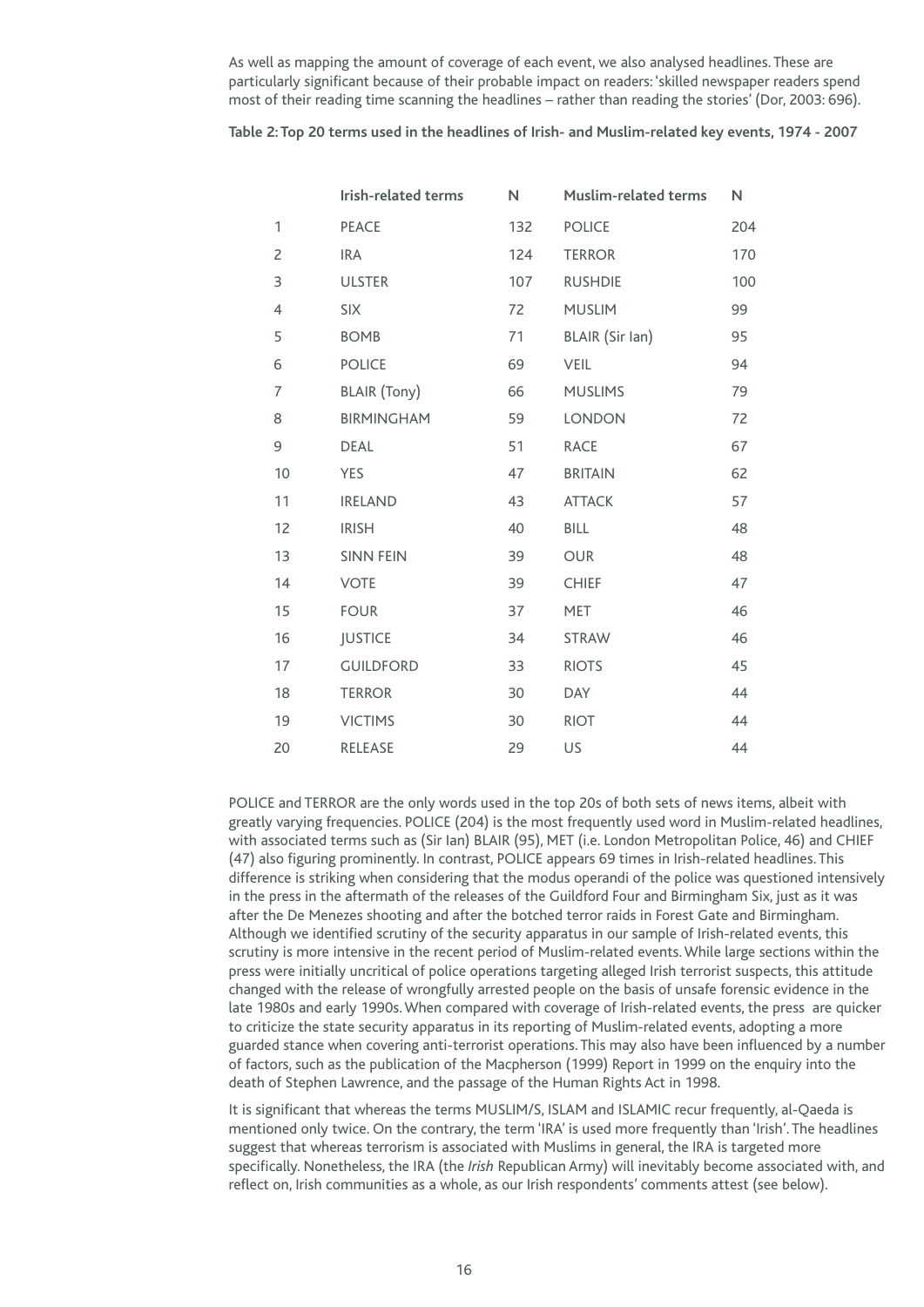With the notable exception of the July 2005 bombings, politically and culturally significant events in our sample - that is, the *fatwa* (1989), so-called 'veil controversy' (2006) and the Good Friday Agreement (1998) - tend to attract more coverage than enacted violence. Whilst in the case of the Good Friday agreement this is not surprising, given its historical significance, the extent of coverage of the fatwa and the 'veil controversy' indicates how the press participates in the construction of Muslims and Islam as a *cultural* threat. The media attention to the 'veil controversy' also demonstrates the symbolic role of 'woman' in the construction of national identity (Yuval-Davies, 1997; Meer, Dyer and Modood, 2010), and the requirement for women's social compliance to be demonstrated through reassuring facial expressions and modes of dress in western modernity.

The extensive coverage of the Muslim-related events, the focus on political and cultural issues, as well as the massive amount of coverage of the July bombings (which encompassed a questioning of the place of Islam and Muslims in Britain) imply a deeply rooted and prevalent construction of Muslims as threatening in the British press (see Poole, 2002; Poole and Richardson, 2006). Irish individuals and groups are represented as both a threat to security and to British values and society, but the representation of a perceived threat to British values and, in particular, to British culture is intensified in relation to Muslims (see also Ansari 2004). This connects, of course, with the 'clash of civilisations' thesis (Huntington 1993) often referred to after September 11th, 2001, with Islam representing a threatening 'Other' to Western cultures as a whole (see Poole 2006). Despite this intense focus on Muslims in the contemporary period, we identify continuities in discourse across the two eras, which we discuss below.

#### *Detailed analysis of content in the press*

The second stage of the media study consisted of the detailed analysis of a sample of articles. This analysis indicates that Irish communities in Britain are associated with discourses which are taken up later, and indeed dominate, in coverage of Muslim-related events.

In both cases the press across the board is at pains to distinguish between the law-abiding, decent majority and the violent minority, and there is a recurrent binary opposition of these two constructions. The 'innocent Irish' are contrasted with those belonging to or sympathising with the IRA and other paramilitaries (including their political representatives), or with *religious bigots:*

 'Recently a social report on Glasgow said that the influx of Irish immigrants into the area 70 years ago had created "an abyss of religious bigotry … an abyss which is still wide and has jagged, cruel edges to it"' ('The Irish in our midst', *The Sunday Telegraph*, 1 December, 1974, p.5).

Similarly, the opposite of the *moderate Muslim* is usually described as an *extremist*, a *radical* or a *terrorist*. In some oppositions of 'Muslim extremism' and moderate Muslims, violent terms such as 'poison' 'venom', 'evil', or 'perverse' are used to characterise the former: 'They (the British people) want their Muslim neighbours – the great majority of whom are decent, patriotic and law-abiding – actively to help find an antidote to the poison in our midst' ('How do we deal with this poison in our midst?', *The Daily Mail,* August 3 2005, p. 12). Whilst in general religion is less foregrounded in the Irish-related coverage, the discourse of 'religious bigotry' found in some articles is similar to the later focus on some Imams as 'preachers of hate'.

In this context, it must be noted that the mere fact of referring to the *innocent Irish* implicitly constructs the Irish as a potential threat, and contains an inbuilt presumption that while many are innocent, others are *guilty*. There is a clear parallel between the *innocent Irish* and *moderate Muslims,* a phrase that also implicitly suggests that some Muslims are not moderate but *extremist* and therefore dangerous. Although these phrases themselves appear innocuous, or even positive, in fact they participate in the construction of Irish communities and Muslim communities as harbouring, or potentially harbouring, extremists, terrorists or criminals, that is, as a danger to society.

The idea of an enemy hidden within the communities, and hence within British society is also a recurrent discourse in both sets of coverage; after the Birmingham pub bombings, for instance, *The Guardian* published an editorial with the headline ' Those who harbour terrorists' which comments that the police bomb squad must be allowed to be 'less fastidious in its enquiries among those suspected of guilty knowledge', adding later that the 'murderous tools' of terrorism 'are provided by sympathisers here' (*The Guardian*, 23 November 1974, p.10). This response, across the political spectrum at the time, was the context in which a series of miscarriages of justice occurred.

The discourse of the 'enemy within' is exemplified by the recurrence of phrases such as 'in our midst', with its implication of 'a traitor in our midst' in articles and headlines throughout the two eras. It leads directly to the discourse of community responsibility, which occurs in both sets of coverage, but particularly in that of the Muslim-related events and demands that communities, rather than government or the security forces 'tackle terrorism': 'Police, security services, politicians can't beat terrorism…only communities can do that. And I have no doubt it will be the Muslim community which will eventually destroy these Islamic terrorists' ('Young, Clever and British', *The News of the World,* 10 July 2005).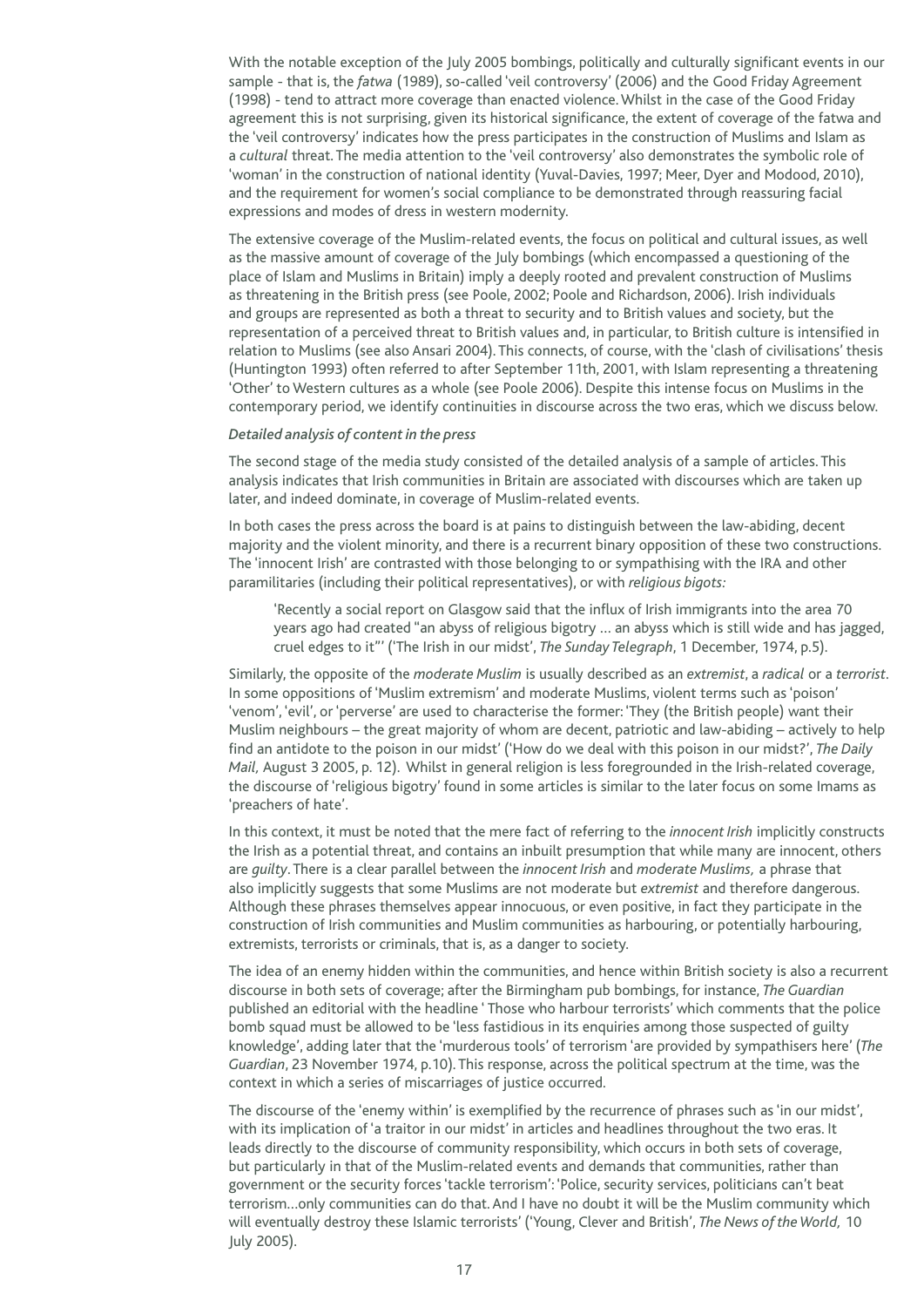Members of Irish and Muslim communities are frequently represented as being both inside and outside British civil society; one example of this discourse can be seen on pages 4-5 of *The Sun* on 13 July 2005, which carried the headline:

 '7/7 Footie Fan who blew up commuters. Khaka …Tube bomber from a chippie. Suicide Lad Age 22'.

Here terms associated with terrorism are juxtaposed with terms expressive of Britishness, thus 'tube bomber' is juxtaposed with 'chippie' whilst above it '7/7' is juxtaposed with 'footie fan', and below it 'suicide' with 'lad'. These juxtapositions transmit the notion of the 'enemy within', the idea that an attack on Britishness has occurred *from its heart*. Throughout the period under study we find the press simultaneously representing Britishness as fragile and threatened by a 'suspect' Other, and claiming its importance and association with values such as the rule of law, the right to security, tolerance, secularism, freedom of religion, fairness, and non-violence. The press appears here to participate in the discourse of a 'crisis of Britishness' which has clearly gained momentum in recent years (Byrne, 2007; Ward, 2008).

This is not a new phenomenon. On 10 December 1974, for instance, in a piece entitled 'English girl on bomb charge', *The Guardian* (p. 26) reports: 'The number of accused around the country concerning bombing incidents is causing great difficulties for the prison authorities, and it is proving hard for them to find suitable prisons for all of them'. This image of British prisons overflowing with Irish suspects clearly indicates the fear of Britain being swamped by the 'Irish problem'. The article purports to cover the appearance in court of a total of 14 people in relation to various offences related to the pub bombings that occurred in Guildford on 5 October 1974, paying particular attention to the case of Annie Maguire. These offences included murder, illegal possession of explosives, and conspiracy to cause explosions. 13 of the 14 people (including the Maguire Seven and the Guildford Four) are lumped together into one group of *Irish* people implicitly portrayed as having acted in concert in planning and carrying out the Guildford pub bombing.

At no stage does the *Guardian* article refer to the IRA. With the exception of the 'English girl' of the headline, who is later described as 'English-born', it refers only to Irish people (or people with Irish backgrounds) charged with terrorist-related offences, thereby implying that 'the Irish' are responsible for terrorism. The shock, embedded in the headline, that an 'English girl' could also be implicated, implies that Britain and Britishness might be contaminated by a threat that here is clearly identified as 'Irish'. The ambiguity of the phrase 'English-born' casts suspicion on Irish people born in Britain. The article does not clarify the girl's identity and this increases the sense of a hidden enemy within Britain. The coverage of the July 2005 bombings echoes this, particularly in the level of shock expressed about the discovery that the perpetrators were British, exemplified in the headlines like those from *The Sun* discussed above.

There were variations in the representations in the press. This was usually related to the targeted readerships and political orientations of the newspapers and to the perceived significance of the events and issues reported. In particular, we observed a divergence in coverage of some of these events between the centre-left press represented here by *The Guardian*, and the centre-right press, *The Telegraph* and *The Daily Mail* respectively. This is illustrated by our analysis of a sub-sample of 41 of the total of 277 articles on the so-called veil controversy, when former Home Secretary Jack Straw expressed his difficulties in talking to women wearing the *niqab*, or full-face veil. Whilst 13 articles presented the controversy in mainly neutral terms, it is significant that half (21) were sympathetic with Straw, often describing the wearing of the niqab as a threat to British values. Of the seven articles which were critical of Straw and sympathetic to Muslim women's right to choose their own version of modest dress, six appeared in *The Guardian.* 

There is also a significant difference between the diaspora and the national press with the former unsurprisingly focusing more on events and issues directly relevant to their readerships, providing more positive images of Irish communities and Muslim communities, and focusing on the impact of being perceived as 'suspect' on members of the communities. This is consistent with recent research on how the perception among Muslims of negative representations has led to the rise of alternative media sources such as *The Muslim News*, and online interventions (see Gillespie, 2002; Ahmad, 2006; Noor, 2007; Van Zoonen et al, 2011).

Our critical discourse analysis of press coverage of events relevant to Irish communities and Muslim communities in Britain that occurred between 1974 and 2007 has shown that these communities have been principally defined in relation to perceived British values, and that they become 'suspect' when they, or their assumed members, are judged by newsmakers not to abide by these values. However, we also found that the defining characteristic of much news coverage has been its ambiguity. Indeed, while constructions and representations of Irish and Muslim communities as consisting mainly of 'decent, patriotic, law-abiding citizens' are arguably positive, these constructions and representations become problematic when they are nearly always accompanied by the characterisation of these communities as harbouring dangerous extremists.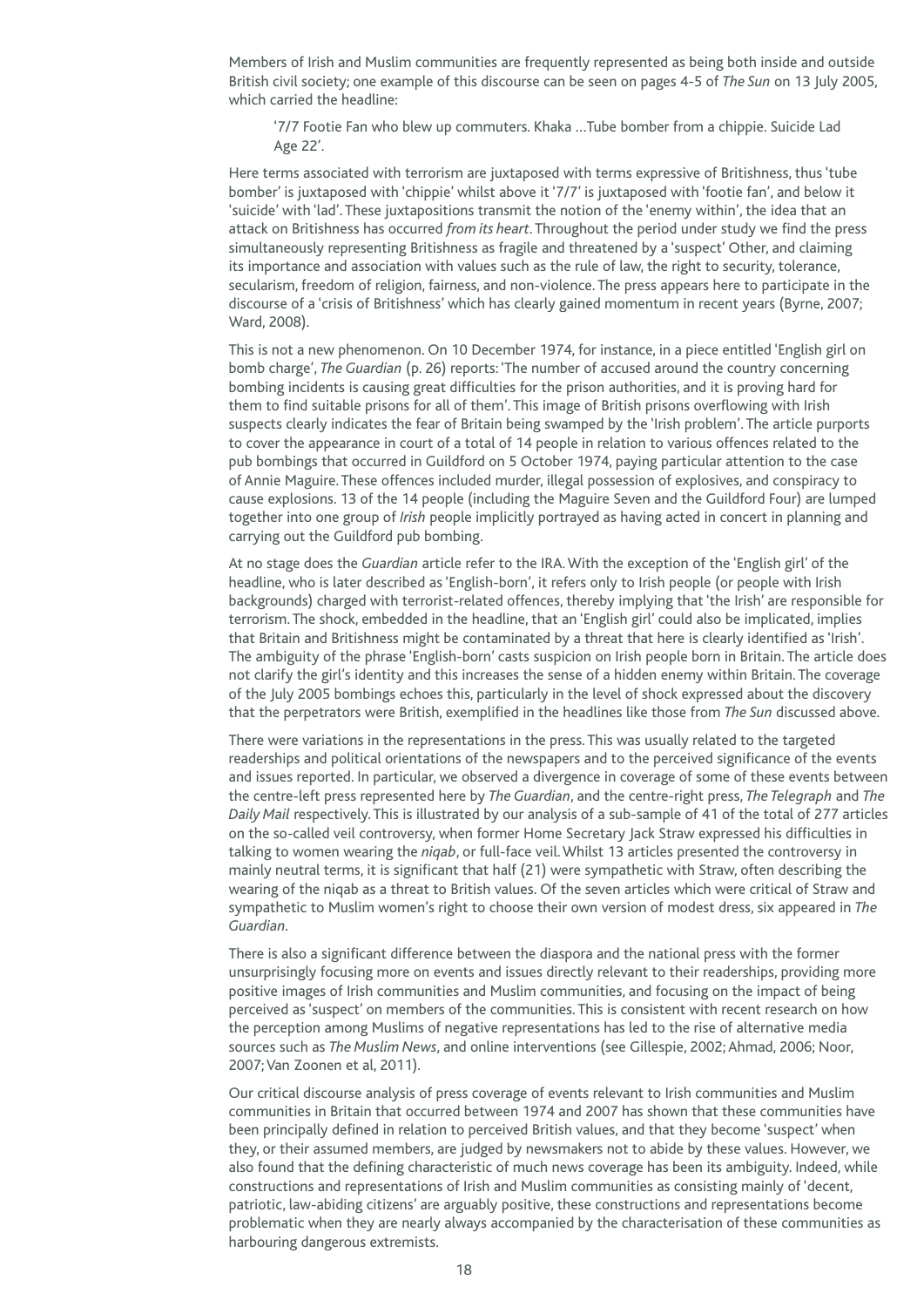# 5. Everyday Experiences of Being 'Suspected'

We base most of this section on the discussion groups in Birmingham and London. Most of the discussion groups opened with a general question about the experience of living through periods of political violence and counter-terrorism measures. In most cases, Irish respondents then began to tell their stories. After a while the discussion switched to Muslim experiences. In each case there was a period of more general discussion and comparison following this. There was a great deal of interest in and curiosity about each other's stories. Some of the younger Muslim participants (especially a few who had been in Britain for only 5-10 years) were not fully aware of recent British history and of the 'Troubles' period. So they were particularly surprised to hear about the precedents to contemporary counter-terrorism measures and of the impact these had had on Irish communities and to notice parallels with the current experiences of Muslim communities. Despite differences of generation and experience, the strong empathy between Muslim and Irish participants was a striking feature of the discussion groups. Each group had its own specific dynamic, but without exception attempts were made to understand the experience of others and to build bridges. A level of trust was established in some groups such that it allowed people to recount quite disturbing experiences. There was a consensus in all the groups that the comparison had been useful and beneficial.

Both Irish and Muslim participants reported having suffered verbal and physical abuse in everyday encounters. There were similarities in the type of abuse experienced, which could include jokes about terrorism, being asked to speak for Islam or Ireland, being called names in the street or even being directly accused of terrorism. Irish respondents recounted the experience of being ignored or shunned at work or in shops or banks, while Muslim respondents recounted being stared at and shunned in the street or on public transport.

In everyday communication the expression of negative attitudes towards these communities was similar, involving actual abuse or racist 'jokes' or remarks. For instance, a young Irish woman described being called 'Semtex' by an English colleague when working in a bar in London; a Muslim woman had a similar experience: 'I remember they called us Bin Laden, the Bin Laden family, just because my friends were covered' (Muslim woman, London). Negative responses in public space recounted by Muslim respondents were based solely on appearance, whereas the contexts in which Irish respondents were treated negatively involved speech and thus the revelation of 'Irishness' through accent:

 I arrived from Belfast here in 1983 and the minute I opened my mouth it was hell, you know. Well yeah, Belfast accent, IRA, I mean that's what they think. They plant bombs. And so even coming to this meeting I am nervous (Irish woman, London)

Clearly, the category 'suspect' is linked to, and determined by, different, historically rooted modes of racialisation, which use 'all kinds of signifiers and markers' (Anthias, Yuval-Davies and Cain 1993, p.15). It adds a further dimension to these racializations, and intensifies the sense of being regarded and treated differently.

These everyday experiences of being treated as suspect occur in a context of media representations where both Irish communities and Muslim communities and individuals are, or have been portrayed as in various ways 'outsiders' inside British society. All of the groups engaged in discussion of media, sometimes at some length. Several groups felt that the media were in some way responsible for their communities being treated as 'suspect'; they particularly problematised the tabloid press, focusing on the negative impact of headlines:

 And as an Irishman working and trying to earn a living for my family, it was very difficult. I used to find it difficult to buy a paper because on the headlines, the headlines would be enough to stop me buying that paper. And I would find it difficult to get on with daily life (Irish Man, Birmingham).

 But I think the thing that gets me the most is just media words. You know, things like fundamentalists, Islamists, Moslems instead of Muslims, things like that. That's the thing that gets me. There is no, there is no good word for us. There is no way to describe us (Muslim man, London).

Some respondents felt that *The Guardian* and *The Independent* gave more balanced coverage, and there was some praise of the BBC and Channel Four, though the representation of Muslims in the *Despatches* series was strongly criticised. One discussion group was made up entirely of younger participants. This group developed quite a detailed discussion of images of Muslim and Irish people in popular culture, commenting on the transformations in these representations since the period of the Troubles, and since 9/11. While, in their view, Irishness has become 'cool': 'the Irish people, you know, they are all fun guys who like to get drunk or whatever' (Muslim man, London), being Muslim is always represented as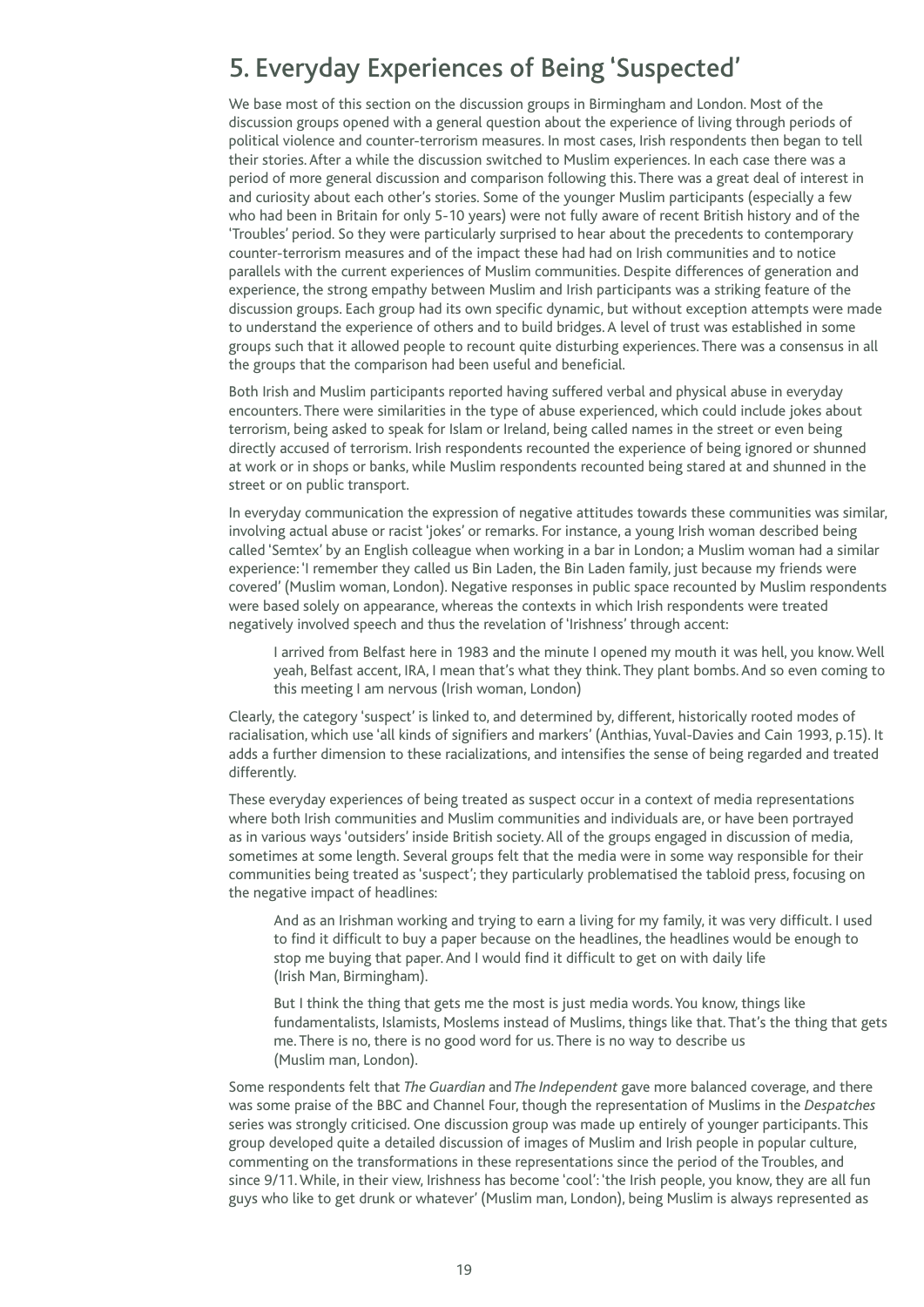a problem: 'there are no normal Muslims on telly' (Muslim man, London). Whilst our respondents were critical of media representations, their comments were nuanced and sophisticated, analysing divergences between headlines and the content of articles, and differentiating between media outlets, as well as commenting on audience responses.

The experience of being treated differently resulted not only from encounters in everyday life and negative media representations, but also directly from the implementation of counter-terrorism measures. There were some positive comments on the role of the police, but negative accounts were more numerous. A third of the incidents recounted involved police actions or activity. Both groups felt that Irish or Muslim areas or buildings (mosques, Catholic churches, Irish pubs) were under surveillance. Six instances of 'stop and search' were described, and five of these accounts were by Muslims (two women and three men). One case involved young children (aged 10) being stopped and searched by police. There were five accounts of actual arrests (of family members, friends or acquaintances), and all of these were by Irish respondents; in one case the account was of severe violence at the hands of police in the 1970s. These responses in the groups are characterised by a difference between the experience of actual arrests on the Irish side, and of stop and search on the Muslim side.

The experience of discrimination while travelling internationally is common to both Muslim and Irish respondents. Participants recounted incidents where they were subjected to extra or intrusive checks, particularly at ports and airports. Muslim respondents reported being taken off flights; being asked to remove clothing; and being interrogated and accused of having undertaken al-Qaeda training. Travel destinations such as Pakistan and Yemen seemed themselves to be treated as suspect by airport officials as travel between Britain and Ireland had been during the earlier era.

From all of this we can conclude that the experience of being treated as a member of a 'suspect' community was shared by Irish and Muslim respondents and that it resulted from: negative responses in everyday encounters; from police activity; and security operations at ports and airports.

#### *Impacts of being 'suspected'*

The accounts of the effects of such experiences on individuals and communities also showed strong similarities between the two eras. A state of fearfulness was described by Muslims in the present period and Irish in relation to the past, and in both cases, 'lying low' and 'keeping your head down' were common responses. In the Muslim case this involved not discussing politics (for example at work), avoiding certain areas of the city, being careful on the telephone and Internet, and taking care not to mention al-Qaeda or terrorism, even in jokes. Irish respondents frequently described keeping quiet so that their accents would not be noticed, or being asked to speak on behalf of their first generation parents in shops. In both cases the state of fearfulness and suspicion was said to lead to divisions within the community, and to community members suspecting each other. Fear and caution were also generated by knowledge of the Terrorism Laws and by what seemed to be the arbitrariness of their implementation.

However, anger and alienation were also felt, and both Irish and Muslim respondents made connections between being treated as 'suspect' and political mobilisation of various kinds. In the Irish case, the policy of internment in Northern Ireland was described as a 'recruitment tool' for the IRA. A young Muslim man of Eritrean background described how he and his friends had been regularly stopped and searched, and stared at in public spaces. He felt that these pressures could lead to various forms of politicisation:

 Because I don't know whether you are aware of this but young Muslims right now, are thriving on this image, this image of yeah, they are jumping on it, they are like yeah, this is the new cool. Do you know what I am trying to say. We'll go round in crowds. We will put our little things across our face and we're saying yeah, we're doing this, we're doing that and I'm going to Gaza and I'm going to [slaps his hands]. They are thriving on it. And I don't know whether this is new to people but young Muslims are going absolutely crazy. Because they've been labelled so much Muslims as being these terrorists and being this in these recent times that there is a group, a minority of people I should say who have actually decided that you know what *I am going to be what you are labelling me to be* (Muslim man, London; authors' italics).

This comment illustrates how the focus on the 'extremist minority' in public discourse can have unpredictable effects; this young Muslim man suggests that identification with 'extremism' can become desirable and 'cool' the more it is vilified by the media and establishment. He is however at pains to distance himself from such responses: 'And I'm saying to progress you have to be positive and go with your life as normal'.

More everyday forms of resistance and resilience became a recurring theme across the groups. A young, second generation Pakistani British woman, for instance, expressed her indignation at being treated as a foreigner because of wearing the *hijab* (head covering or headscarf; see Rizvi 2007 for analysis of the particular targeting of Muslim women):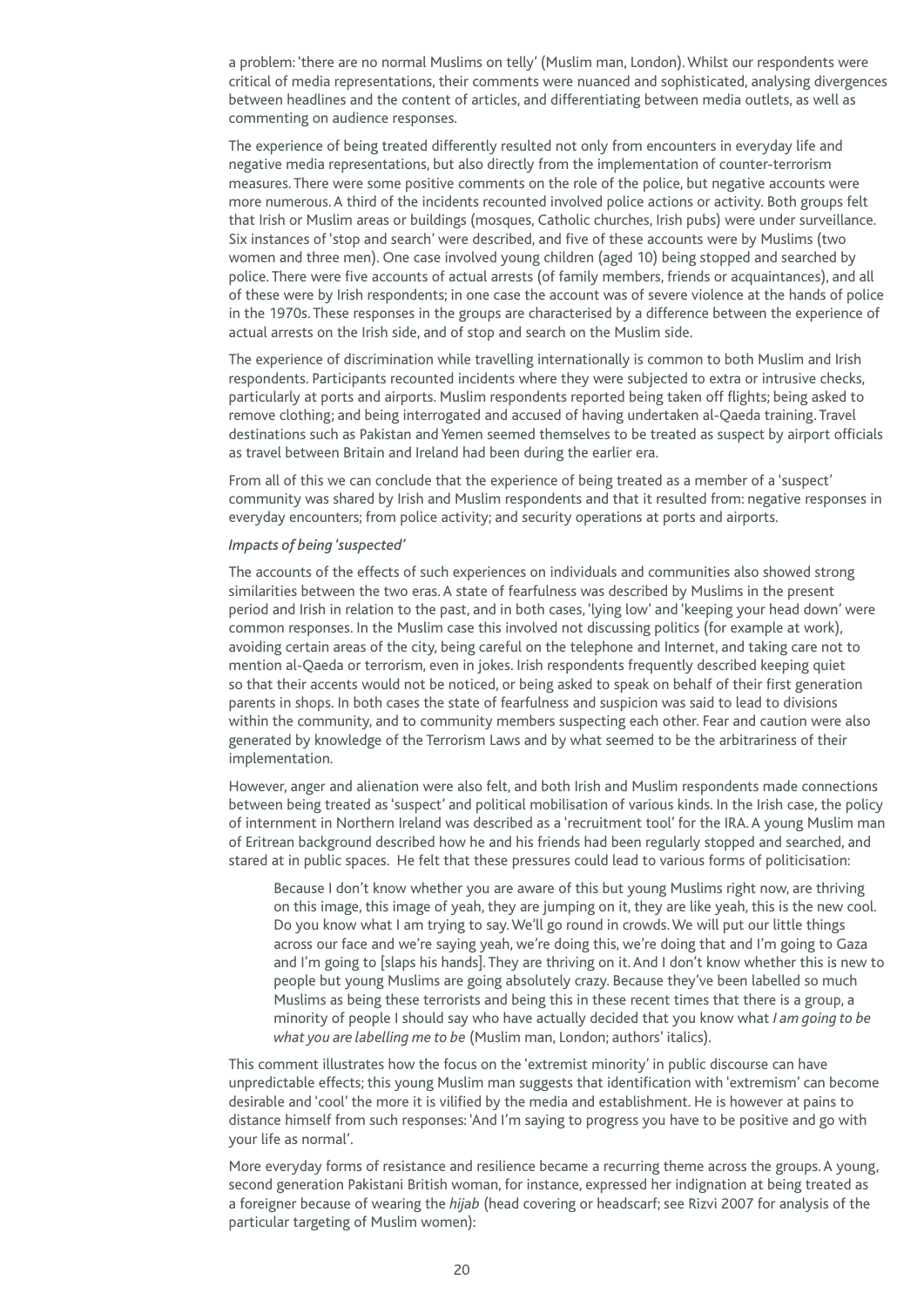It's funny that, it's funny, you know, just a piece of cloth on your head people start to think a bit different. And yet people when I speak with them, 'Wow, you've got quite good English'. Well, I was born and raised here. My dad is here since he was nine so I kind of ... And they are like oh, okay. You know, it's funny when someone … I am doing my degree and my class is full of, a lot of international students, a lot of Europeans, Eastern Europeans, Europeans. […] A few of these Europeans were talking to me they were like 'wow' … Sorry? 'You have really good English.' This is coming from a foreigner that I have got good English. [laughter] I was like thank you (Muslim woman, London).5

In this way she interrogates the exclusions she has experienced as a visibly Muslim woman in British society (which included being ignored when asking the way in the street) and asserts her British identity.

Irish respondents also described their resistance to being associated with terrorism:

 Obviously I am a Londoner as well as being half Irish, so whenever a bomb went off someone would come into the office and it would be 'effing Irish' this and 'effing Irish' that. And I would say, 'Excuse me, I am half Irish and I don't appreciate that.' And then there would be the, 'Well, you know we didn't …'. Yeah. Right. (Irish woman, London)

Responses to being treated as 'suspect' shared by Irish and Muslim participants were fear, cautiousness, lying low, staying in 'safe' areas and keeping quiet. Resilience and various forms of resistance were also described. Both Irish and Muslim respondets made direct links between counter-terrorism policies and politicisation, which may or may not lead to violence. However, in the Irish stories there were no accounts of an equivalent to the contemporary cultural affirmation of Muslim identities in response to attacks in London and New York and counter-terrorism. On the contrary, the impression of a community being silenced and afraid was stronger and more widespread in the Irish accounts. Our discussion of this phenomenon and comparison of experiences in the two eras is developed in the next section where we draw on the key informants' responses.

### 6. Similarities and Differences in Experiences

Key informants were specifically asked to compare the contemporary period with the period when the Irish were 'suspect'. The similarity mentioned more than any other was that both Irish communities and Muslim communities were associated with terrorism and similar measures had been implemented in both eras. One second-generation Irish man working in a community organisation in Birmingham stated:

 Well, it's a bit I suppose the same as the Muslims are suffering now. Erm, all of the Irish people then were treated as terrorists and bombers and that…

Muslims, yeah. In general conversation, they say, 'oh, these Muslims, you know, they are all at it, they are all making bombs and that'. Same as the Irish. I mean, the Guildford Four. Look at how long they suffered.

A number of Irish key informants responded along similar lines. A young Muslim woman working in a community organisation in London commented on the similarities in another way:

 I would have been very young sadly to remember too much about the Irish experience. But I do remember the bombing of the Conservative Party conference. I remember the notion of it being a threat as great as you now hear in terms of the terrorist threat you now hear from Muslim extremists identified… I think there were resonances of what Muslims are now experiencing in terms of questions to whether or not they endorsed parliamentary democracy, whether or not they showed allegiance to the Queen

In this response the similarity is drawn in terms of the marginalisation of Irish and Muslims as perceived endorsers of political violence and as potential traitors. Implicitly both were positioned outside of or in ambivalent relation to Britishness, and the values British citizens are expected to share. Both these key informants are making connections between the two eras and commenting on the process by which whole communities are rendered as 'risk repositories by virtue of sharing some or other of the characteristics of the "typical" terrorist' (Mythen and Walklate 2006:390).

The main differences discussed by significant numbers of the key informants related to their assessments of the relative vulnerability of Irish communities and Muslim communities as immigrants to discrimination and harassment and of their comparative public profiles. Many interviewees thought that Muslims were more straightforwardly identifiable and therefore could not hide and were more easily harassed. A leading civil liberties activist in London argued: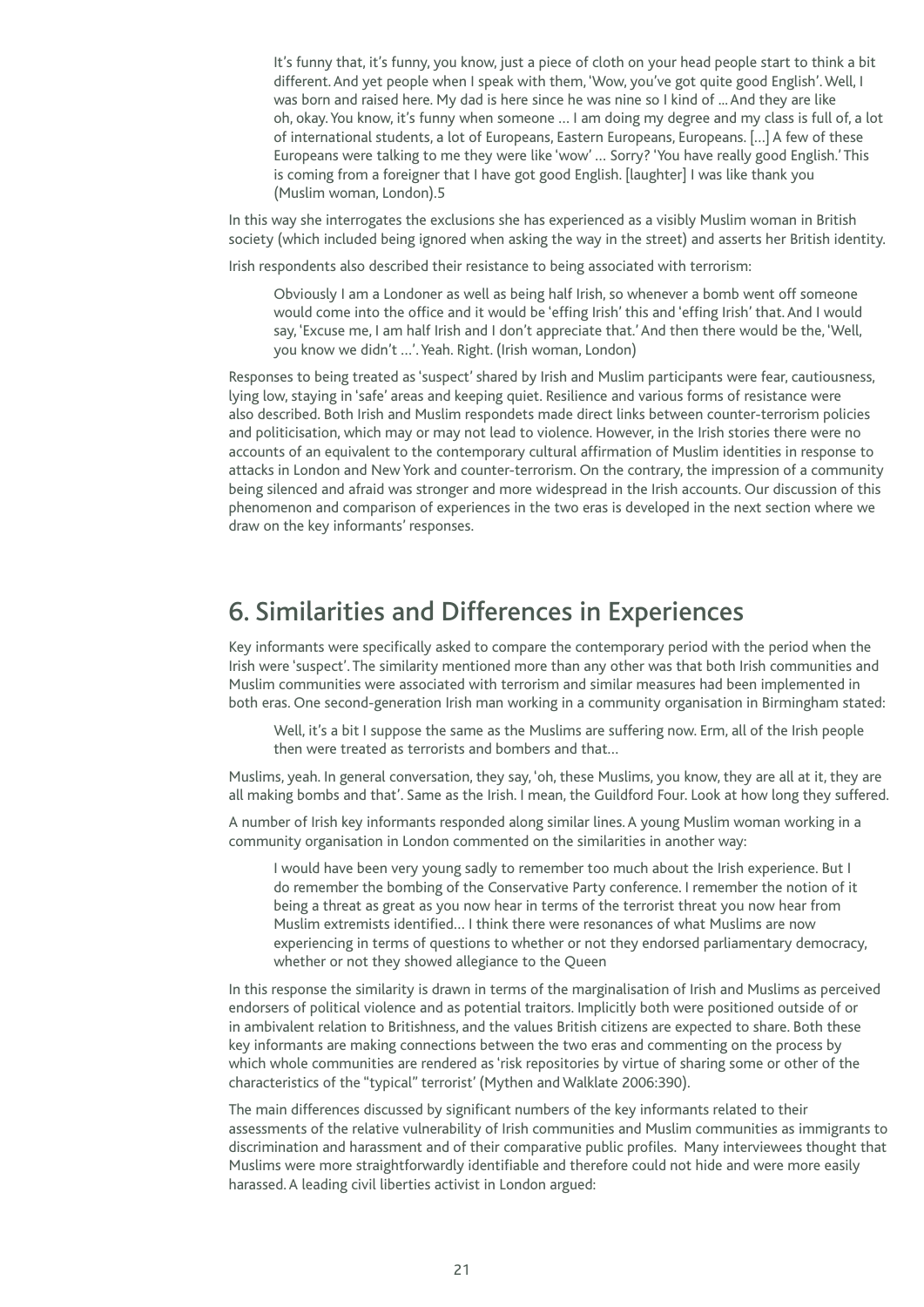I am not saying there wasn't a racist element in the 1970s but you know, but you are more markedly different. I mean, what I am saying is in the 1970s you could probably lower your voice or not speak, which is not great for any human being but you can probably do that and be smart and get out of trouble and you can't, you know, lower your skin tone, that is an added dimension, I think, you know, that sometimes people forget.

A young Muslim professional in Birmingham viewed things to some extent differently:

 … in terms of differences yes, I think the Irish people probably had it hard because we haven't seen that but when you look at our side maybe they had it more harder than us because they were very much involved with the English community, with the British people, whereas the Muslim community are kind of a Muslim community itself. The only time they probably face our non-Muslim colleagues is probably at work or if we go out of the area where we live. So we probably get it easier to a certain extent… So I think the Irish probably had it harder some points but then if you look at the other points maybe not as hard because we don't just get attacked because of the religion that we follow, it's also because of the colour and the racism issue comes into it.

His perception of the positioning of Irish people in relation to the English/British results in empathetic comments on how things may have been harder for them in the past; he is implying that their degree of contact with the majority ethnic population and possibly their expectations may have led to a worse backlash. However, his description of Muslims being afforded protection from backlash through their place-based communities also implied the defensiveness against backlash that this can constitute as careful decisions have to be made about 'if we go outside of the area where we live'. He ends by echoing the point of the previous quotation that visible difference makes Muslims more susceptible to harassment than the Irish.

His analysis of the complexity was borne out in these comments by an Irish woman in Birmingham with long experience in local Irish organisations:

 See the sad part about the Irish as well is that in some cases erm, the older people now as well if they could … Because of the, how they felt and how they were discriminated against or how they felt not as valued as sort of like a, one of the host country, they felt like they were foreigners and that, if they could get away with being classed as English, they thought that was a great kind of achievement really.

Here she is expressing a view about the responses of many Irish people in the 1970s, and 'now as well', and their perception of not being valued (see also Hickman and Walter 1997). Her comments are similar to accounts of the 'confidence inside the Muslim community' being 'at an all time low' and that many feel like 'conditional Britons' (Bari 2011).

A final extract further illustrates the complexity of accounting for differences between the two eras and is taken from an interview with a worker in an Irish voluntary organisation in Birmingham:

 I don't know if there are similarities. Erm, I don't know if there would be the extreme fervour, the hatred of the Seventies because a major incident didn't happen in the city. That prompted perhaps the most mild mannered and congenial people to turn against the Irish. You know, little old ladies that wouldn't say boo to a goose would certainly throw in their comments against their Irish neighbours. So you know, I am sure it does go on. And as I said before there was the protection. There's more protection around legislation now then there was in the Seventies.

A number of key informants, both Irish and Muslim, held the view that the Irish had had no protection in the past; and that by comparison, due to a number of legislative changes, Muslims had more rights in the 2000s. This latter positioning, it was stressed, neither prevented or eliminated the risk of being constructed as 'suspect'.

The contrast was also drawn between the more assertive public profile of some Muslims now compared with the lower public profile of the Irish in the previous era. Although the better legislative protection afforded for human rights and against discrimination was seen as underpinning this difference, the explanation was also seen to lie with the response of many of the younger generations of Muslims to being 'suspect'. One common response has been a reassertion of Muslim identifications amongst younger people, with many being proud to express this publicly. Their more confident public response compared with the similar Irish generations was partly attributed to the second generation Muslims being older now than the equivalent Irish second generation were in the 1970s. In contrast a majority of other Muslims, usually of the migrant generation, are characterised as keeping their 'heads down' in a similar manner to the response of many Irish in the 1970s.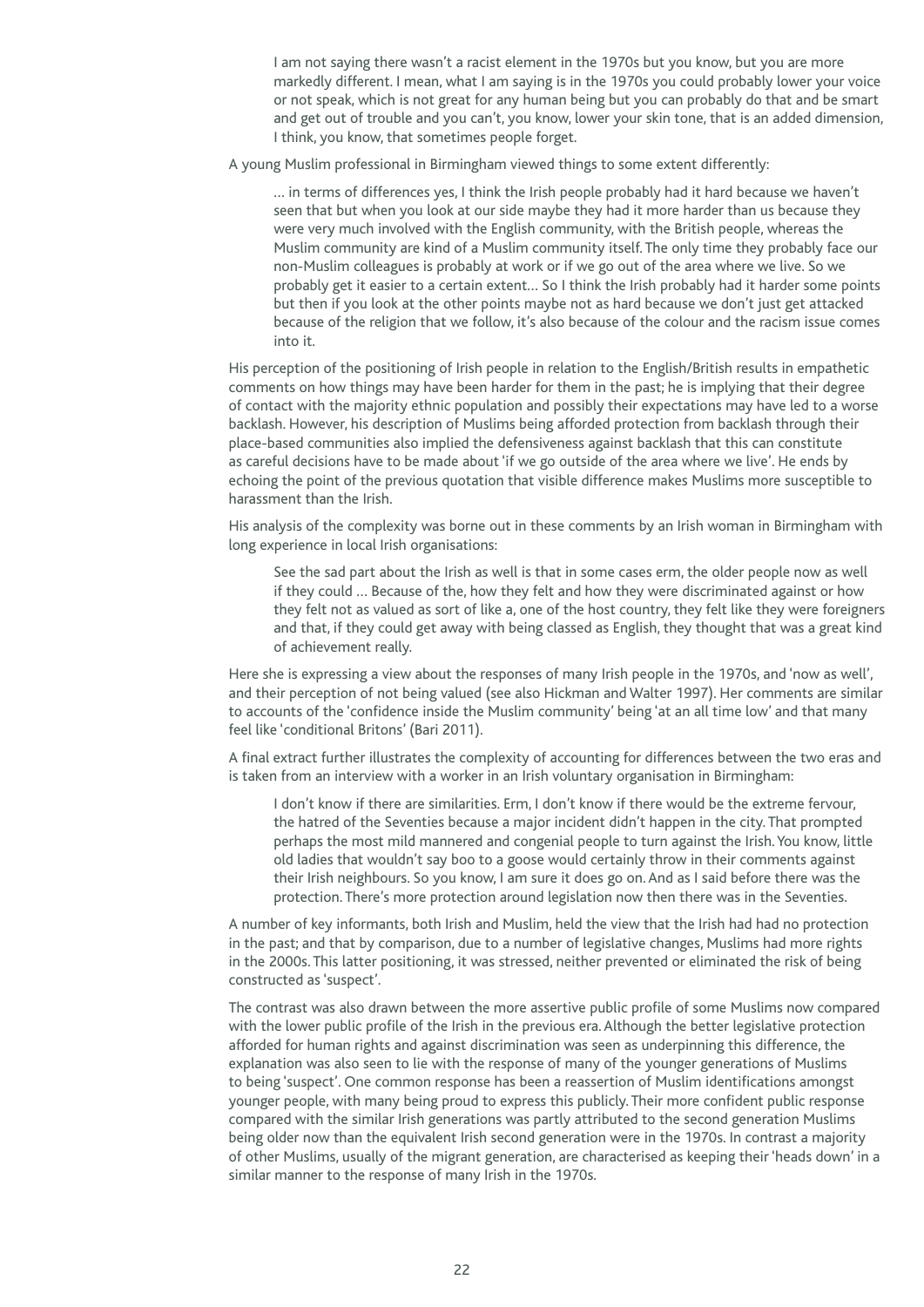### 7. Relationship to multi-ethnic Britain and Britishness

Many participants described their identities in terms of having a mixed or hybrid background, and many Muslim participants asserted British identity in the face of responses which racialised them or constructed them as outside Britishness:

 People, like really good friends of mine that don't have any fear of me because they are my friend they want to ask questions. I am thinking how long have you known me, what are you talking about. And they'll sort of say, 'So you, do you have a Somali passport?' And I am thinking what kind of a question is that? I said, 'But you've known me since primary school so is it likely that I wouldn't have a British passport?' (Muslim woman, London)

For Irish respondents, particularly those born in Britain, the issue was less about claiming Britishness, but more about the difficulty of working out how to be Irish, in the face of both the stigmatisation of an identity tainted with 'suspectness' and the assumption that being white they must be English:

 I mean, both my parents are Irish and I was kind of like, when I was young I didn't know if I was Irish or I was English and at school you were English but you were Irish really (Irish woman, London).

 I think the other thing is about talking about identity and stuff and keeping quiet. I mean for years a lot of second generation would not say they were Irish, probably until the Pogues came about in the Eighties (Irish woman, Birmingham)

In London, there was a very strong identification with the city:

 I mean, a lot of the reason why my life is the way that it is and I don't really find any stumbling blocks socially or sort of academically, I am born in London, I am raised in London, sort of thing, I am a Londoner. You know what I am trying to say. This is what I know as home. I am Eritrean originally but you know I've been here longer sort of thing. [everybody nods] (Muslim man, London)

 IF12 : There's me, born here, not quite sure what, you know, am I Irish or I am a bit English or maybe half English.

IF2: No, you are a Londoner.

In Birmingham too, the city was an important focus for identification, and was perceived as 'safer' than the rest of Britain:

 I think as a community generally we feel more protected, partly because in Birmingham it's a large community and frankly, you know, if there is any abuse people will hear about it and it's, as you said [laughs] white people are a minority so they'd better be a bit careful (Muslim man, Birmingham)

There was a general sense among Muslim respondents in London and Birmingham of the rest of Britain being dangerous territory. It is significant that for Irish respondents the sense of threat was generalised, for instance, Irish participants in Birmingham spoke of feeling strongly targeted all over the Midlands after the Birmingham pub bombings. In contrast, most Muslim participants felt relatively safe in London, even though a bomb attack had taken place there. The possibility of the multicultural city representing a safe space for a targeted community seems therefore to be a recent phenomenon, and is perhaps a positive comment on how everyday multiculture can work in Britains' increasingly diverse urban spaces.

Several respondents were at pains to emphasise their connections with, and openness to other cultures, and a multicultural, urban identity was constructed in almost all the groups. This was sometimes opposed to a perception of white English people as monocultural, unfriendly and quite often threatening and hostile :

 I spoke to Irish people before and I found that probably, amongst English people very ignorant but Irish people tend to be very understanding because of the fact that they've come from a similar situation to what we've been through' (Muslim Man, Birmingham).

In some cases, friendliness warmth and family orientation were seen as common ground between Muslims and Irish people; in the quotation that follows 'the English' are not referred to directly, but are implied by the phrase 'Irish people were more welcoming and accepting':

<sup>2</sup> IF, MF: Irish woman, Muslim woman; IM, MM : Irish Man, Muslim Man. We do not give details of ethnicity here as we did not systematically solicit this information, given the small sample size, and emphasis on respondents volunteering information rather than being questioned in these groups.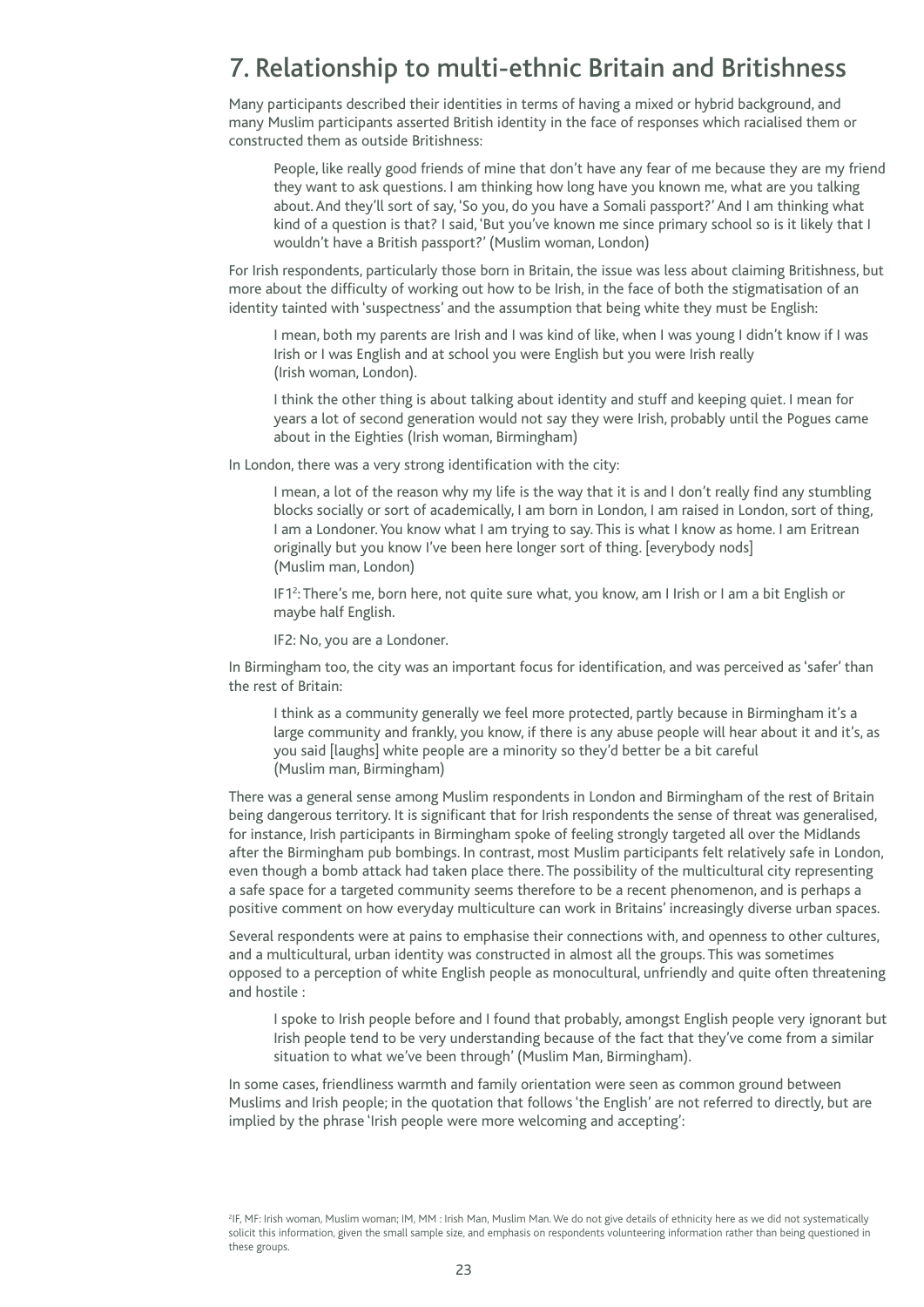MF: It's interesting because my family have lived in X since the early Eighties so pretty much all our neighbours were Irish. Everybody we knew was Irish except for the three other Somali families that were here in the Eighties that we knew. And definitely we found just as African immigrants that Irish people were more welcoming and more accepting …

IF1: But don't you think the cultures are something similar?

MF: The culture definitely.

 IF: Because when I went out to Egypt to my husband's family it was like going to Ireland only instead of having sand, instead of having grass there was sand. But it was the same culture.

IF2: Hospitality

 IF1: You know the key in the door, the door open. And everybody knew each other and would be in and out of each other's houses. They would be sitting with their rollers watching the telly. And it was exactly the same, except the telly was all in Arabic and everybody spoke Arabic. I've actually learned a bit about it. (Discussion between Irish and Muslim women, London).

At times religion itself was the linking factor, with the white English / British Other defined as secular, as this extract from one of the Birmingham groups attests:

 IF: Even, even, might seem to be a bit strange but most Irish communities and obviously Islamic communities have a faith to start with which most secular British people don't. And I think we've got a starting point.

MM: We've got a common ground.

Clearly, these findings have important implications for debates about multiculturalism, and definitions of what it means to be British. Our respondents claim a multicultural, urban British identity which interrogates accounts of Britishness that are fundamentally based on white Englishness. The discussion groups also, and importantly, attest to the damage wrought to communities, individuals and social cohesion more broadly when certain groups are constructed, and treated as 'suspect'.

### 8. Conclusions

We set out to investigate across two eras of political violence whether communities had been represented as 'suspect' and if so to explore what the impact of this was for the everyday lives of Irish communities and Muslim communities. Our aim was also to consider the implications of constructing communities as 'suspect' for counter-terrorism measures and for social cohesion policies. We conclude that the representations and treatment of the Irish in the past have set a precedent for the treatment of Muslims in the current period. We have traced the way in which the reactions and responses to political violence in 1974 clearly had embedded within them the principles, and gave rise to, the prevention measures that have been practised on an even more systematic scale throughout the 2000s. Despite anti-discrimination legislation, Muslim communities today are subjected to a similar process of construction as 'suspect' as Irish communities in the previous era.

The frequent juxtaposition in the press, in political debate and in policy documents of 'the innocent Irish' and 'moderate Muslims' with 'terrorists' and 'extremists' effectively leads Irish and Muslim communities to be constructed as a two-faced Janus, with the 'law-abiding' always defined in relation to 'extremists'. Irish and Muslim communities are simultaneously and ambiguously depicted in public discourse as victims, allies and suspects, and the boundaries between the three are seen as shifting and permeable. This permeability and ambiguity has arguably contributed to fostering a social and political climate that has permitted, and seemingly continues to permit, grave violations of civil liberties and human rights with tragic consequences to take place, such as those we have witnessed in the Irish context in the past and continue to witness in the Muslim context in the current period.

From the evidence of the discussion groups and the key informants we concluded that the experience of being treated as a member of a 'suspect' community was shared by Irish and Muslim participants and that it resulted from: negative responses in everyday encounters, from neighbours, at work, in shops, on the street; police activity; and from security operations at ports and airports. Responses to being treated as 'suspect' shared by Irish and Muslim participants were fear, cautiousness, lying low, staying in 'safe' areas and keeping quiet. Resilient responses and practices of resistance were described for both eras. Irish and Muslim participants made direct links between counter-terrorism policies and various forms of politicisation. However, in the Irish stories there were no accounts of an equivalent to the contemporary cultural affirmation of Muslim identities in response to counter-terrorism policies. On the contrary, the impression of a community being silenced and afraid was stronger and more widespread in the Irish accounts.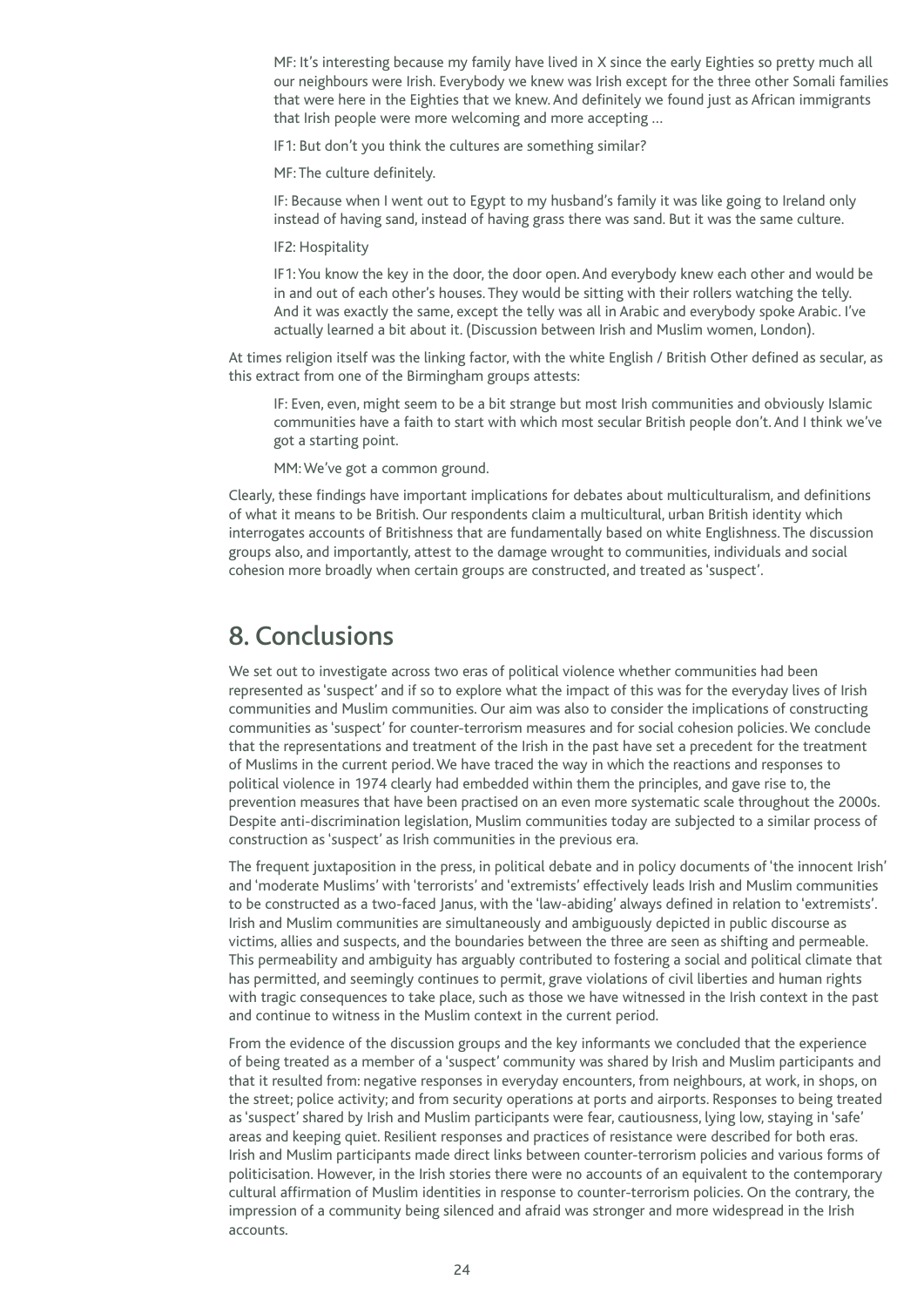In summary, this research has generated evidence across two eras of political violence that both representations of communities as 'suspect' and the implementation of counter-terrorism policies operate with notions of 'suspect communities'. Imposing boundaries around particular communities in this way – supposedly identified by appearance or accent or types of behaviour - limits and damages experiences of belonging. It induces a range of feelings and responses – anger, alienation, resignation, fear, resistance – all of which are potentially exclusionary in impact and undermine feelings of acceptance. The impacts of these representations and measures can include a process whereby forms of belonging that previously were part of a wider set of identifications for an individual (for example, being a Muslim) can become more important as a result of being 'suspected' of a likelihood of sympathising with (particular ideas or groups) or committing violent acts. In this situation when no other attributes of a person are recognised or valued the negative consequences for the individual and for society as a whole are serious and concerning.

Community cohesion policies throughout the 2000s emphasised the need to 'have a common vision and a sense of belonging for all communities' (*Guidance on Community Cohesion* 2008), the need to emphasise 'what binds communities together rather than what divides them' (*Commission on Integration and Cohesion* 2007) and the 'need to bring down the barriers that divide people in our country today' (Cameron, 2011). The ambiguity surrounding identifying who is an 'extremist' or a 'terrorist' has resulted in hostile encounters in everyday life between those who think they are under threat towards those who are associated with that threat. This has the effect of reinforcing boundaries between groups and is vividly expressed in our research by participants who lament that there seems to be only one vocabulary with which to discuss Muslims and their contribution to British society.

This research shows therefore that it is not sufficient to distinguish between the 'moderates' and the 'extremists' to guard against this impact. The constant recirculation of representations and practices of 'suspect communities' as groups of people made up of the 'innocent' and the 'threatening', and identified by generalised characteristics of ethnicity, religion, colour, accent or, now, supposed ideology, is inimical to social cohesion due to its potentially polarising effects on the population as a whole and its unjust consequences for Irish communities in the past and Muslim communities today.

Few lessons appear to have been learnt from the period of 'The Troubles', as key informants frequently remarked. Eventually the so-called 'irrational, mad, fanatics' of Irish republicanism were re-engaged in negotiations and the Good Friday Agreement of 1998 was the result. Those who were previously vilified are now part of the government in Northern Ireland with electoral support. The lifting of fear for Irish people in this country after 1998 was palpable, as reflected in our discussion groups. The recent assertions of the Prime Minister and the Home Secretary that what is referred to as 'non-violent extremism' is an incubator of 'violent extremism', despite contrary evidence, is only likely to further reinforce the negative impacts on Muslims in Britain of counter-terrorism policies. It is also likely to further encourage the public at large, on this evidence, both to be more fearful (as it is rarely linked to any transparent assessment of risk) and therefore to treat Muslims as potential 'suspects' or legitimate objects of abuse.

The main counteracting force that we identified to a categorisation of Muslims as potential 'suspects', as a result of official policies and government and media representations, lay in the cosmopolitanism that characterises places like London and Birmingham. The sympathetic exchanges in the discussion groups demonstrated this repeatedly. If discourses of 'suspectness' were not so widespread perhaps deeper connections would also develop with the majority ethnic group. These documented representations of communities as 'suspect' illustrate that hostile ideas about Irish in the past and Muslims in the present are not only generated by organisations like the English Defence League or Combat 18, in fact the former openly acknowledge that they feed off tabloid headlines.

The empathetic connections established between participants in the discussion groups indicate the limitations of the community cohesion agenda with its identification of 'communities' as the site of the problem of preventing political violence and as the site of strategies of social cohesion. There have been calls to engage community involvement more positively in a fight against extremism (Spalek and Lambert 2008, Jackson 2008, Bari 2011). Our research suggests that any positive representations of and engagement with Muslims in the current context would be beneficial. But our conclusion is different. This is because our focus has not been on extremism. We have been concerned to chart the impact of being 'suspected' on the everyday lives of the so-called 'innocent' or 'moderate' majority. It is necessary to change the negative impacts of the process of constructing communities as 'suspect'. This requires a change in the practice of conceiving of certain communities within civil society as problematic for social cohesion and of conflating this with conceptualising certain populations as 'suspect' where political violence is concerned.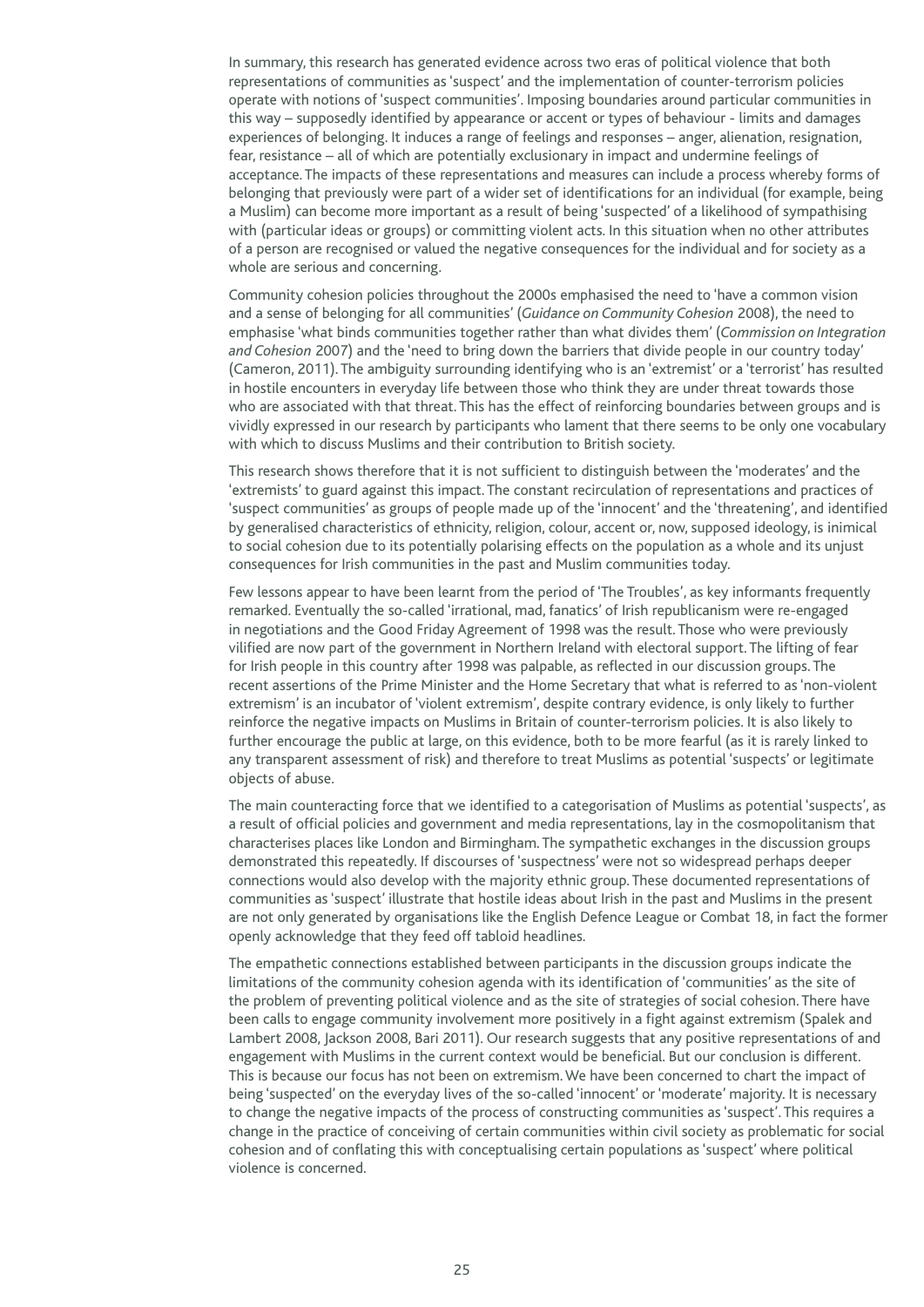The current government has stated that it seeks to separate the community cohesion agenda from the counter-terrorism agenda. This is useful but their location of the problem of political violence and the focus of counter-terrorism remains fixed on Muslim communities and a strategy of rooting out extreme ideas. This is a classic counter-insurgency strategy of the type that was unsuccessful in Northern Ireland. We have outlined that there are many more continuities between the two eras of political violence, particularly in counter-terrorism policies, than politicians and policy makers readily admit. A more successful policy would involve learning from this past.

# 9. Policy Relevance

This is the first large comparative and historical project engaging simultaneously with two large ethnic and religious minorities in Britain who have been at the centre of security policy concerns for several decades. Our multi-level and multi-disciplinary approach is a contribution to ongoing reflections on the consequences and effectiveness of past and existing measures to counter-terrorism.

In this section we highlight the lessons learnt and the recommendations identified from the assessment of counter-terrorism policies, related discourses, and the experiences of Irish communities and Muslim communities.

- Political violence remains a central security concern for the state and its response continues to be couched within the notion of 'emergency' and 'exceptionalism', despite the apparent normalisation of terrorism with the Terrorism Act 2000, when counter-terrorism laws were made permanent.
- This is because the strategic ideas underpinning counter-terrorism over four decades have not changed.
- There has been a widening of interpretations of the notion of terrorism, which render the demarcation between what is lawful and criminal activities extremely thin and ambiguous.
- While it would seem that it was generally not the deliberate intention of policy-makers to actually demonise communities, counter-terrorism policies have always had the effect of frightening and alienating communities, regardless of the arguments through which they were presented and justified. So, while we acknowledge that those who make and enforce such measures might not believe in the idea of 'suspect communities', those at the receiving end are likely to perceive that they are considered as such.
- The recent linking of extremist ideas that are non-violent with violent extremism, on the one hand reinforces the notion of a 'suspect' community and on the other hand makes explicit what has always been implicit in the idea of 'the enemy within' and the injunction that dangerous people are lurking 'in our midst'.
- The impact of counter-terrorism practices and representations of 'suspectness' upon everyday relations and experiences have been very similar for Irish communities and for Muslim communities across four decades.
- The persistence of the negative effects of the reproduction of ideas of 'suspectness', shows that the legal protections afforded by anti-discrimination legislation and the Human Rights Act, despite some undoubted effectiveness, have not been sufficient to safeguard the well-being of the members of the communities exposed to counter-terrorism measures.
- Nevertheless, the long-term effects of anti-discrimination policies combined with a determination on the part of many Muslims to affirm their Britishness and assert their voice within the democratic process in a more confident way than was available to Irish communities in the 1970s.
- In the previous era of political violence recasting the 'threat' and engaging in direct negotiations, rather than the immediate effects of laws and policy slogans such as 'cohesion' or 'de-radicalisation', are what allowed communities to gradually exit the category of 'suspect' and to become rehabilitated into society.
- Bringing Irish people together with Muslim people was particularly useful not only because they could share similar experiences but also because the Irish participants spoke about (and in fact where the actual embodiment of) the possibility of coming out from the category of suspicion, of becoming 'normal' again. This was an important sign of hope, a reassuring factor for the Muslim participants.
- The reciprocal identification of experiences and the empathetic relationship established between Irish and Muslim participants in our discussion groups is on example of the lived possibility of coexistence and mutual trust based on shared social and political concerns in a diverse society. Valuing the legacy of multiculturalism and its everyday practice would help bring down barriers and emphasise what is held in common more effectively than constructing 'suspect communities'.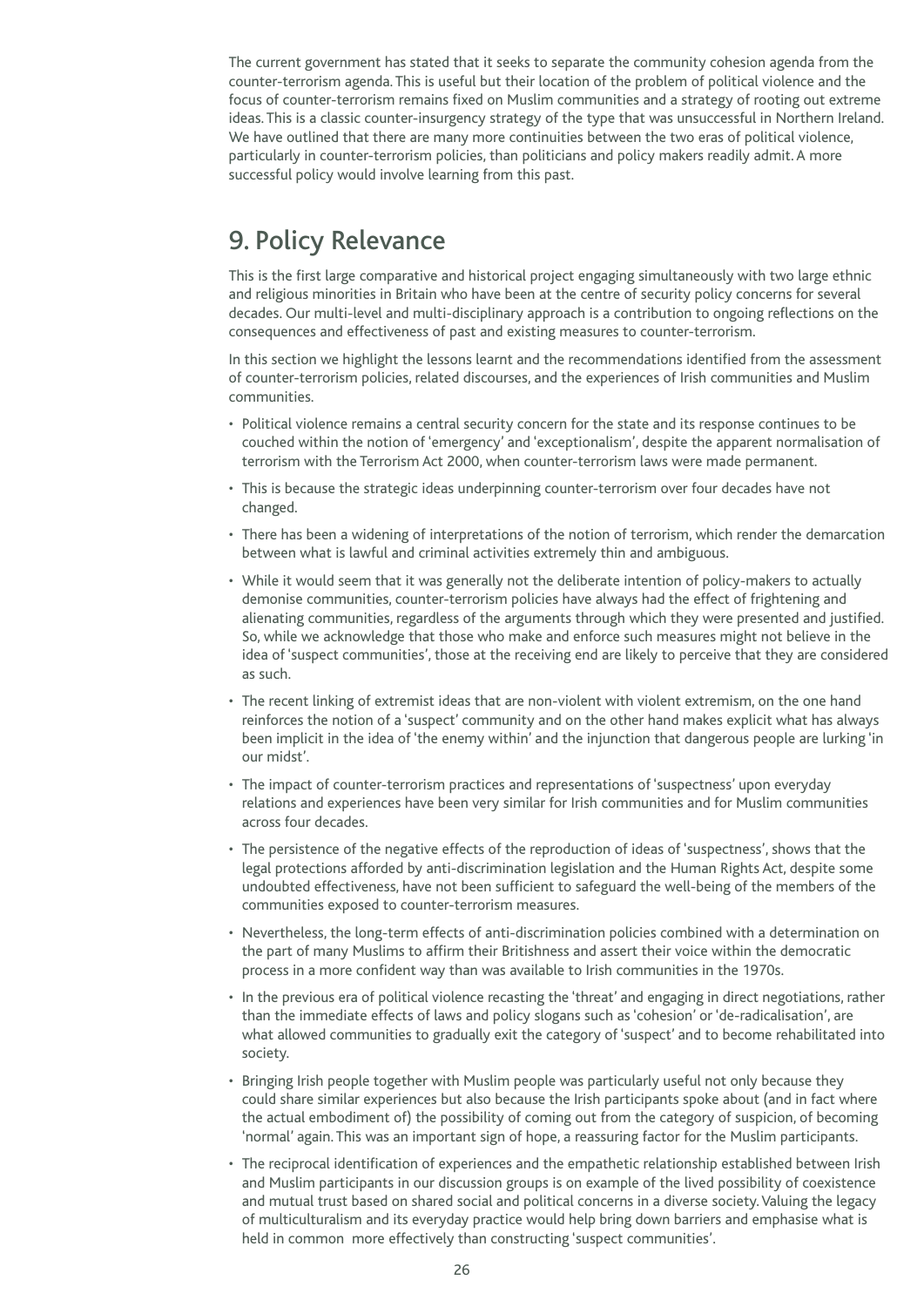# Recommendations:

- There should be more historical awareness of the relative effectiveness of past (and not just the immediate, recent past) counter-terrorism measures, and of their consequences, when developing new frameworks to counter-terrorism.
- Greater awareness of, and sensitivity to possible impacts on individuals and communities should underpin the formulation of counter-terrorism policies.
- Greater awareness in and by the press and political establishment of the dangers of characterising communities as 'harbouring extremists', as responsible for solving the problem of terrorism, or as split between the innocent, law-abiding, moderate majority and the extremist, criminal minority, would help to diminish the negative focus on Muslim communities..
- The conscious avoidance of extreme language and terminology such as 'evil', 'perverse', 'barbaric' and so on, and particularly the association of these terms with Islam and Muslim/s (or any other group), in the media, in political commentary and in policy documents would help to diminish the negative impacts of such representations on Muslim communities.
- Policies that foster the practices of multiculturalism based on less bounded notions of communities may be more successful in promoting social cohesion within an increasingly ethnically, religiously and culturally diverse society, than the focus on suspect communities as a source of and responsible for a solution to political violence.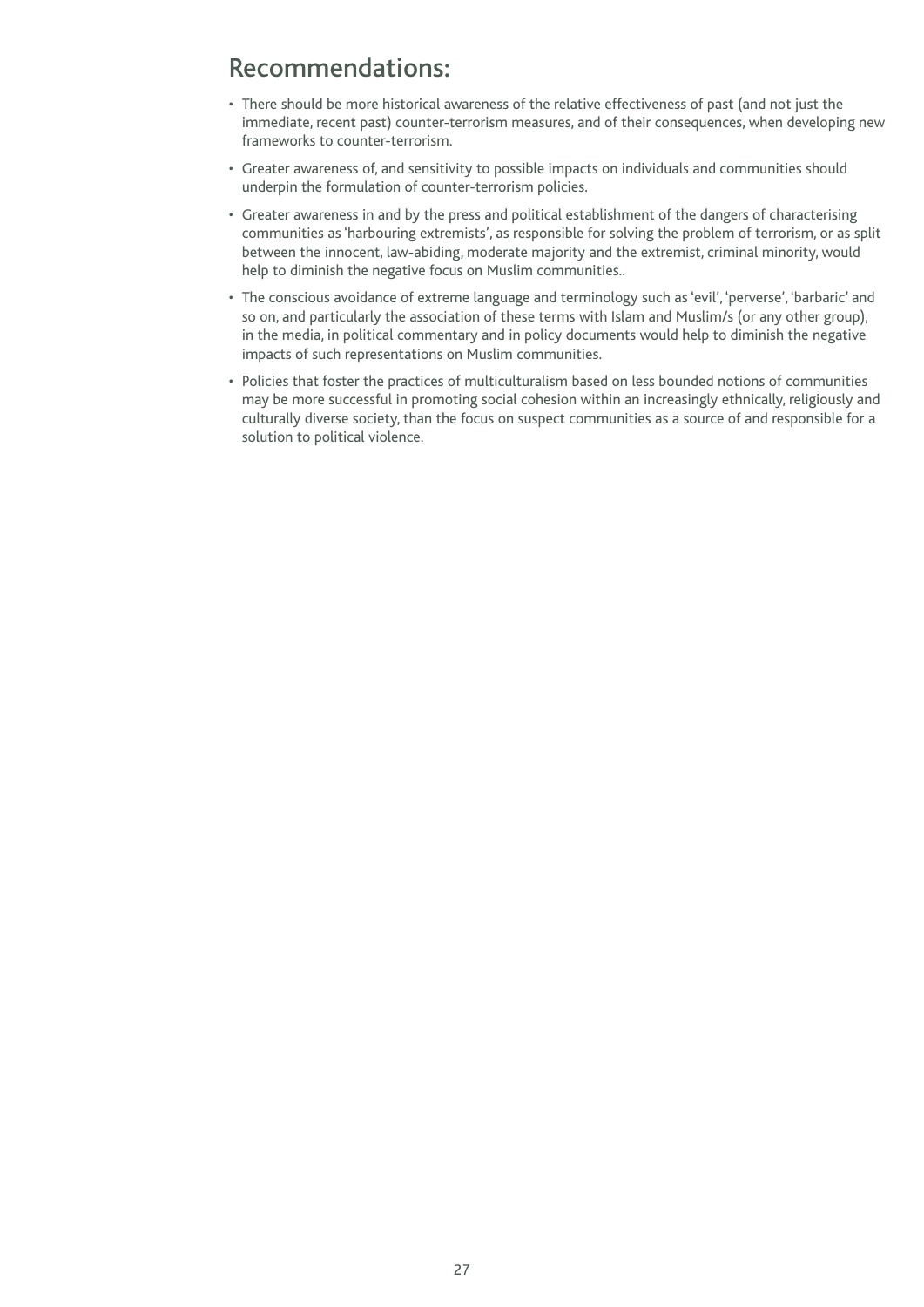### References

Ahmad, F. (2006) 'British Muslim Perceptions and Opinions on News Coverage of September 11', *Journal of Ethnic and Migration Studies,* 32(6): 961-982.

Ansari, H. (2004) *The Infidel Within: Muslims in Britain since 1800.* London: Hurst.

*Anti-Terrorism, Crime and Security Act 2001*

Anthias F. and Yuval-Davies, N. (1983) 'Contextualizing Feminism: Gender, Ethnic & Class divisions', *Feminist Review,* 15: 62-75.

Banaji, S. and Al-Ghabban, A. (2006) '"Neutrality Comes From Inside Us": British-Asian and Indian Perspectives on Television News after 11 September', *Journal of Ethnic and Migration Studies,* 32 (6): 1005 -1026.

Bari, M. A. (2011) 'No section of British society should be treated with suspicion', *OpenDemocracy* (http://www.opendemocracy.net, downloaded on 26 June 2011)

Bartlett, J, J.Birdwell, and M.King (2010) *The Edge of Violence*, London: Demos.

Byrne, B. (2007) 'Crisis of Identity: Englishness, Britishness and Whiteness', in G. MacPhee and P. Poddar (eds) *Empire and After: Englishness in Postcolonial Perspective.* Oxford and New York: Berghahn.

Blair, T. (2004) 'Full text: Tony Blair's speech' on military action in Iraq, Sedgefield, 4 March, http://www. guardian.co.uk/politics/2004/mar/05/iraq.iraq

Blair, T. (2005a) 'Blair on bomb blasts'. Statement from Downing Street, 07/07.

Blair, T. (2005b) 'Blair speech on terror', delivered at Labour Party national conference, 16/07.

Blair, T. (2005c) 'Full text of Tony Blair's speech', Brighton, 27/09.

Blair, T. (2006) 'Speech on Multiculturalism and Integration', 08/12.

Blunkett, D. (2003) 'One nation, many faiths – unity and diversity in multi-faith Britain', Speech at University of York, 30/10.

Bowling, B. and Phillips, C. (2007) 'Disproportionate and Discriminatory: Reviewing the Evidence on Police Stop and Search', *Modern Law Review*, 70: 936-961.

Burr, V. (2003) *Social Constructionism.* London: Routledge.

Cameron, D. (2011) 'PM's speech at Munich Security Conference', 5 February, http://www.number10. gov.uk/news/speeches-and-transcripts/2011/02/pms-speech-at-munich-security-conference-60293 (accessed 10 March 2011).

Carlile, Lord (2005) *Proposals by Her Majesty's Government for Changes to the Laws against Terrorism. Report by the Indepen-dent Reviewer Lord Carlile of Berriew Q.C*., London, 6 October.

Carlile, Lord (2011) *Report to the Home Secretary of Independent Oversight of Prevent Review and Strategy,* London: HM Government, www.homeoffice.org.uk (accessed 07/06/11).

Clarke, C. (2005) 'Statement to parliament by the Home Secretary on new terrorist laws', 20/07.

Commission on Integration and Cohesion (2007) *Our Shared Future.* London: Commission on Integration and Cohesion.

DCLG (Department for Communities and Local Government) (2007) *Preventing violent extremism – Winning hearts and minds*. London: DCLG.

DCLG (2008) *Guidance for local authorities on community cohesion contingency planning and tension monitoring.* London, May.

Dor, D. (2003) 'On Newspaper Headlines as Relevance Optimizers', *Journal of Pragmatics*, 35: 695-721.

English, R. (2006) 'Foreword', in G. McGladdery, *The Provisional IRA in England: the bombing campaign 1973–1997*, Dublin: Irish Academic Press.

Fairclough, N. (1989) *Language and Power,* London and New York: Longman.

Gamble, A. and Wright, T. eds. (2009) *Britishness: Perspectives on the British Question,* Oxford and Malden: Wiley Blackwell.

Gillespie, M., (2002) 'Dynamics of Diasporas: South Asian Media and Transnational Cultural Politics' in Stald, G. and T. Tufte., eds. *Global Encounters: Media and Cultural Transformations.* University of Luton Press: 151-173.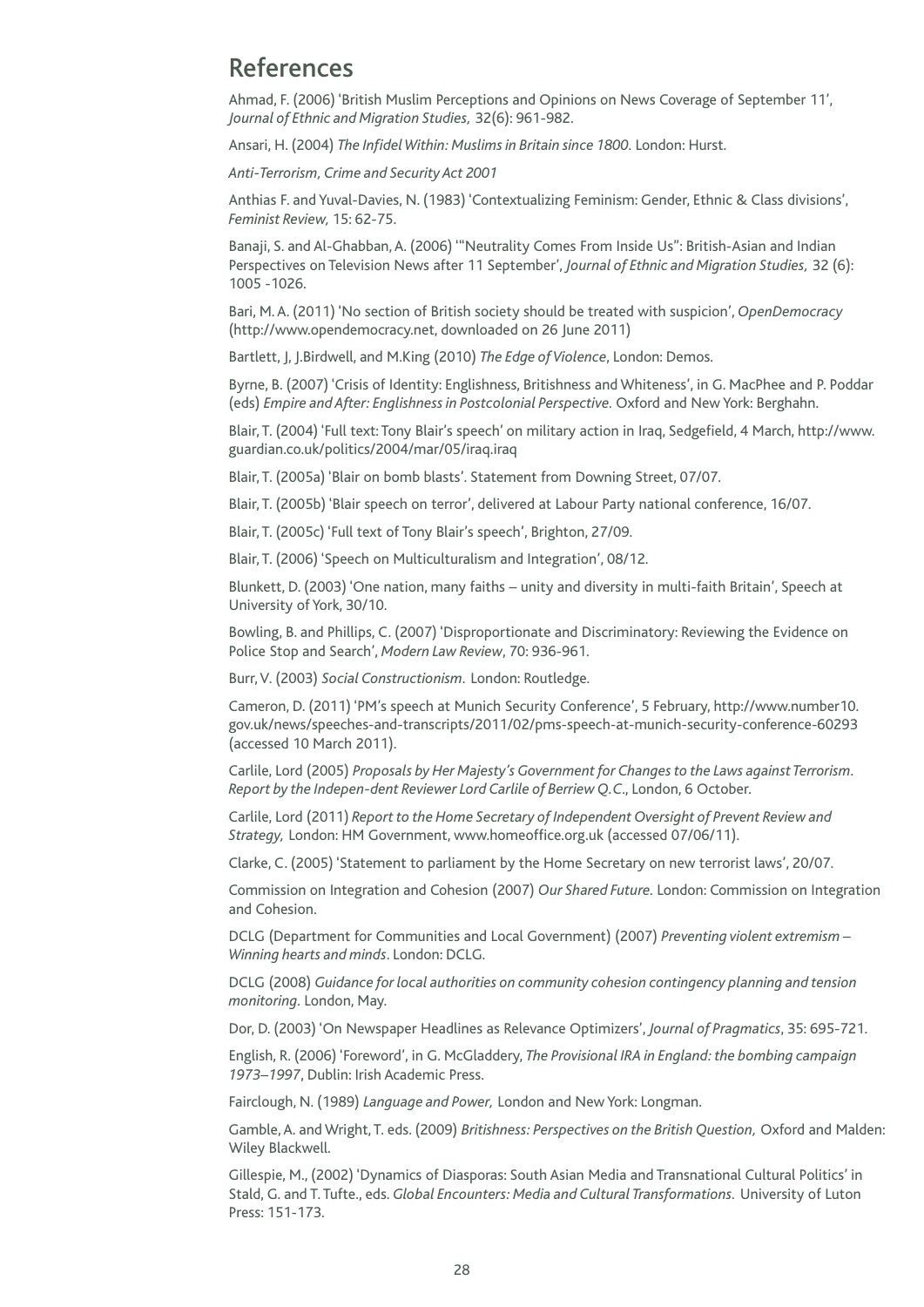Gillespie, Marie (2006) 'Transnational Television Audiences after September 11', *Journal of Ethnic and Migration Studies,* 32(6): 903–921.

Halliday. F. (2002) *Two hours that shook the world. London:* Saqi

*Hansard*, Parliamentary Debates, House of Lords and House of Commons, 1974-2007.

Harb, Z. and Bessaiso, E. (2006) 'British Arab Muslim Audiences and TV after September 11', *Journal of Ethnic and Migration Studies,* 32(6): 1063-1076.

Hickman, M.J. (1998) 'Reconstructing deconstructing "race": British political discourses about the Irish in Britain', *Ethnic and Racial Studies*, 21(2): 288-307.

Hickman, M. J. and B. Walter (1997) *Discrimination and the Irish Community in Britain,* London: Commission for Racial Equality.

Hillyard, P. (1993) *Suspect Community: People's Experience of the Prevention of Terrorism Acts in Britain.*  London: Pluto Press in association with Liberty.

Hillyard, P. (2005) 'The "War on Terror": lessons from Ireland', *European Civil Liberties Network,* ecln.org

HM Government (2006) *Countering International Terrorism:* The United Kingdom's Strategy. London: The Stationery Office, July.

HM Government (2009) *Pursue, Prevent, Protect, Prepare. The United Kingdom's Strategy for Countering International Terrorism.* London: The Stationery Office, March.

HM Government (2011) *Prevent Strategy.* London: The Stationery Office, June.

Holland, J. (1981) 'Social Class and Changes in the Orientation to Meanings', *Sociology*, 15(1): 1-18.

Holland, J. (1986) 'Gender and Class: Adolescent Conceptions of the Division of Labour'. *CORE*, 10 (2).

Home Office (1999) *Business as Usual. Maximising business resilience to terrorist bombings. A handbook for managers.* London: Home Office.

Home Office (2001) *Community Cohesion: A Report of the Independent Review Team Chaired by Ted Cantle* ('Cantle Report'), London: H.M. Government, December.

House of Commons, Home Affairs Committee (2005) *Terrorism and Community Relations*, Sixth Report of Session 2004-2005, Volumes 1&2, London: The Stationery Office, April.

House of Commons, Communities and Local Government Committee (2010) *Preventing Violent Extremism*, Sixth Report of Session 2009–10, London: The Stationery Office, March.

Huntington, S. (1993) 'The Clash of Civilizations?', *Foreign Affairs*, Summer.

Jackson, R. (2008) Counter-terrorism and communities: an interview with Robert Lambert', *Critical Studies on Terrorism*, 1 (2): 293-308.

Jaworski, A. and Coupland, N. (2006) 'Introduction: Perspectives on Discourse Analysis', in A. Jaworski and N. Coupland (eds) *The Discourse Reader*. London: Routledge: 1-37.

Kilcullen, D. (2004) 'Countering Global Insurgency', *Small Wars Journal,* http://smallwarsjournal.com/ documents/kilcullen.pdf (accessed 19 December 2010).

Kundnani, A. (2009) *Spooked. How not to prevent violent extremism.* London: IRR.

Livingstone, K. (2005) 'Mayor's Statement', 07/07, http://www.london.gov.uk/mayor/mayor\_ statement\_070705.jsp

Lloyd (Lord of Berwick) (1996) *Inquiry into legislation against terrorism,* October.

McGovern, M (2010) Countering Terror or Counter-Productive? Comparing Irish and british Muslim Experiences of Counter-insurgency Law and Policy, Report of a Symposium held in Cultúrlann McAdam Ó Fiaich, Falls Road, Belfast, 23-24 June 2009.

Meer, N., Dwyer, C., & Modood, T. (2010) 'Embodying Nationhood? Conceptions of British national identity, citizenship & gender in the "Veil Affair"', *The Sociological Review*, 58 (1): 84-111.

Miller, D. (1994) *Don't mention the war: Northern Ireland, propaganda and the media. London: Pluto Press.* 

Moore, K., Mason, P. and Lewis, J. (2008) Images of Islam in the UK: The Representation of British Muslims in the National Print News Media 2000-2008. Cardiff School of Journalism, Media and Cultural Studies; at www.cardiff.ac.uk/jomec/resources/08channel4-dispatches.pdf (accessed 19 March 2010).

Mythen, G. and Walklate, S. (2006) 'Criminology and Terrorism. Which Thesis? Risk Society or Governmentality?', *British Journal of Criminology*, 46 (3): 379-398.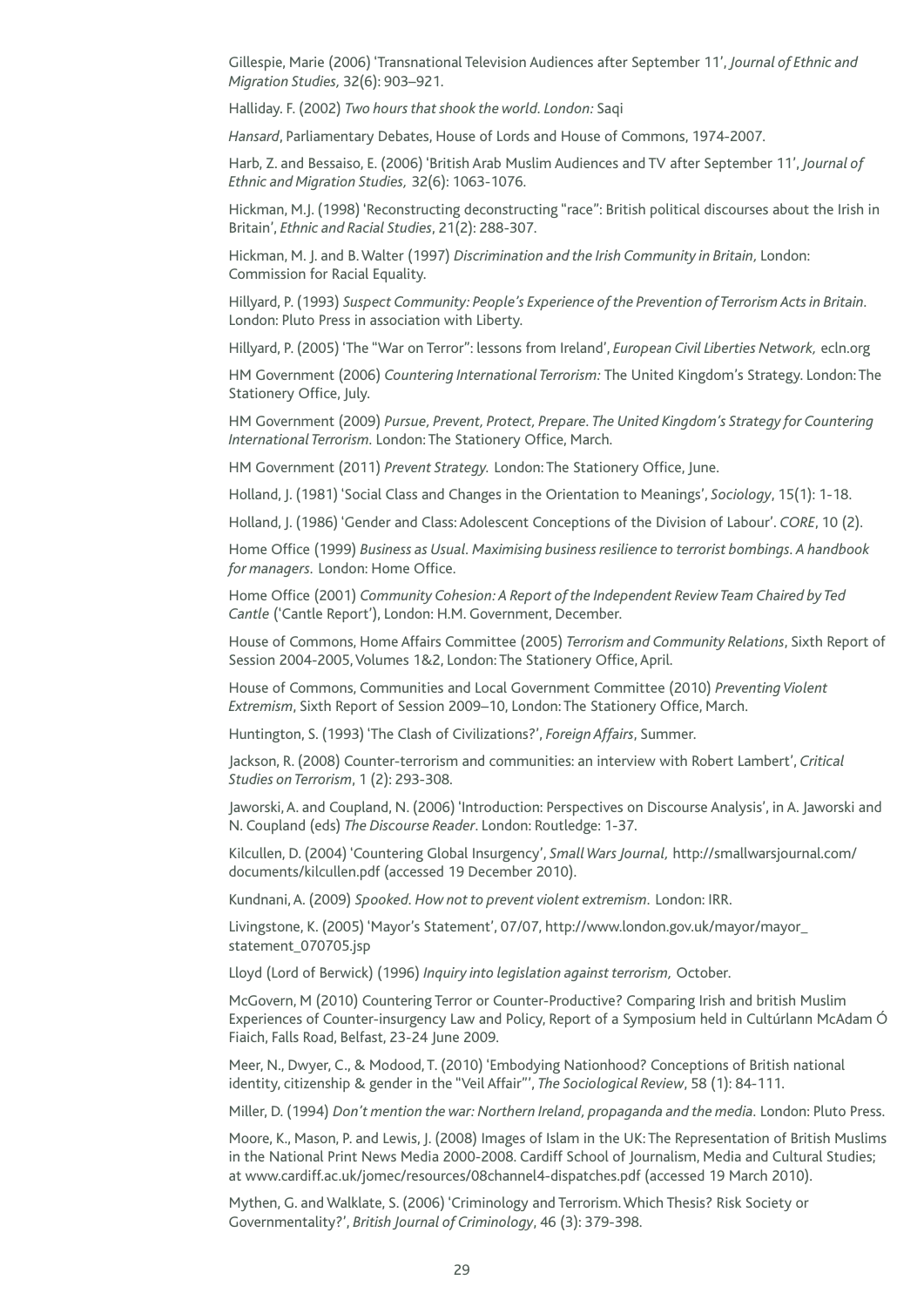Noor, H. (2007) 'Assertions of identities through news production: News-making among teenage Muslim girls in London and New York', *European Journal of Cultural Studies*, 10 (3): 374-388

Pantazis, C. and Pemberton, S. (2009) 'From the "Old" to the "New" Suspect Community. Examining the Impacts of Recent UK Counter-Terrorist Legislation', *British Journal of Criminology,* 49(5): 646-666.

Poole, E. (2002) *Reporting Islam: Media Representations of British Muslims*. London: IB Tauris.

Poole, E. (2006) 'The Effects of September 11 and the War in Iraq on British Newspaper Coverage', in E. Poole, and J. E. Richardson *Muslims and the News Media.* London and New York: I.B. Tauris: 89-115.

Poole, E. and Richardson, J. E. (2006) *Muslims and the News Media*. London and New York: I.B. Tauris.

*Prevention of Terrorism (Temporary Provisions) Act 1974* (and also 1984 and 1989)

*Prevention of Terrorism Act 2005.*

Rehman, J. (2007) 'Islam, "War on Terror" and the Future of Muslim Minorities in the United Kingdom: Dilemmas of Multiculturalism in the Aftermath of the London Bombings', *Human Rights Quarterly*, 29: 831-878.

Richardson, J. E. (2001) 'British Muslims in the Broadsheet Press: A Challenge to Cultural Hegemony?', *Journalism Studies,* 2(2): 221-42.

Richardson, J. E. (2004) *(Mis)Representing Islam: The Racism and Rhetoric of British Broadsheet Newspapers.* Amsterdam: John Benjamins Publishing Company.

Rowe, J.J. (1997) *Report on the Operation in 1996 of the PTA 1989.*

Schlesinger, P. (1991) *Media, State and Nation*. London: Sage.

Silvestri, S. (2007) 'Radical Islam: Threats & Opportunities', *Global Dialogue,* 9(3-4):118-126.

Silvestri, S. (2010) 'Public policies towards Muslims and the institutionalization of "moderate" Islam: some critical reflections', in A.Triandafyllidou, ed. *Muslims in 21st Century Europe.* London: Routledge: 45-58.

Silvestri, S., Hickman, M., Thomas, L. & Nickels, H. (2011) 'British government responses in two eras of political violence', paper presented at BISA annual conference, Manchester, 27/04.

Solomos, J. (2003) *Race and Racism in Britain,* 3rd Edition. Palgrave Macmillan.

Spalek, B. and Lambert, B. (2008) 'Muslim communities, counter-terrorism and counter-radicalisation: A critically reflective approach to engagement', *International Journal of Law, Crime and Justice,* 36 (4): 257- 270.

Straw, J. (1999) 'Prevention of Terrorism Speech', London, 16/03.

*Terrorism Act 2000.*

*Terrorism Act 2006.*

Van Dijk, T. A. (1998) 'Opinions and Ideologies in the Press', in A. Bell and P. Garrett (eds) *Approaches to Media Discourse.* Oxford: Blackwell: 21-63.

Yuval-Davies, N. (1997) *Gender and Nation,* London: Sage.

Van Zoonen, L, Vis, F. and Mihelj, S. (2011, forthcoming) 'Women responding to the anti-Islam film Fitna: religious voices and acts of citizenship on YouTube', *Feminist Review*, 97.

Ward, P. (2008) 'Call yourself British? National Identity in the UK in the Twentieth Century', *Cycnos* 25: 2.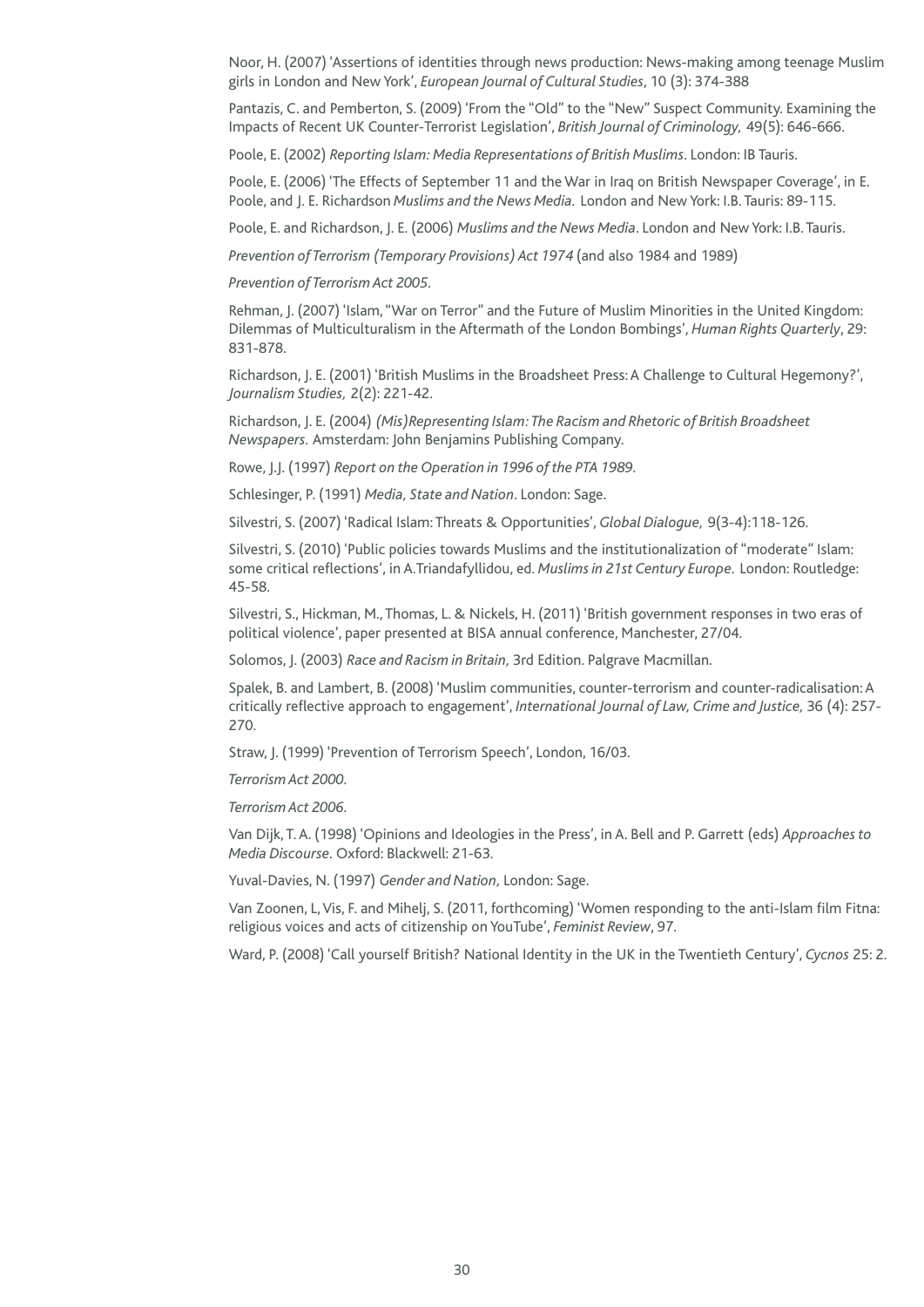# 11. Appendix

#### **Methods**

For the study of public discourses we needed to operationalise the collection and analysis of an immense amount of data, over almost four decades. 19 'key events' were identified in the period 1974-2007 to facilitate the data collection. This choice is neither exhaustive nor representative of what happened in those years in Britain in relation to Irish communities or to Muslim communities. It was determined in part by the need to select points in time enabling us to establish some comparisons of similar events and crises. For instance, we drew parallels between reactions to bomb attacks, arrests and releases of suspects, unlawful killings of suspects and discussion of anti-terrorism legislation. We also included events that are not strictly comparable, but that are significant political and symbolic crises or turning points in relation to the communities studied, such as the Rushdie affair, the 'veil controversy' and the Good Friday Agreement.

**Table 1: The key events**

| Irish-related events                            | <b>Muslim-related events</b>                      |  |  |
|-------------------------------------------------|---------------------------------------------------|--|--|
| 21 November 1974: Birmingham pub bombings       | 14 February 1989: fatwa on Salman Rushdie         |  |  |
| 29 November 1974: adoption of the PTA           | Spring/Summer 2001: race riots                    |  |  |
| 3 December 1974: arrest of the Maguire Seven    | 9 March 2004: release of the Tipton Three         |  |  |
| 17 December 1983: Harrods Bombing               | July 2005: London bombings                        |  |  |
| 19 October 1989: release of the Guildford Four  | 22 July 2005: shooting of Jean-Charles De Menezes |  |  |
| 14 March 1991: release of the Birmingham Six    | 30 March 2006: adoption of 2006 Terrorism Act     |  |  |
| 26 June 1991: release of the Maguire Seven      | 2 June 2006: Forest Gate anti-terrorist Raid      |  |  |
| 23 September 1996: shooting of Diarmuid O'Neill | 5 October 2006: Jack Straw veil controversy       |  |  |
| 10 April 1998: Good Friday Agreement            | 31 January 2007: Birmingham anti-terrorism raid   |  |  |
|                                                 |                                                   |  |  |

20 July 2000: adoption of Terrorism Act 2000

Nine of these events pertain to Irish communities and an equal number concern Muslims. The course of history is such that most 'Irish events' are located in the past while most 'Muslim events' are concentrated in the last decade. The Terrorism Act 2000 related to both communities. Despite its significance as an event with major long-lasting global implications, we did not select 11 September 2001 because of our focus on the specificity of events and communities in Britain and because of the considerable academic attention representations of this event have already received, and which we draw on (for example, Ahmad 2006, Banaji and Al-Ghabban 2006, Halliday 2002, Harb and Bessaiso 2006, Gillespie 2006, Poole 2006).

We set the study of the impacts of being 'suspect' as experienced in everyday encounters and incidents in the lives of people assumed to be Irish or Muslim in two cities: London and Birmingham. They were chosen because they are places with significant Irish and Muslim populations, and where bombings and/ or arrests have taken place in both eras of political violence.

#### *Policy Study*

In the policy study we examined the language adopted in the key forum for public democratic deliberation, Parliament (both houses), including the processes whereby laws and policies have been discussed, implemented, monitored and reviewed. We also examined the output of relevant ministries and agencies (e.g. Cabinet of the Prime Minister, Home Office; Police; Commission for Racial Equality), as well as Royal Commissions of inquiry, independent reviews, statutory bodies, and local authorities. We analysed speeches and programmatic statements, strategic papers, commissioned research and command papers, Parliamentary committee reports and minutes. We looked for substantive and descriptive attributes of incidents of political violence and of their perpetrators and of other key events, and whether (if at all) they intersected with ideas of British identity, race, ethnicity, migration and religion.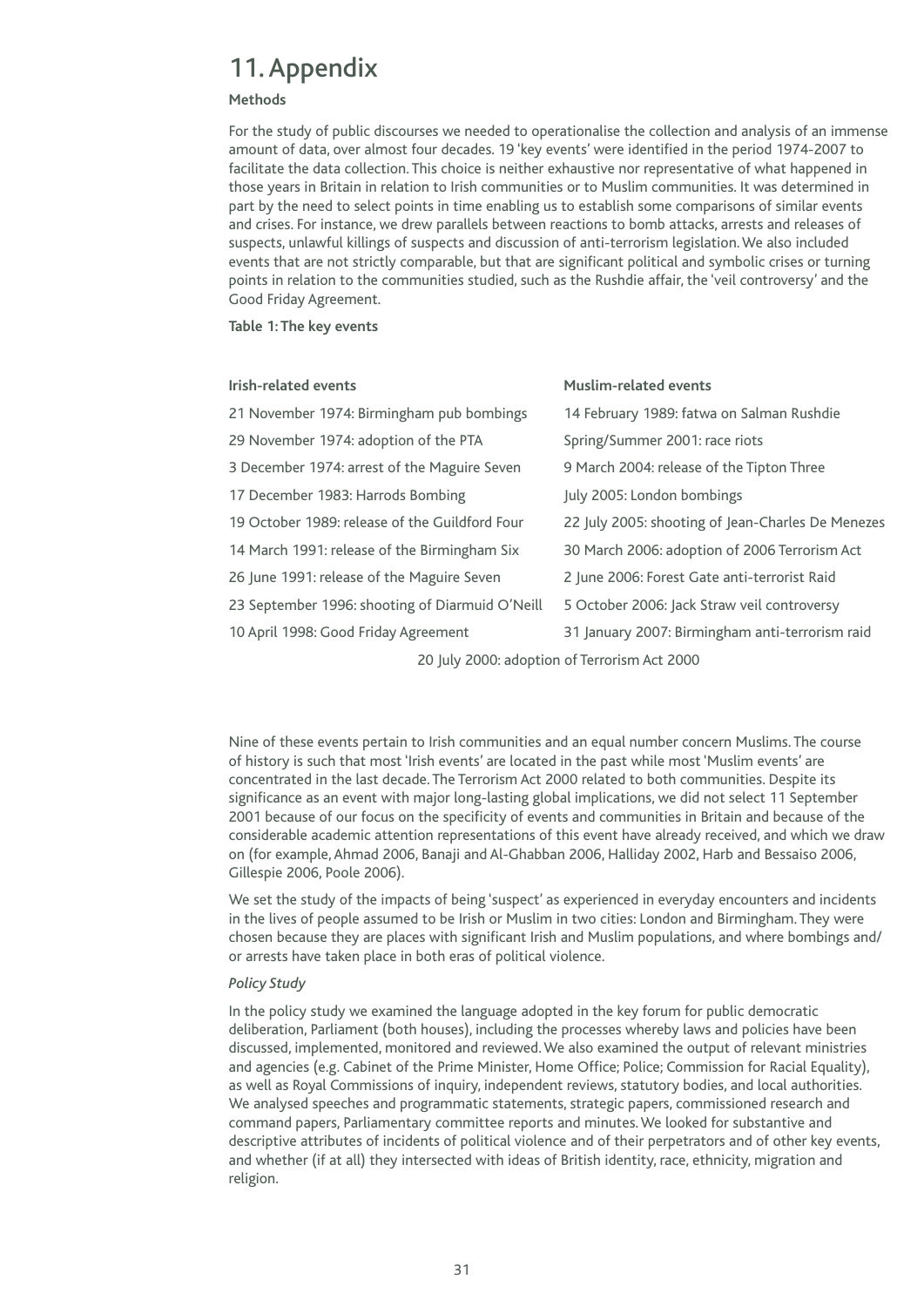Having coded and classified (by topic, author, and typology) over 800 sets of policy documents produced between 1974 and 2007, we conducted a close analysis of a smaller selection grouped together in 13 thematic 'packages'. Typically, packages were constructed around one or more (interlocked) 'key events', and included: a speech by the Prime Minister or other Government official, the relevant Parliamentary Debate; the law or policy measure triggered by or under discussion at the time of that event; if available, the independent review of the implementation of the said measure; if available, research or reports commissioned by the establishment around an issue closely related to the given event.

Whenever we encountered particularly relevant additional documents we examined them closely too. The analysis entailed tracing, dissecting and comparing over time the choice of words and phraseologies used to express political priorities, to identify threats, to communicate policy responses, and to refer to Irish communities or Muslim communities. We also considered how all these layers may have intersected with each other and with other external concerns. The comparison was conducted on two levels: by looking at similar events and proceeding thematically.

#### *Media Study*

We analysed the press because newspapers are accessible for the period of the study, remain widely read, whether online or in print, and retain an agenda-setting role in national politics (Gillespie 2006). Little attention has been paid in academic analyses of the media to the echoes, continuities, or ruptures in the media coverage across the two eras, with research on the representation of Muslims in the British media (Moore et al., 2008; Poole, 2002; Poole and Richardson, 2006; Richardson, 2001, 2004) rarely referencing previous work done in the Irish context (an exception is Miller 1994).

Our study evaluated representations of Irish communities and Muslim communities in the national press *(Daily Mail, Mail on Sunday, Daily Telegraph, Sunday Telegraph, Guardian, Observer, Sun, News of the World)* and in the diaspora press *(Asian Times, Irish Post, Muslim News)* following our 19 key events.

We collected all news items referring to these events for one month after they took place, with the exception of the Good Friday Agreement and the 2000 and 2006 Terrorism Acts, where periods covering the time span of the policy making process were collected; a three-month period was covered for the monthly *Muslim News*. Only news items referring to British Muslims or to Islam in Britain were collected for the July 2005 London bombings, as otherwise the number of items collected for these bombings alone would have been in the thousands.

This selection process yielded a total of 2,798 news items, 39.4% of which are Irish-related, 60% Muslim-related, with the remaining 0.6% relating to both. Two methods were used to analyse this data: mapping analysis (i.e. descriptive statistical analysis establishing the typology of news coverage) and critical discourse analysis (Burr, 2003; Jaworski and Coupland, 2006; Van Dijk 1998). By combining these methods we were able to draw an overall picture of coverage of the events; evaluate the extent to which Irish and Muslim communities are represented as 'suspect'; examine how these representations work at a more subtle level; and identify discourses that circulate in the construction of Irish and Muslim communities in the British press.

#### *Key Informant Interviews*

We carried out 42 in-depth, semi-structured interviews with key informants in Birmingham and London. We selectively sampled specialised knowledge of: journalistic coverage of the eras; elected politicians at local and national level; legal knowledge of the system of justice across the two eras; religious leaders; and local organisations that address the welfare needs and cultural activities of Irish communities and Muslim communities. The criteria for selection of the key informants was that they be strategically positioned in one or more of these arenas and, where possible, have some knowledge or memory of both eras of political violence. The interview data was analysed using Systemic Network Analysis (see Holland 1981, 1986). A network is an instrument or a device that enables information to be transformed into data relevant to the exploration of a theory, a hypothesis or guiding ideas; it is rather like a map, it allows distinctions to be drawn and relationships between constituent parts of the data to be represented.

#### *Discussion groups*

Our aim in holding discussion groups was to bring Irish and Muslim people together to hold a conversation about their comparative experiences and views about the representation of communities as 'suspect' in Britain, in part to see if the participants thought this a useful exchange. The seven discussion groups took place in London (four) and Birmingham (three), and each involved between four and eight participants.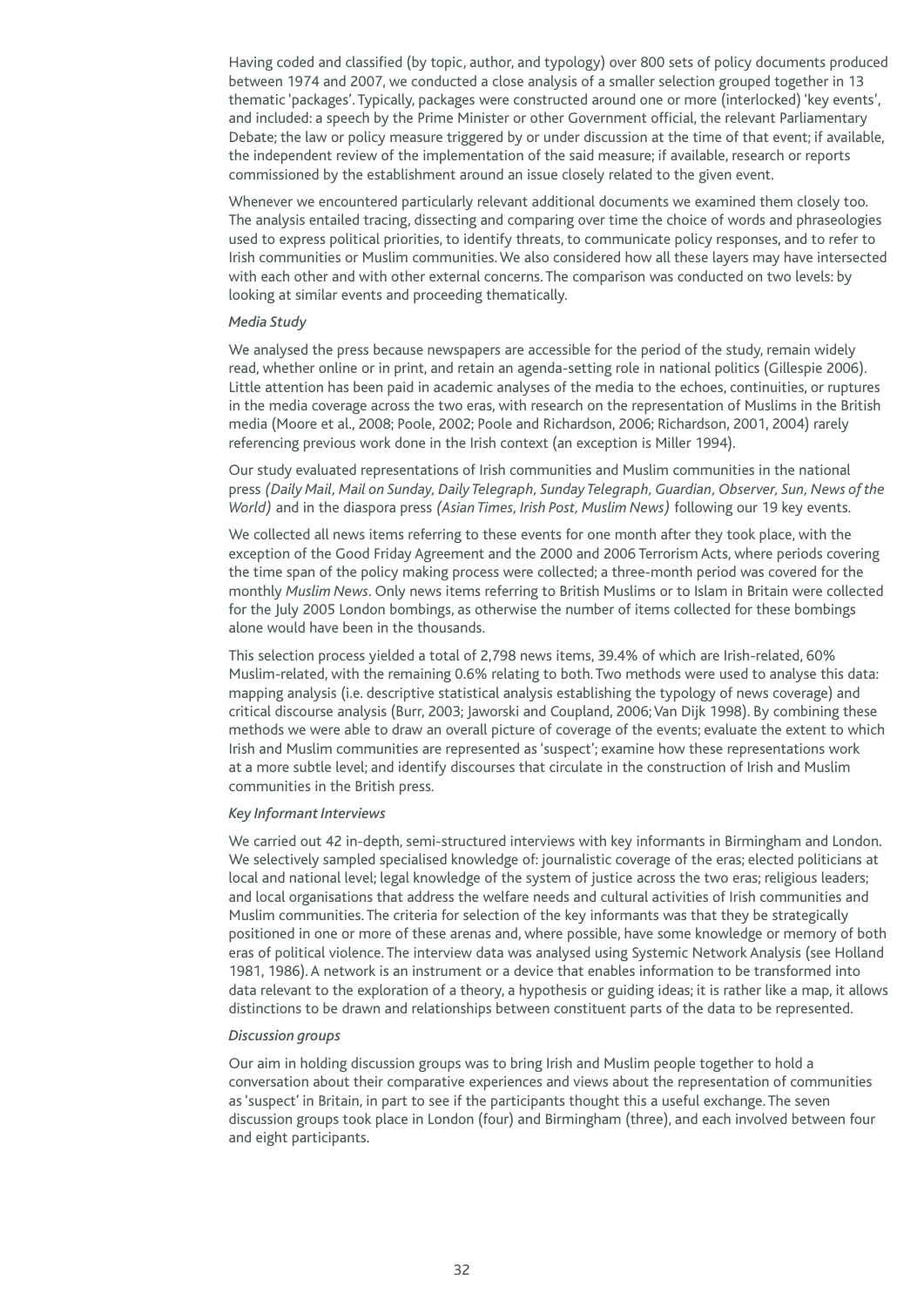We recruited through existing contacts in both cities, a wide variety of mailing lists, through local community centres and in London through a large, private sector employer. The total sample consisted of 19 participants identifying as Muslim (10 men, nine women) and 19 as Irish (nine men, 10 women). The Muslim participants, a majority of whom were migrants or second generation, came from a variety of ethnic backgrounds including Somali, Moroccan, Yemeni, white British convert, Pakistani, Eritrean and Mauritian. The Irish participants were either migrants from Ireland or Northern Ireland or of Irish descent. The participants ranged from early 20s to late 70s, so an intergenerational, as well as inter-ethnic and inter-religious dynamic was a significant feature of the groups.

Our aim was to include non-hegemonic voices, rather than community leaders or political activists, and this was achieved. It is possible that individuals who had been subject to abuse were more likely to respond to our search for participants. In our search, however, we stressed that the main criteria other than identifying as Irish or Muslim was to have lived in either city during one or both eras of political violence. We did not seek people who had been arrested, rather we sought people whose first response was often 'nothing has happened to me personally'. Clearly, almost all respondents had some interest in the topic of the discussion, but their views and experience were very varied. The data collected from these recorded and transcribed discussions was analysed using Fairclough's framework of contents, relations and subject positions to carry out thematic and contextual analysis of the discussions (Fairclough 1989: 46).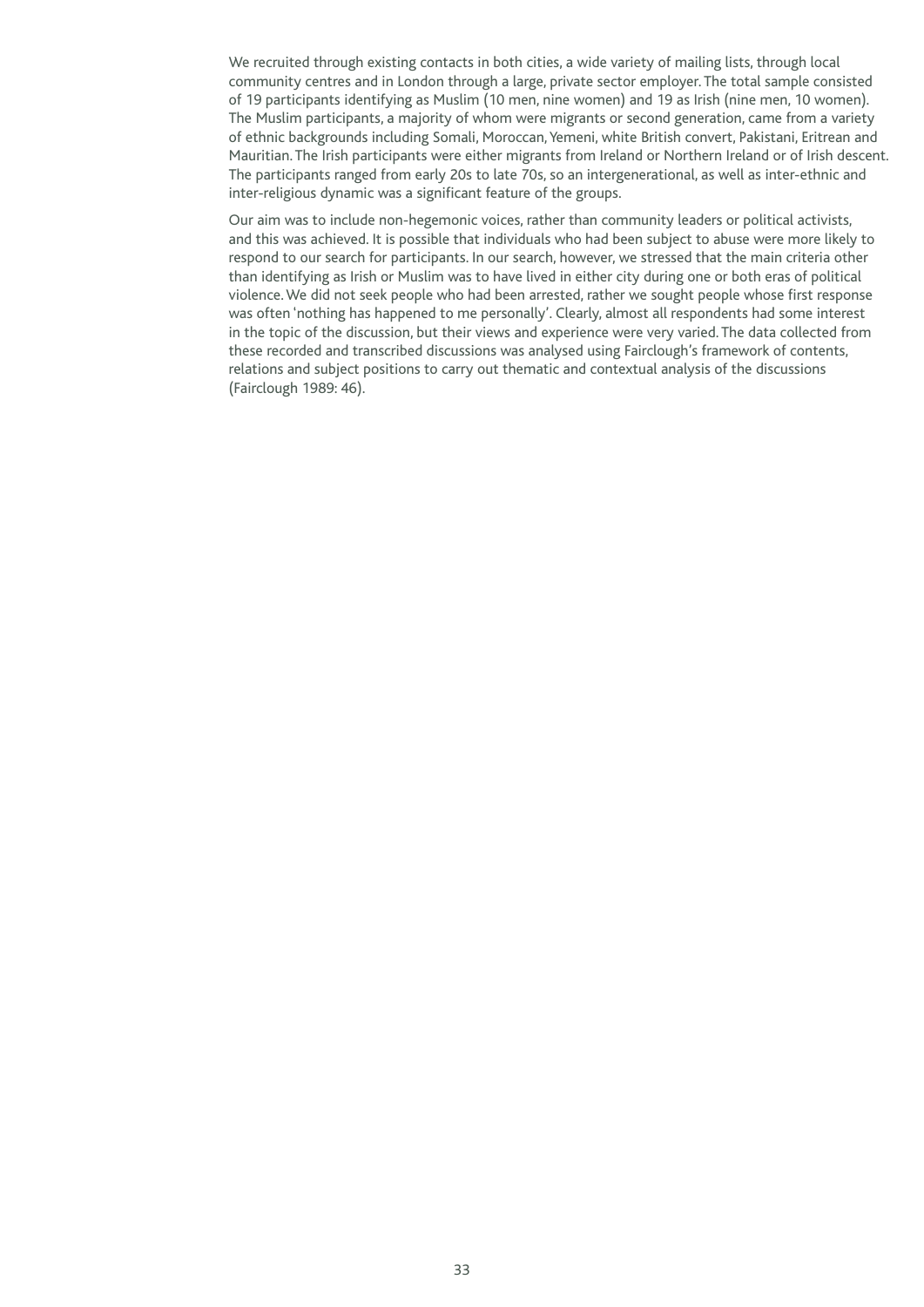# Acknowledgements

We would like to thank the members of the London and Birmingham discussion groups and all the Key Informant interviewees whose contribution and participation was invaluable and without whom this research would not have been possible.

Also for their essential advice and support we thank the members of the Research Advisory Group:

Musa Admani, London Metropolitan University Imam

Bill Bowring, Birkbeck College

Brian De Burca, Quex Road Community Centre, London

Sultana Choudhury, London Metropolitan University

Shazia Khan, Journalist

Robert Lambert, University of Exeter

Maleiha Malik, Kings College London

Bridie Nugent, Irish Welfare Information Centre, Birmingham

Mary Tilki, Federation of Irish Societies

We would like to thank ISET's Administrative and Finance Manager, Madeleine Kingston for invaluable support and the efficient and effective administration and organisation that she contributed to the project. Two other colleagues in ISET – Helen Crowley and Nick Mai – provided critical assistance and comments at various junctures. We would also like to thank Stuart Croft, Geoffrey Hawthorn, Zaheer Kazmi, Naveed Sheikh for comments and insights.

Nevertheless, all responsibility for the contents rests with the authors